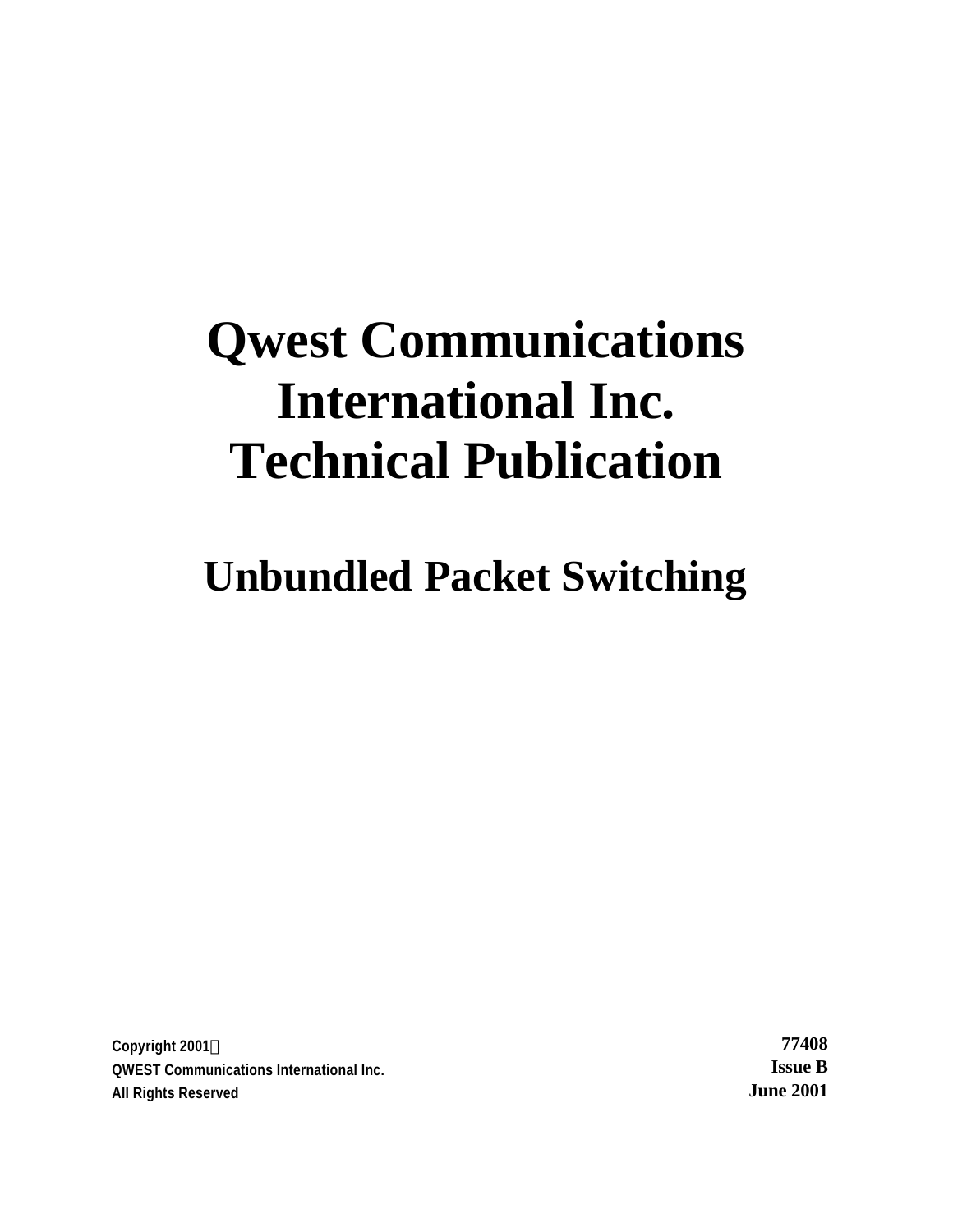#### NOTICE

This publication describes Unbundled Packet Switching (UPS). A Certified Local Exchange Carrier may order UPS to deliver high-speed data services to their customers. This publication includes service features, technical specifications and technical information about UPS as well as the Network Channel (NC) and Network Channel Interface (NCI) codes used to order UPS.

QWEST Communications International Inc. reserves the right to revise this document for any reason, including but not limited to, conformity with standards promulgated by various governmental or regulatory agencies; utilization of advances in the state of the technical arts; or to reflect changes in the design of equipment, techniques, or procedures described or referred to herein.

Liability to anyone arising out of use or reliance upon any information set forth herein is expressly disclaimed, and no representation or warranties, expressed or implied, are made with respect to the accuracy or utility of any information set forth herein.

This document is not to be construed as a suggestion to any manufacturer to modify or change any of its products, nor does this publication represent any commitment by QWEST Communications International Inc. to purchase any specific products. Further, conformance to this publication does not constitute a guarantee of a given supplier's equipment and/or its associated documentation.

Ordering information for QWEST Publications can be obtained from the Reference Section of this document.

If further information is required, please contact:

Qwest Communications International Inc. Manager – New Services Planning 700 W. Mineral Ave. MN-F15.15 Littleton, CO 80120 (303) 707-7107 (303) 707-9497 Fax # E-mail: jhsmit2@qwest.com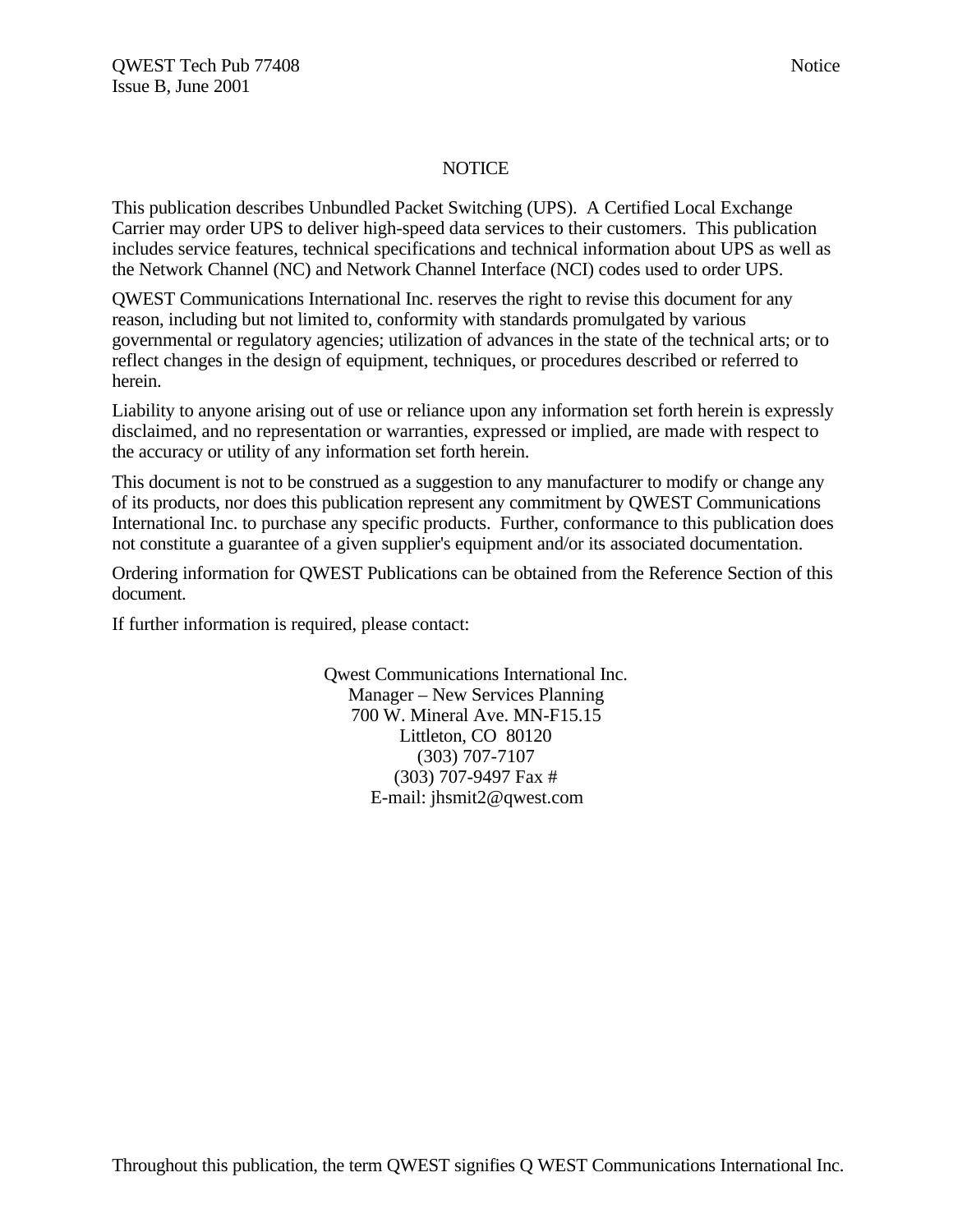#### COMMENTS on PUB 77408

#### PLEASE TEAR OUT AND SEND YOUR COMMENTS/SUGGESTIONS TO:

QWEST Corporation Manager – New Services Planning 700 W. Mineral Ave. MN-F15.15 Littleton, CO 80120 (303) 707-7107 (303) 707-9497 Fax # E-mail: jhsmit2@qwest.com

Information from you helps us to improve our Publications. Please take a few moments to answer the following questions and return to the above address.

| Was this Publication valuable to you in understanding  |      |     |
|--------------------------------------------------------|------|-----|
| the technical parameters of our service?               | YES. | NO. |
| Was the information accurate and up-to-date?           | YES. | NO. |
| Was the information easily understood?                 | YES. | NO. |
| Were the contents logically sequenced?                 | YES  | NO. |
| Were the tables and figures understandable and helpful | YES  | NO  |
| Were the pages legible?                                | YES. | NO. |

If you answered NO to any of the questions and/or if you have any other comments or suggestions, please explain:

\_\_\_\_\_\_\_\_\_\_\_\_\_\_\_\_\_\_\_\_\_\_\_\_\_\_\_\_\_\_\_\_\_\_\_\_\_\_\_\_\_\_\_\_\_\_\_\_\_\_\_\_\_\_\_\_\_\_\_\_\_\_\_\_\_\_\_\_\_\_\_\_\_\_\_\_\_ \_\_\_\_\_\_\_\_\_\_\_\_\_\_\_\_\_\_\_\_\_\_\_\_\_\_\_\_\_\_\_\_\_\_\_\_\_\_\_\_\_\_\_\_\_\_\_\_\_\_\_\_\_\_\_\_\_\_\_\_\_\_\_\_\_\_\_\_\_\_\_\_\_\_\_\_\_ \_\_\_\_\_\_\_\_\_\_\_\_\_\_\_\_\_\_\_\_\_\_\_\_\_\_\_\_\_\_\_\_\_\_\_\_\_\_\_\_\_\_\_\_\_\_\_\_\_\_\_\_\_\_\_\_\_\_\_\_\_\_\_\_\_\_\_\_\_\_\_\_\_\_\_\_\_

\_\_\_\_\_\_\_\_\_\_\_\_\_\_\_\_\_\_\_\_\_\_\_\_\_\_\_\_\_\_\_\_\_\_\_\_\_\_\_\_\_\_\_\_\_\_\_\_\_\_\_\_\_\_\_\_\_\_\_\_\_\_\_\_\_\_\_\_\_\_\_\_\_\_\_\_\_ (Attach additional sheet, if necessary)

| Name                                                      | Date |
|-----------------------------------------------------------|------|
|                                                           |      |
|                                                           |      |
|                                                           |      |
|                                                           |      |
| E-Mail<br><u> 1989 - Andrea Amerikaanse kommunister (</u> |      |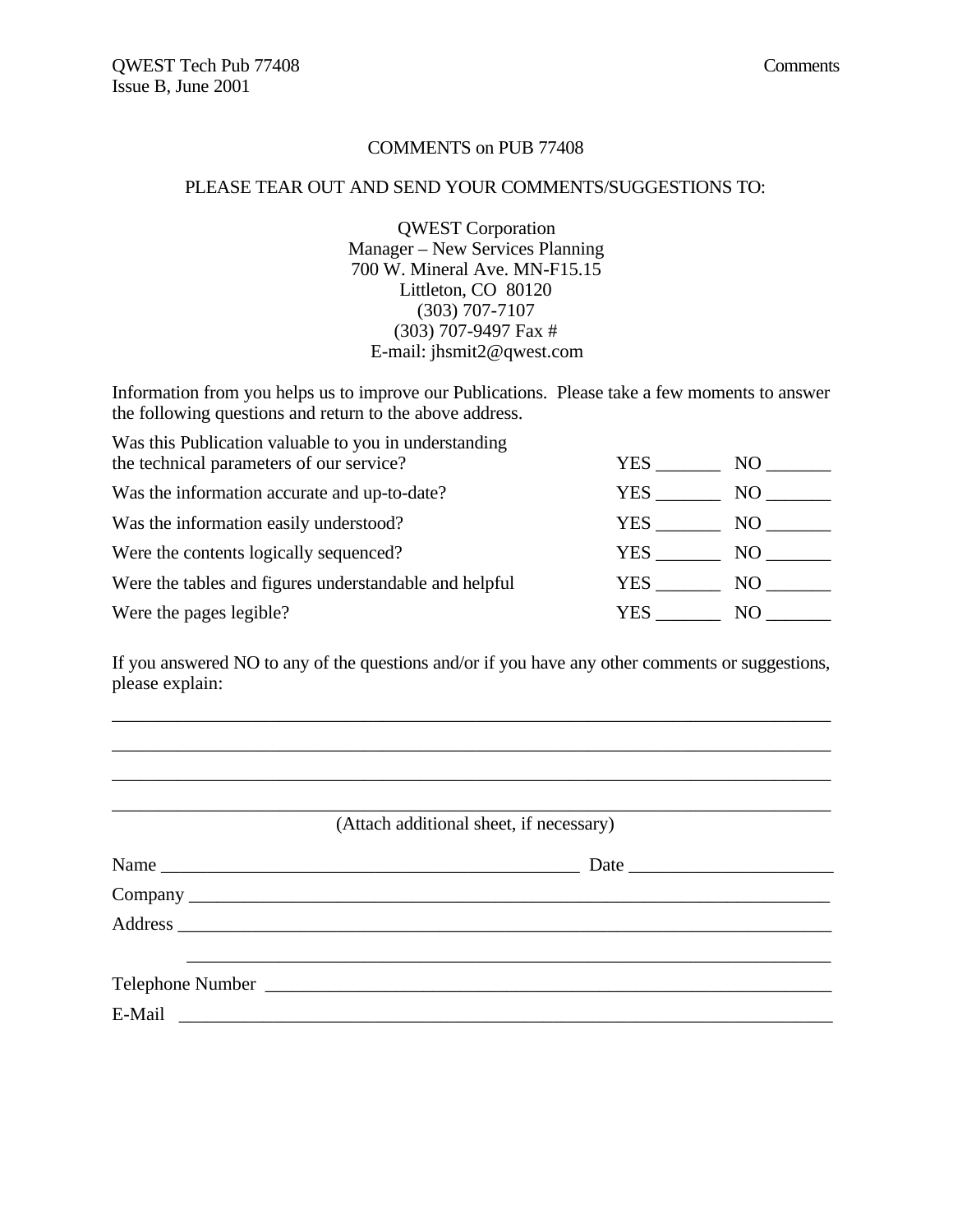# **CONTENTS**

| <b>Chapter and Section</b> |                                               |                                                    |                                                                                                                                                                                                                                            | Page |
|----------------------------|-----------------------------------------------|----------------------------------------------------|--------------------------------------------------------------------------------------------------------------------------------------------------------------------------------------------------------------------------------------------|------|
| 1.                         | 1.1<br>1.2<br>1.3<br>1.4<br>1.5<br>1.6<br>1.7 |                                                    |                                                                                                                                                                                                                                            |      |
| 2.                         | 2.1<br>2.2<br>2.3                             | 2.2.1<br>2.2.2<br>2.2.3<br>2.2.4<br>2.2.5          | Network Traffic Control and Congestion Management                                                                                                                                                                                          |      |
|                            | 2.4                                           | 2.3.1<br>2.3.2<br>2.3.3<br>2.3.4<br>2.3.5<br>2.3.6 | UPS Customer Channel in Combination with Distribution<br>UPS Customer Channel with Shared Distribution Loop 2-6<br>UPS Customer Channel with Line Split Distribution Loop 2-6<br>UPS Customer Channel with Unbundled Distribution Loop 2-7 |      |
|                            |                                               | 2.4.1<br>2.4.2<br>2.4.3<br>2.4.4<br>2.4.5          |                                                                                                                                                                                                                                            |      |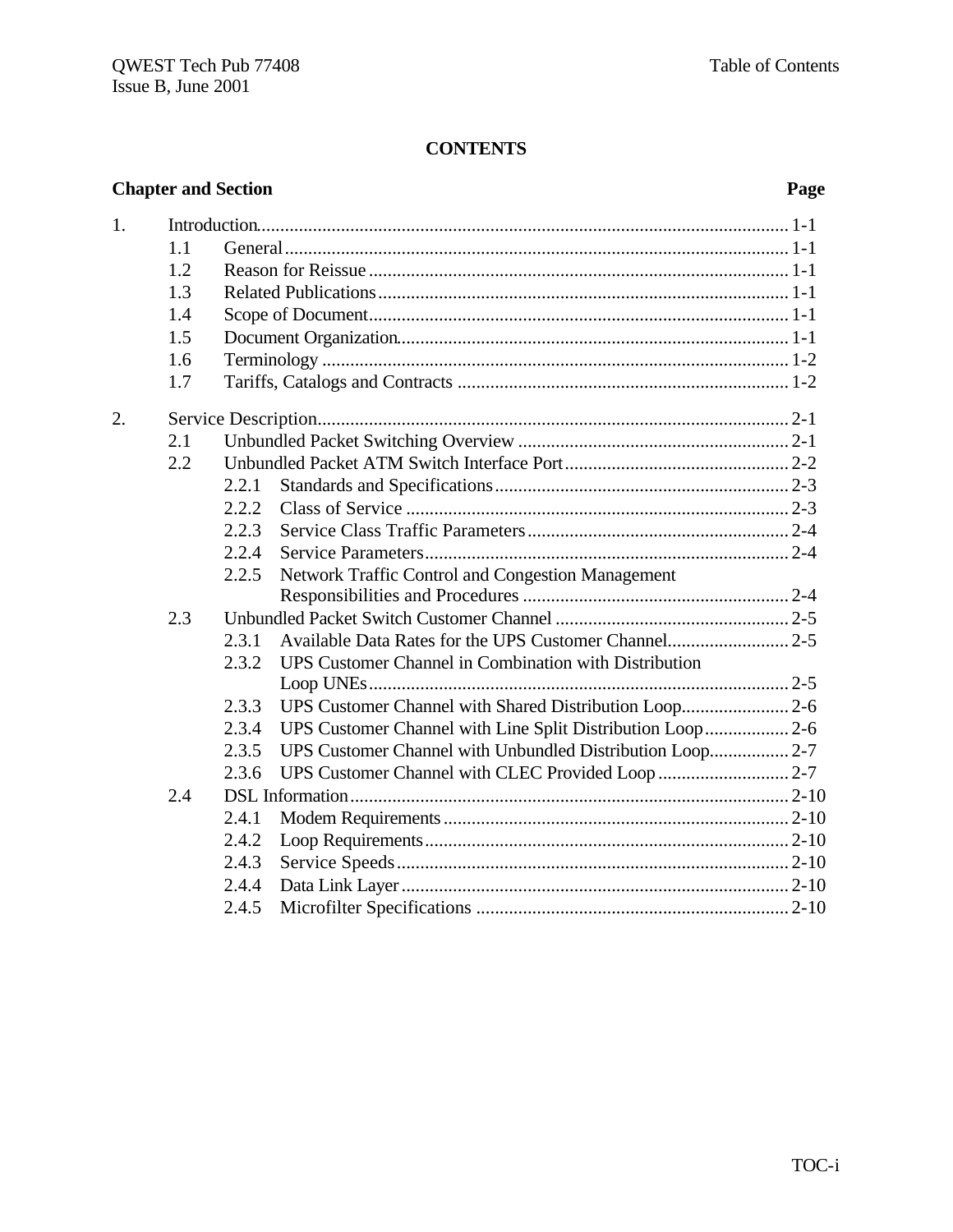# **CONTENTS**

| <b>Chapter and Section</b> |     |       | Page                                                                                                       |  |
|----------------------------|-----|-------|------------------------------------------------------------------------------------------------------------|--|
| 3.                         |     |       |                                                                                                            |  |
|                            | 3.1 |       |                                                                                                            |  |
|                            |     | 3.1.1 |                                                                                                            |  |
|                            |     | 3.1.2 |                                                                                                            |  |
|                            | 3.2 |       |                                                                                                            |  |
|                            |     | 3.2.1 |                                                                                                            |  |
|                            |     | 3.2.2 |                                                                                                            |  |
|                            |     | 3.2.3 | Network Channel Codes for the 44.736 Mbit/s UPS ATM                                                        |  |
|                            |     |       |                                                                                                            |  |
|                            |     | 3.2.4 |                                                                                                            |  |
|                            | 3.3 |       |                                                                                                            |  |
|                            |     | 3.3.1 |                                                                                                            |  |
|                            |     | 3.3.2 |                                                                                                            |  |
|                            |     | 3.3.3 | <b>Available Network Channel Interface Codes for UPS</b>                                                   |  |
|                            |     |       |                                                                                                            |  |
|                            |     | 3.3.4 | Available Network Channel Interface Codes for UPS                                                          |  |
|                            |     |       |                                                                                                            |  |
|                            |     | 3.3.5 | Available Network Channel Interface Codes for UPS                                                          |  |
|                            |     |       |                                                                                                            |  |
|                            |     | 3.3.6 | Available Network Channel Interface Codes for UPS<br>Customer Channel with Line Split Distribution Loop3-7 |  |
|                            |     | 3.3.7 | Available Network Channel Interface Codes for UPS                                                          |  |
|                            |     |       | Customer Channel with Unbundled Distribution Loop3-7                                                       |  |
|                            |     | 3.3.8 | Available Network Channel Interface Codes for UPS                                                          |  |
|                            |     |       | Customer Channel with CLEC provided Distribution Loop  3-8                                                 |  |
|                            | 3.4 |       | Valid Network Channel/Network Channel Interface Combinations3-8                                            |  |
|                            |     | 3.4.1 |                                                                                                            |  |
|                            |     | 3.4.2 | UPS Customer Channel with Shared Distribution Loop3-8                                                      |  |
|                            |     | 3.4.3 | UPS Customer Channel with Line Split Distribution Loop 3-9                                                 |  |
|                            |     | 3.4.4 | UPS Customer Channel with Unbundled Distribution Loop 3-10                                                 |  |
|                            |     | 3.4.5 | UPS Customer Channel with a CLEC Provided Distribution                                                     |  |
|                            |     |       |                                                                                                            |  |
| 4.                         |     |       |                                                                                                            |  |
|                            | 4.1 |       |                                                                                                            |  |
|                            |     | 4.1.1 |                                                                                                            |  |
|                            |     |       |                                                                                                            |  |
|                            | 4.2 | 4.1.2 |                                                                                                            |  |
|                            |     |       |                                                                                                            |  |
|                            |     | 4.2.1 |                                                                                                            |  |
|                            |     | 4.2.2 |                                                                                                            |  |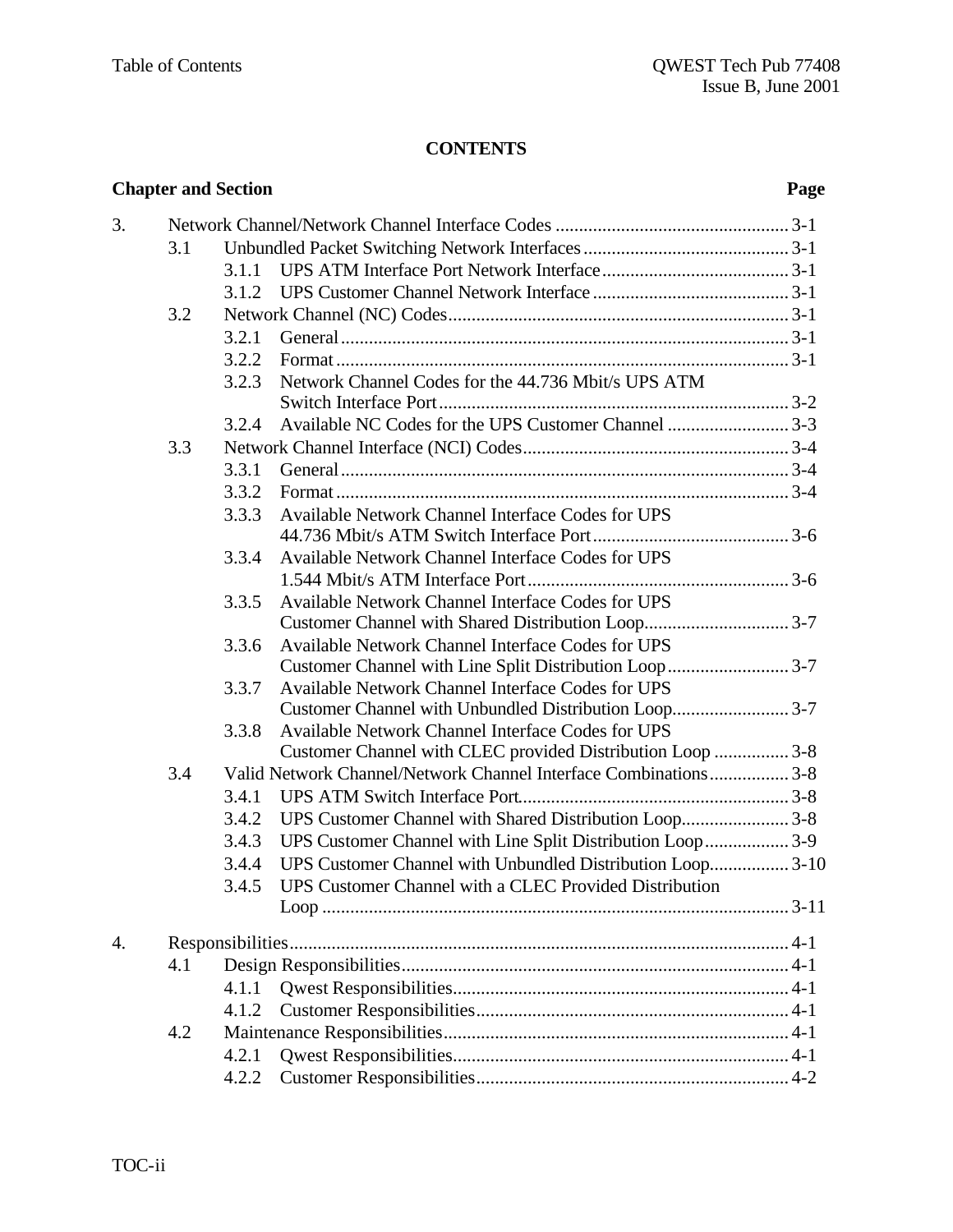# **CONTENTS (Continued)**

| <b>Chapter and Section</b>    |     |  | Page |
|-------------------------------|-----|--|------|
| 5.                            |     |  |      |
|                               | 5.1 |  |      |
|                               | 5.2 |  |      |
| б.                            |     |  |      |
|                               | 6.1 |  |      |
|                               | 6.2 |  |      |
|                               | 6.3 |  |      |
|                               | 6.4 |  |      |
|                               | 6.5 |  |      |
| $\mathbf{E}$ <sub>curre</sub> |     |  |      |

#### **Figures**

# **Tables**

| $3-1$    |                                                                |  |
|----------|----------------------------------------------------------------|--|
| $3 - 2$  |                                                                |  |
| $3 - 3$  |                                                                |  |
| $3-4$    |                                                                |  |
| $3 - 5$  |                                                                |  |
| $3-6$    |                                                                |  |
| $3 - 7$  |                                                                |  |
| $3 - 8$  | NCI Codes for UPS Customer Channel with Unbundled Distribution |  |
|          |                                                                |  |
| $3-9$    |                                                                |  |
| $3-10$   |                                                                |  |
| $3 - 11$ |                                                                |  |
| $3-12$   |                                                                |  |
| $3-13$   |                                                                |  |
|          |                                                                |  |
|          |                                                                |  |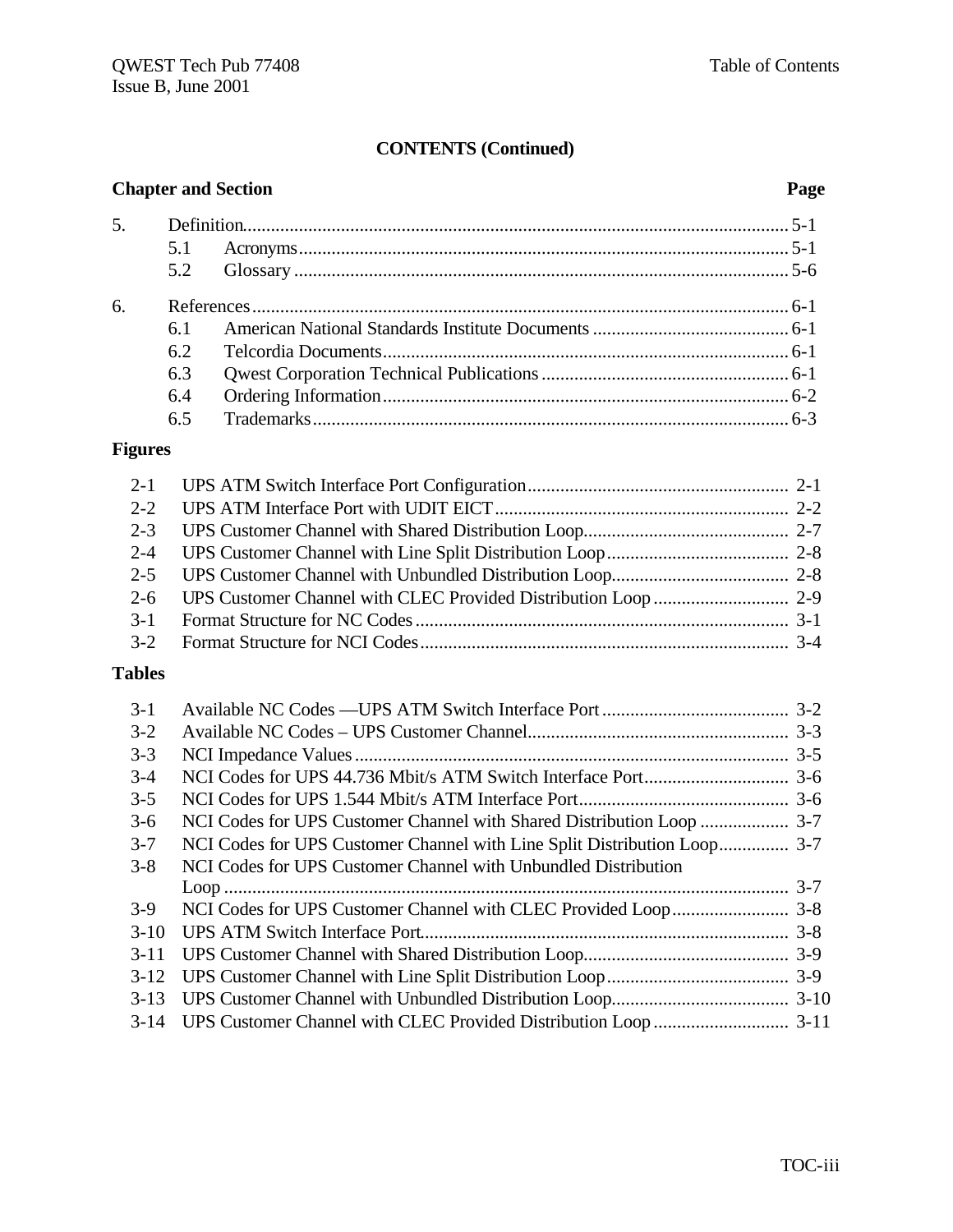# **CONTENTS**

# **Chapter and Section**

 $\overline{1}$ .

# Page

| 12  |  |
|-----|--|
|     |  |
| 1.4 |  |
|     |  |
|     |  |
|     |  |
|     |  |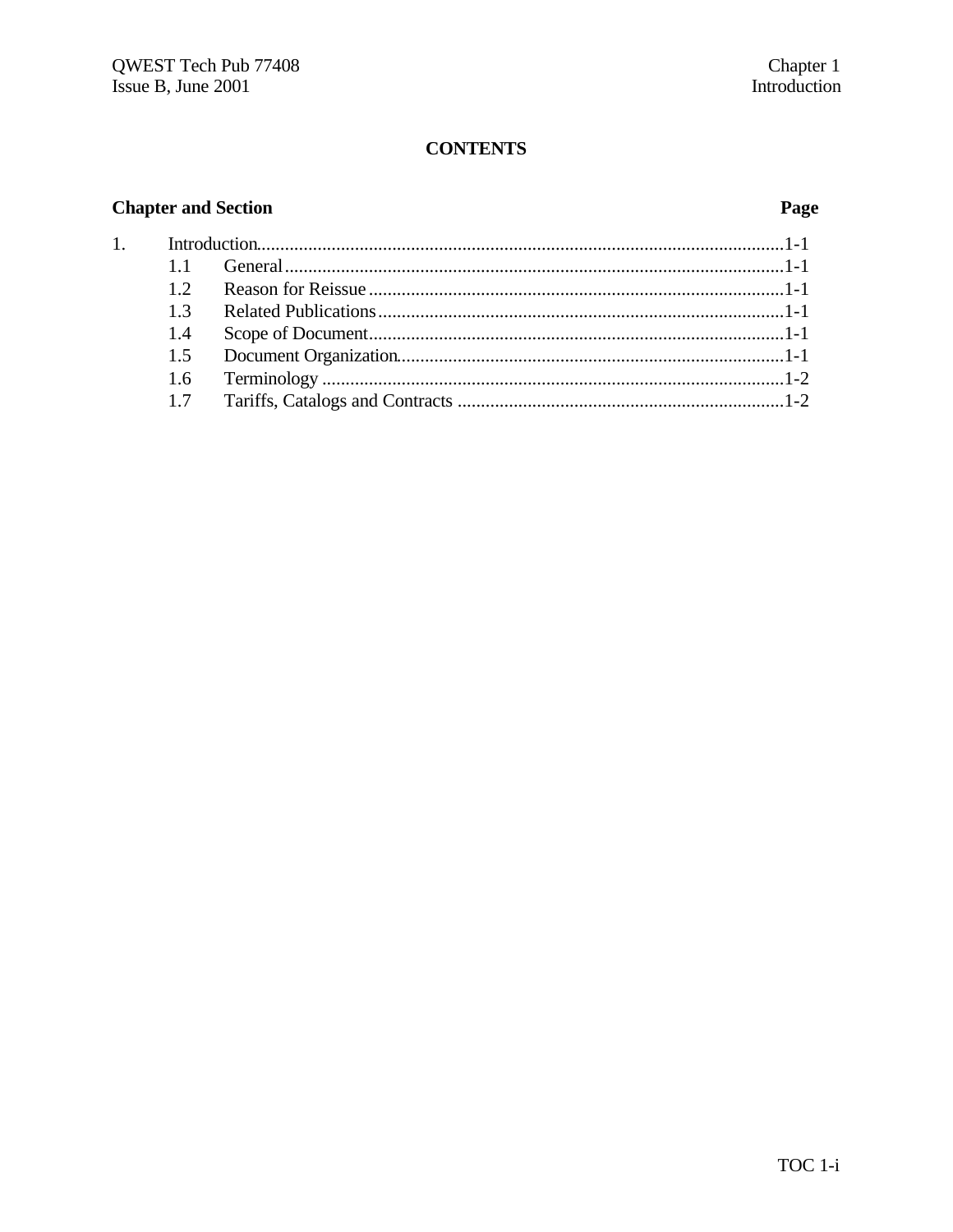# **1. Introduction**

# **1.1 General**

This publication describes Unbundled Packet Switching (UPS). A Certified Local Exchange Carrier may order UPS to deliver high-speed data services to their customers. This publication includes service features, technical specifications and technical information about UPS as well as the Network Channel (NC) and Network Channel Interface (NCI) codes used to order UPS.

# **1.2 Reason for Reissue**

Technical Publication 77408 is being reissued to provide additional information about the UPS Customer Channel.

# **1.3 Related Publications**

This document contains references to other Qwest Corporation Technical Publications. These documents may be obtained from sources listed in Chapter 6.

# **1.4 Scope of Document**

The purpose of this document is to provide CLECs with a description of Qwest's Unbundled Packet Switching, its features, technical specifications, operational characteristics, and interfaces. It is Qwest's responsibility to provide the Unbundled Network Elements as described in this and other reference publications. It is the CLEC's responsibility to correctly design the total end-toend service. The CLEC may request Qwest to concatenate individual unbundled elements. However, Qwest can not assure that the combination of elements will work in the manner the CLEC desires.

### **1.5 Document Organization**

This document is organized as follows:

| Chapter | Contents                                                                           |
|---------|------------------------------------------------------------------------------------|
| 1.      | Introduction – General Information about the document                              |
| 2.      | Description of Unbundled Packet Switching                                          |
| 3.      | Network Channel and Network Channel Interface Codes,<br>Descriptions of Interfaces |
| 4.      | Responsibilities, Qwest and Customer                                               |
| 5.      | Glossary                                                                           |
| 6.      | <b>Reference Section</b>                                                           |
|         |                                                                                    |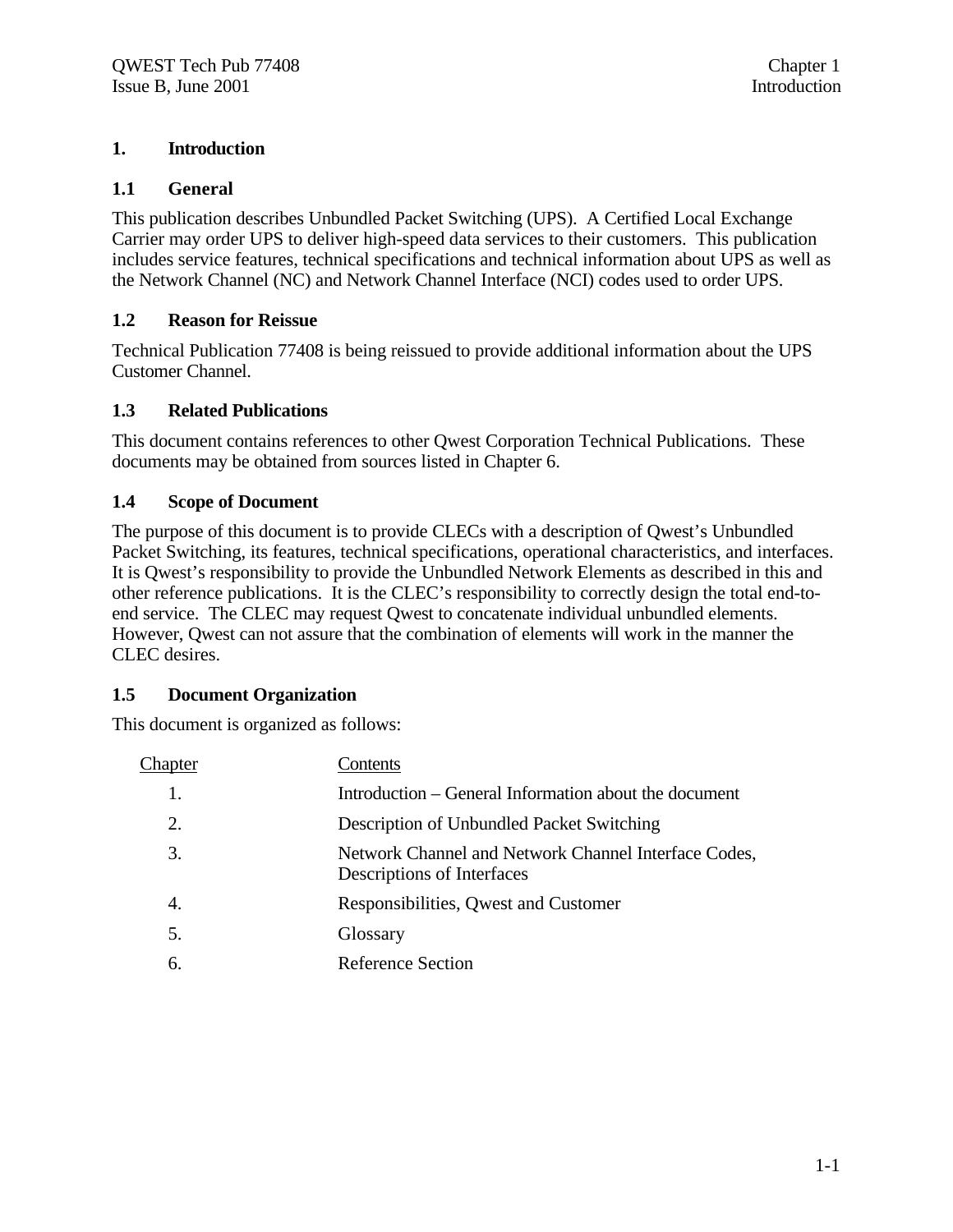### **1.6 Terminology**

Customers who purchase various unbundled elements from Qwest are described by several similar terms including Co-Carrier, Co-Provider, and Certified Local Exchange Carriers (CLEC). This publication uses the latter term.

#### **1.7 Tariffs, Catalogs and Contracts**

Further information about Unbundled Packet Switching may be found in tariffs, catalogs, contracts or regulatory orders. Such jurisdiction or customer specific descriptions supersede the information in this publication.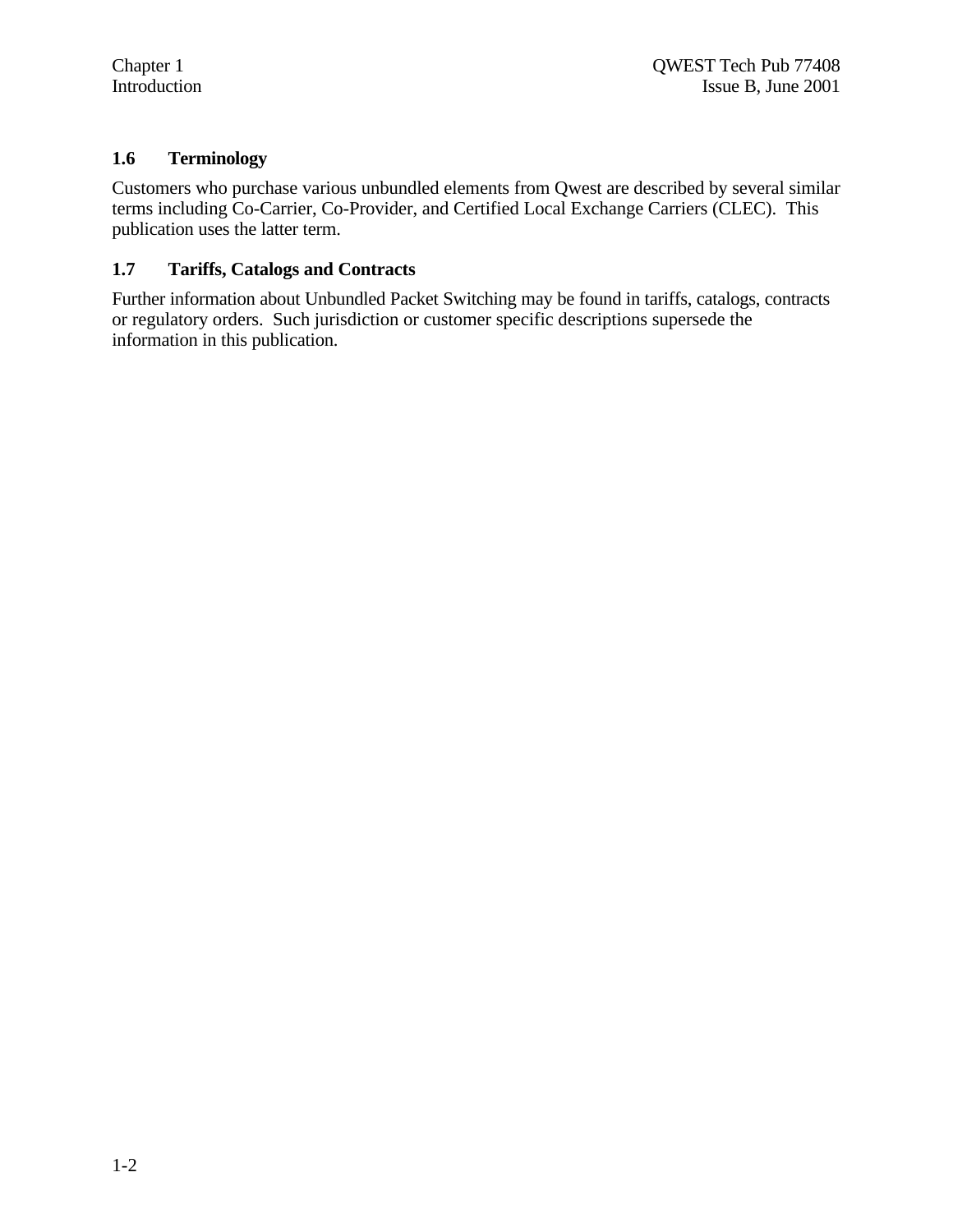# **CONTENTS**

# **Chapter and Section Page**

| 2. |     |       |                                                           |  |
|----|-----|-------|-----------------------------------------------------------|--|
|    | 2.1 |       |                                                           |  |
|    | 2.2 |       |                                                           |  |
|    |     | 2.2.1 |                                                           |  |
|    |     | 2.2.2 |                                                           |  |
|    |     | 2.2.3 |                                                           |  |
|    |     | 2.2.4 |                                                           |  |
|    |     | 2.2.5 | Network Traffic Control and Congestion Management         |  |
|    |     |       |                                                           |  |
|    | 2.3 |       |                                                           |  |
|    |     | 2.3.1 | Available Data Rates for the UPS Customer Channel2-5      |  |
|    |     | 2.3.2 | UPS Customer Channel in Combination with Distribution     |  |
|    |     |       |                                                           |  |
|    |     | 2.3.3 | UPS Customer Channel with Shared Distribution Loop2-6     |  |
|    |     | 2.3.4 | UPS Customer Channel with Line Split Distribution Loop2-6 |  |
|    |     | 2.3.5 | UPS Customer Channel with Unbundled Distribution Loop2-7  |  |
|    |     | 2.3.6 | UPS Customer Channel with CLEC Provided Loop 2-7          |  |
|    | 2.4 |       |                                                           |  |
|    |     | 2.4.1 |                                                           |  |
|    |     | 2.4.2 |                                                           |  |
|    |     | 2.4.3 |                                                           |  |
|    |     | 2.4.4 |                                                           |  |
|    |     | 2.4.5 |                                                           |  |

# **Figures**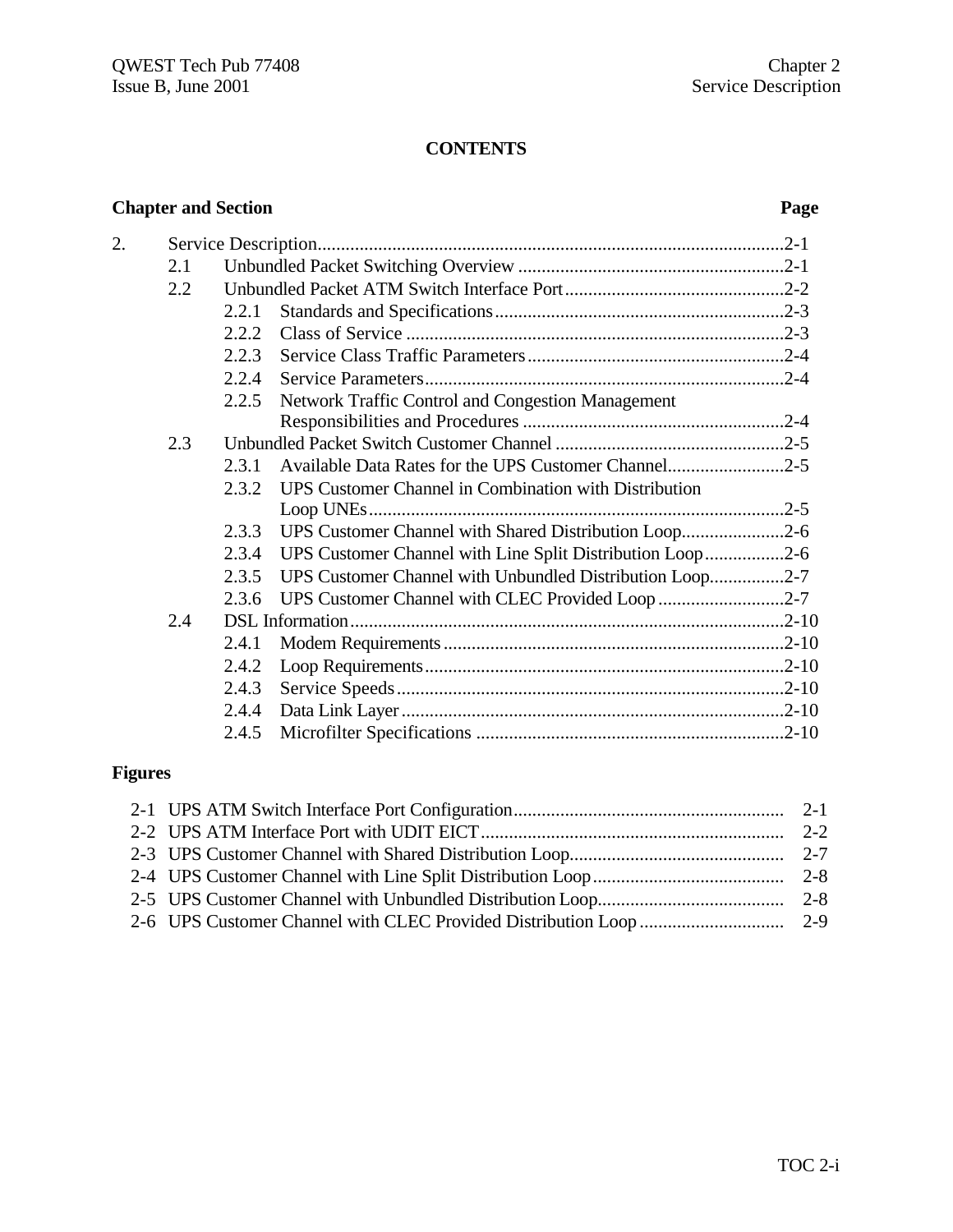# **2. Service Description**

Unbundled Packet Switching provides CLECs with the capability to provide high-speed data services to their customers in combination with other UNEs. This service enables CLECS to offer DSL services using RADSL with a Discrete Multi-tone (DMT) interface.

# **2.1 Unbundled Packet Switching Overview**

Unbundled Packet Switching utilizes ATM technology to provide the functionality of delivering packet data units via a virtual channel between a CLEC demarcation point and the Remote DSLAM. Unbundled Packet Switching includes use of transport facilities, DSLAM functionality and ATM electronics necessary to generate a virtual channel. It may also include use of the Shared, Line Split (not available at this time), Unbundled or CLEC provided Distribution Loop.

Unbundled Packet Switching consists of the UPS ATM Switch Interface Port and the UPS Customer Channel that can be ordered in combination with several other UNE distribution loops such as Shared, Line Split, or Unbundled. The CLEC also has the option of providing their own distribution loop.

 Qwest will provide the CLEC with virtual channels at a physical network demarcation point. The demarcation point is the access point where the CLEC interconnects with Qwest. For UPS, the demarcation point is between the ICDF and DSX in the central office housing the Qwest ATM switch. Figure 2-1 illustrates this service configuration.



Carrier ICDF - InterConnection Distriburtion Frame IDE - Interconnector Designated Equipment

Figure 2-1 UPS ATM Switch Interface Port Configuration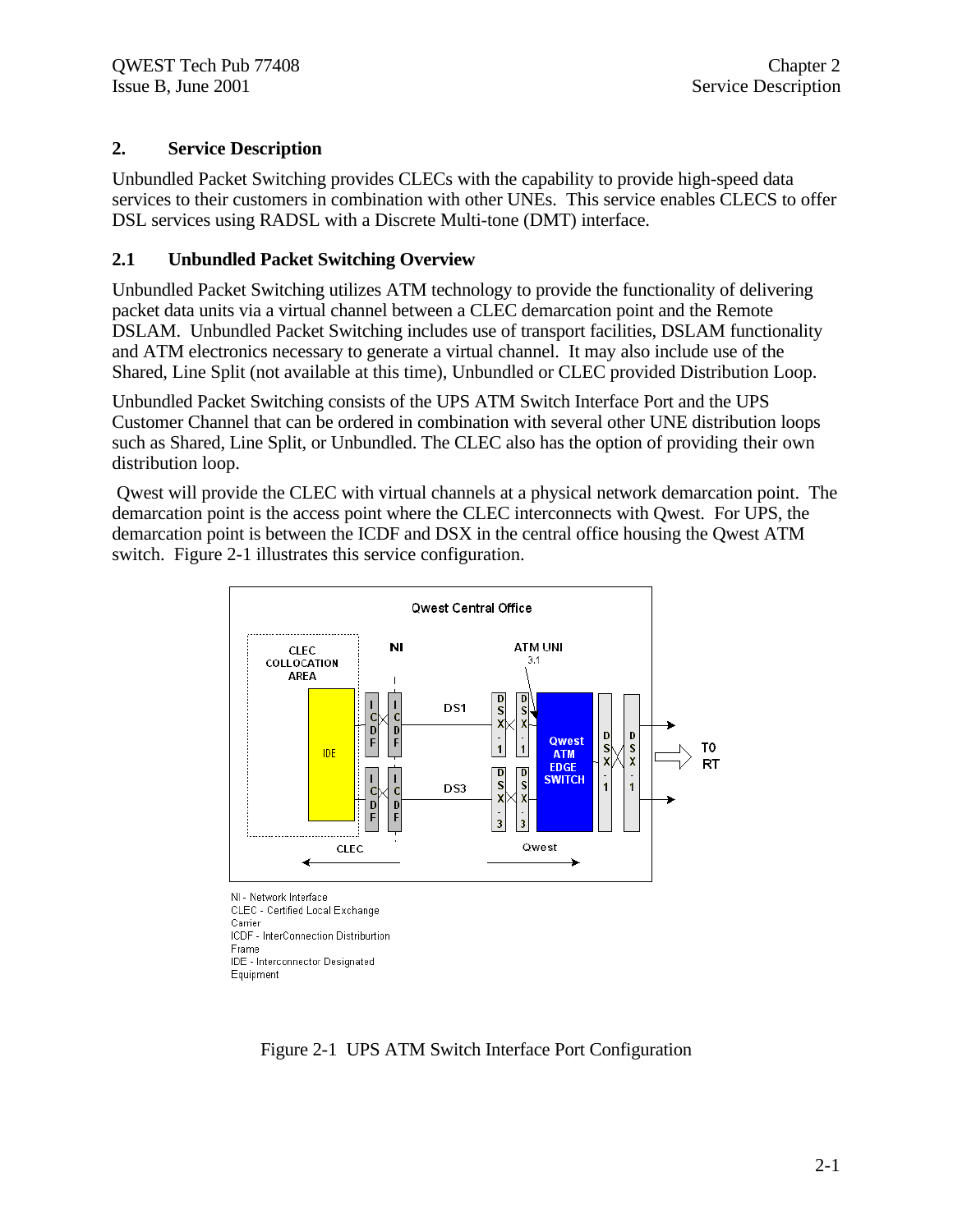Collocation is required for UPS but does not limit a CLEC to the central office of the ATM switch where UPS is disclosed. If a CLEC chooses collocation in any other office, they must order additional UNE services to connect to the central office where UPS is disclosed. This option is depicted Figure 2-2.



NI - Network Interface

CLEC - Certified Local Exchange Carrier

ICDF - InterConnection Distriburtion Frame

IDE - Interconnector Designated Equipment



#### **2.2 Unbundled Packet ATM Switch Interface Port**

The Unbundled Packet ATM Switch Interface Port is the physical entry point into the Qwest ATM Cell Relay Service Network. It is the originating and terminating point for Virtual Path Connections and Virtual Channel Connections. Ports include the electronic equipment used in connecting these service elements to the ATM Cell Relay Service Network. It allows a CLEC to aggregate Virtual channel connections (VCCs) from multiple customer channels onto a single highspeed DS1 or DS3 ATM Switch Interface Port.

A CLEC can choose from the following speeds to aggregate their UPS Customer Channel VCCs:

- ATM 1.544 Mbit/s Interface
- ATM 44.736 Mbit/s Interface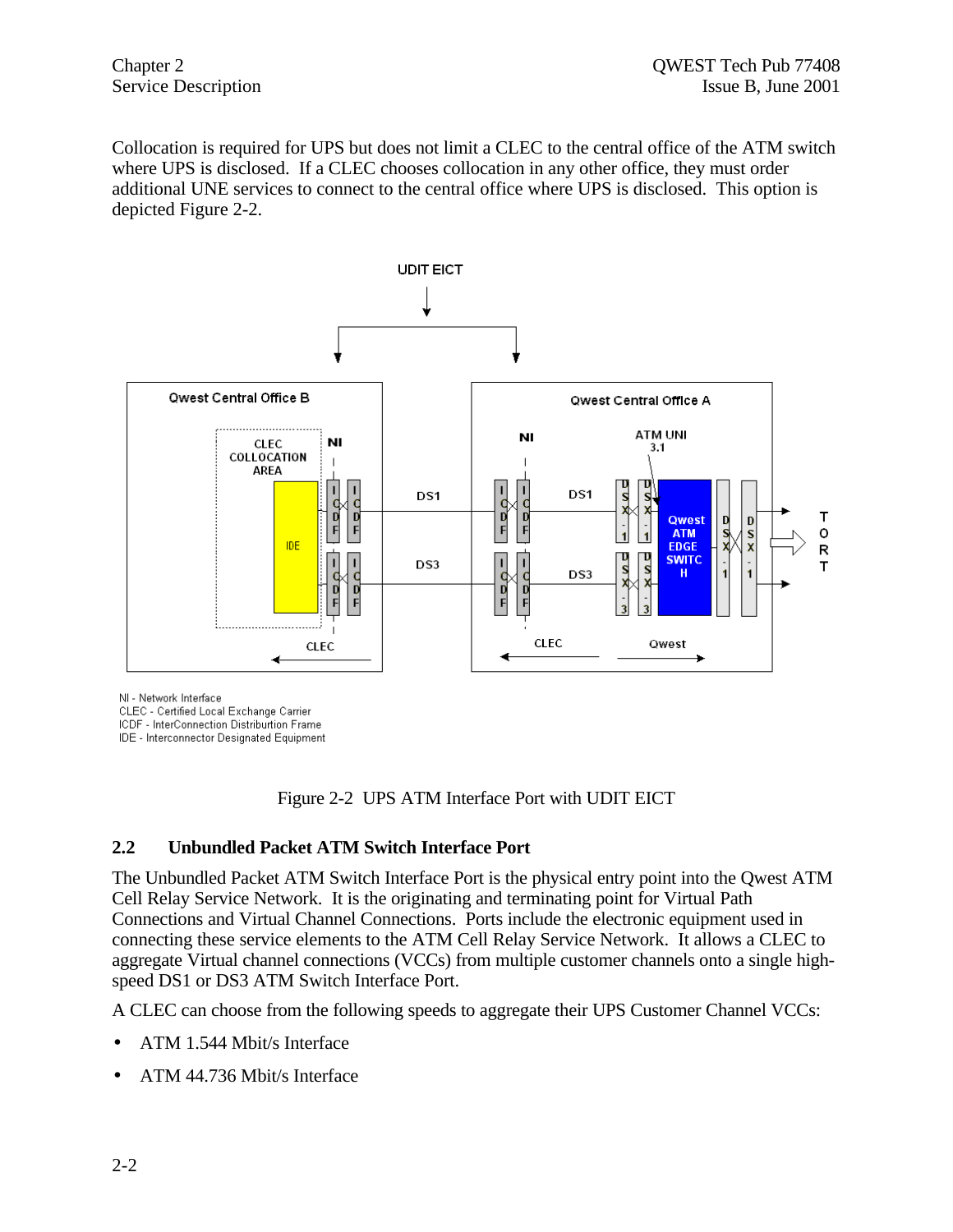If the ATM 44.736 Interface is chosen, the CLEC must specify either Physical Layer Convergence Protocol (PLCP) cell mapping or Direct Mapped ATM cells across the ATM 44.736 Interface.

For additional information about the ATM Switch Interface Port, refer to PUB 77378, *Qwest Corporation ATM Cell Relay Service.*

UPS ATM Switch Interface Port will only be available in ATM switches where UPS is available.

Due to regulatory restrictions on the transport of data between Local Access and Transport Areas (LATAs), the UPS ATM Interface must be in the same LATA as the UPS Customer Subscriber Channels.

# **2.2.1 Standards and Specifications**

The UPS ATM Switch Interface Port is essentially the same interface port as those offered in the ATM Cell Relay Service and is therefore based upon the same standards. Refer to Section 2.2.11 ATM Cell Relay Standards and Specification of PUB 77378, *Qwest Corporation ATM Cell Relay Service* for additional information*.*

The UPS ATM Switch Interface Port is based on the following documents:

- TA-TSV-001408, Generic Requirements for PVC Cell Relay Service Bellcore, Technical Advisory.
- SR-3330, Cell Relay Service Core Features, Bellcore Special Report
- SR-3445, Requirements for PVC Cell Relay Service, Bellcore Special Report
- ATM Forum ATM User Network Interface Specification, Version 3.1, Prentice Hall 1994
- ATM Forum, DS1 Physical Layer Specification, The ATM Forum 1994
- ATM Forum DS3 Physical Layer Interface Specification, The ATM Forum 1994
- ANSI T1.511. B-ISDN ATM Layer Cell Transfer Performance Parameters.
- GR-113-CORE. Asynchronous Transfer Mode (ATM) and ATM Adaptation Layer (AAL) Protocols, Bellcore.

### **2.2.2 Class of Service**

The ATM class of service for all PVCs provisioned on the UPS ATM Interface will be Unspecified Bit Rate Service (UBRS). UBRS is a best effort service designed to support connections carrying information flowing at uneven rates. It is intended for non- real-time applications that are very tolerant to delay, delay variation and cell loss.

UBRS does not specify traffic related service guarantees. Specifically, UBRS does not include the notion of a per-connection negotiated bandwidth. No numerical commitments are made by Qwest with respect to the cell loss ratio experienced by a UBRS Connection, or to the cell transfer delay experienced by cells on the connection. Additional information about UBRS can be found in PUB 77378, *Qwest Corporation ATM Cell Relay Service.*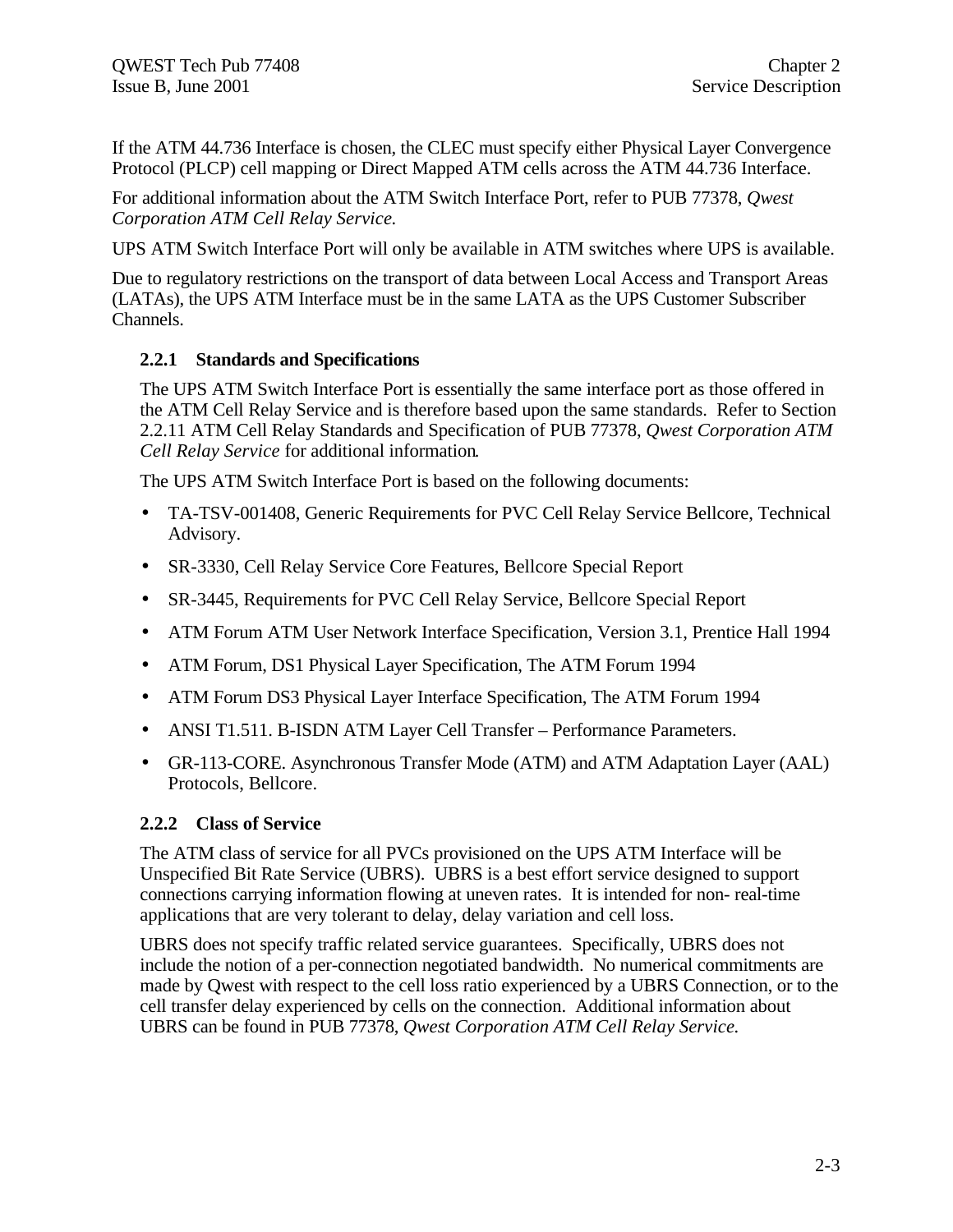### **2.2.3 Service Class Traffic Parameters**

Since the UPS ATM Switch Interface Port will be utilizing the UBRS class of service, the traffic parameter will be Peak Cell Rate (PCR). The PCR traffic parameter specifies an upper bound on the cell rate that can be submitted across a connection. The PCR for a UBRS connection is the associated bandwidth that is requested when the service is provisioned.

#### **2.2.4 Service Parameters**

The following parameters are specific to the UPS ATM Interface Port.

- UPS Customer Channel VCCs will be delivered to the UPS ATM Interface Port using the Dedicated PVC Method at the Data Link Layer. Additional information about the Dedicated PVC Method can be found in PUB 77392, *Qwest Corporation DSL Services.*
- One VCC per UPS Customer Channel will be provisioned on the UPS ATM Switch Interface Port for each UPS Customer Channel connected to the UPS ATM Switch Interface.
- The maximum number of VCCs on the UPS DS1 ATM Interface Port is 60 VCCs.
- The maximum number of VCCs on the UPS DS3 ATM Interface Port is 2000 VCCs.
- The maximum throughput per VCC will be determined by the data rate of the UPS Customer Channel.
- The logically significant VCC address for each UPS Customer Channel will be provided to the CLEC at the time the UPS Customer Channel is provisioned in the Qwest Corporation Network.
- UPS ATM Interface Ports are available at DS1 (1.544 Mbit/s) and DS3 (45Mbit/s) Interfaces.
- The nominal peak bandwidth on the 45 Mbit/s interface will be 45 Mbit/s. Peak bandwidth will not be provisioned in increments.
- PVC Management Procedures can be found in PUB 77378.

#### **2.2.5 Network Traffic Control and Congestion Management Responsibilities and Procedures**

Detailed information about Network Traffic Control and Congestion Management Responsibilities and Procedures can be found in Pub 77378. It is the CLECs responsibility to perform traffic shaping with their CPE in order to conform to the traffic parameters agreed upon in the service contract. For UBRS connections, it is the CLECs responsibility to not exceed the agreed upon PCR.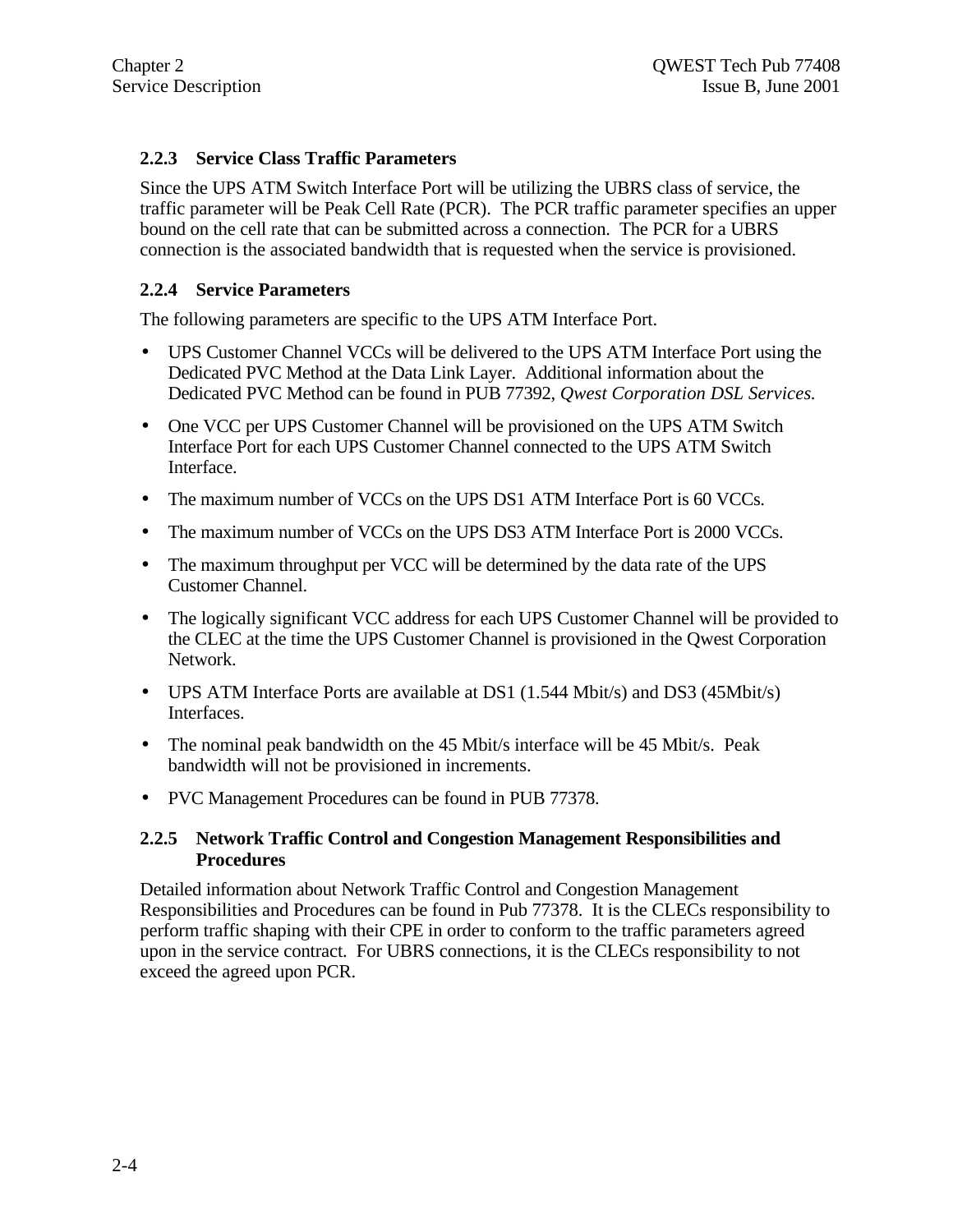# **2.3 Unbundled Packet Switch Customer Channel**

The UPS Customer Channel consists of DSLAM functionality and a virtual channel that serves as the originating and terminating point for Virtual Path Connections (VPC) and Virtual Channel Connections (VCC). Each UPS Customer Channel must correspond to an ATM Switch Interface Port. Multiple UPS Customer Channels can be routed to one UPS ATM Switch Interface Port, similar to a hub and spoke configuration.

Permanent Virtual Connections (PVCs) are the Qwest predefined path between the remote DSLAM and the ATM switch that facilitate the VPCs and VCCs requested by a CLEC.

- The VCC is a point-to-point logical connection between two locations that is identified in the cell header with a virtual channel identifier (VCI).
- The VPC is a collection of VCCs routed together between two locations. It is identified in the cell header with a virtual path identifier (VPI).

### **2.3.1 Available Data Rates for the UPS Customer Channel**

The UPS Customer Channel is available in the following data rates:

- Data rate at 256 Kbit/s up to 640 Kbit/s downstream and 256 Kbit/s upstream
- Data rate at up to 640 Kbit/s downstream and 256 Kbit/s upstream
- Nominal peak data rate of 640Kbit/s bi-directional
- Data rate at 1.024 Mbit/s downstream and 864 Kbit/s up to 1 Mbit/s upstream
- Data rate at 4 Mbit/s downstream and 864 Kbit/s up to 1 Mbit/s upstream (This data rate is unavailable at this time.)
- Data rate at 7 Mbit/s downstream and 864 Kbit/s up to 1 Mbit/s upstream (This data rate is unavailable at this time.)

### **2.3.2 UPS Customer Channel in Combination with Distribution Loop UNEs**

A CLEC can order the UPS Customer Channel in combination with several other UNE distribution loops such as Shared, Line Split, Unbundled, or provide their own distribution loop. When the CLEC orders these UNE loops, in combination with UPS, the following conditions shall exist:

- Loops will be connected to a Qwest DSLAM, not a CLEC provided DSLAM.
- Qwest will provide POTS splitter functionality in the DSLAM. CLECs may not install a splitter.
- Qwest will provide the wiring of the DLSAM port and card to the Loop. CLECs will not have access to the Remote DSLAM or FDI with UPS service.
- Neither a CLEC nor Owest may utilize the High Frequency Spectrum on a given copper loop of another telecommunications carrier is already using the high frequency spectrum to provide data services, unless the end user of that loop or Qwest or CLEC, with Proof of Authorization from the end user, disconnects the original telecommunications carrier's high-frequency service.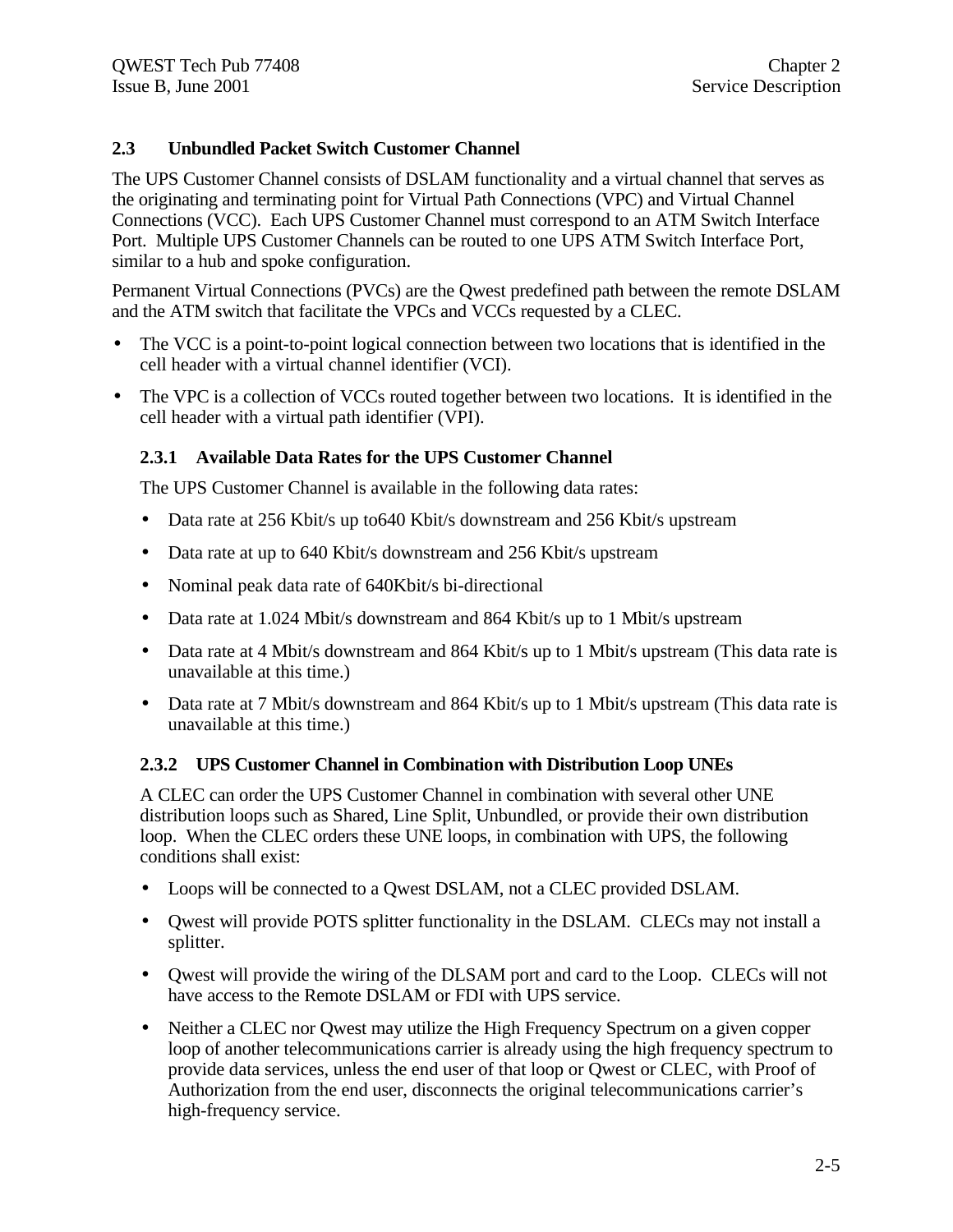• All distribution loop types may not be available with UPS in every location; CLECs should contact their service representative to confirm the availability of their desired distribution loop.

By combining the UPS Customer channel with a loop, a CLEC can provide high-speed data to their customers using xdsl technology on a single pair of copper wires. If the loop is Shared, Line Split, or Unbundled, the Network Interface will be at the End User location. If the CLEC provides the loop, the Network Interface will be at the Field Connection Point. In either case, the interface provided to the customer is Discrete Multi-tone (DMT) per ANSI T1.413 Issue 2, *Network and Customer Installation Interfaces - Asymmetric Digital Subscriber Line (ADSL) Metallic Interface*. For additional information about DSL, refer to PUB 77392, *Qwest Corporation DSL Services*. The RADSL interface connects to a RADSL modem at the End User's customer premise. It is the CLEC's responsibility to provide CPE equipment to their customers compatible with Qwest's Remote DSLAM and to determine if the loop they are ordering or providing can support the desired data rate. Refer to Section 2.4.1 for modem requirements.

#### **2.3.3 UPS Customer Channel with Shared Distribution Loop**

• Shared Distribution Loop provides CLECs with the opportunity to offer advanced data services simultaneously with an existing end user's analog voice-grade (POTS) service provided by Qwest on a single copper loop referred to as the "Shared Loop" or "Line Sharing", by using the frequency range above the voice band on the copper loop. The frequency range above the voice band portion of the copper loop is referred to as the High Frequency Spectrum Network Element ("HUNE"). A POTS splitter separates the voice and data traffic and allows the copper loop to be used for simultaneous data transmission and POTS service. The POTS service must be provided to the end user by Qwest. The Shared Distribution loop will terminate on Qwest's splitter. Refer to PUB 77406 for information about the Shared Distribution Loop. Figure 2-3 depicts this service configuration. Shared Distribution loop may not be available with UPS in every location; CLECs should contact their service representative to confirm availability.

#### **2.3.4 UPS Customer Channel with Line Split Distribution Loop**

• Line Splitting provides the CLEC with the opportunity to offer advanced data service simultaneously with an existing CLECs UNE-P POTS service by using the frequency range above the voice band on the copper loop. The advanced data service may be provided by the CLEC or another data service provider chosen by the CLEC. A POTS splitter must be inserted into the UNE-P to accommodate establishment of the advanced data service. The POTS splitter separates the voice and data traffic and allows the copper loop to be used for simultaneous DLEC data transmission and CLEC provided voice service to the end user. The Line Split Distribution Loop will terminate on Qwest's splitter. Refer to PUB 77406 for information about the Line Split Distribution Loop. Figure 2-4 depicts this service configuration. When Offered, Line Split Distribution Loop may not be available with UPS in every location; CLECs should contact their service representative to confirm availability.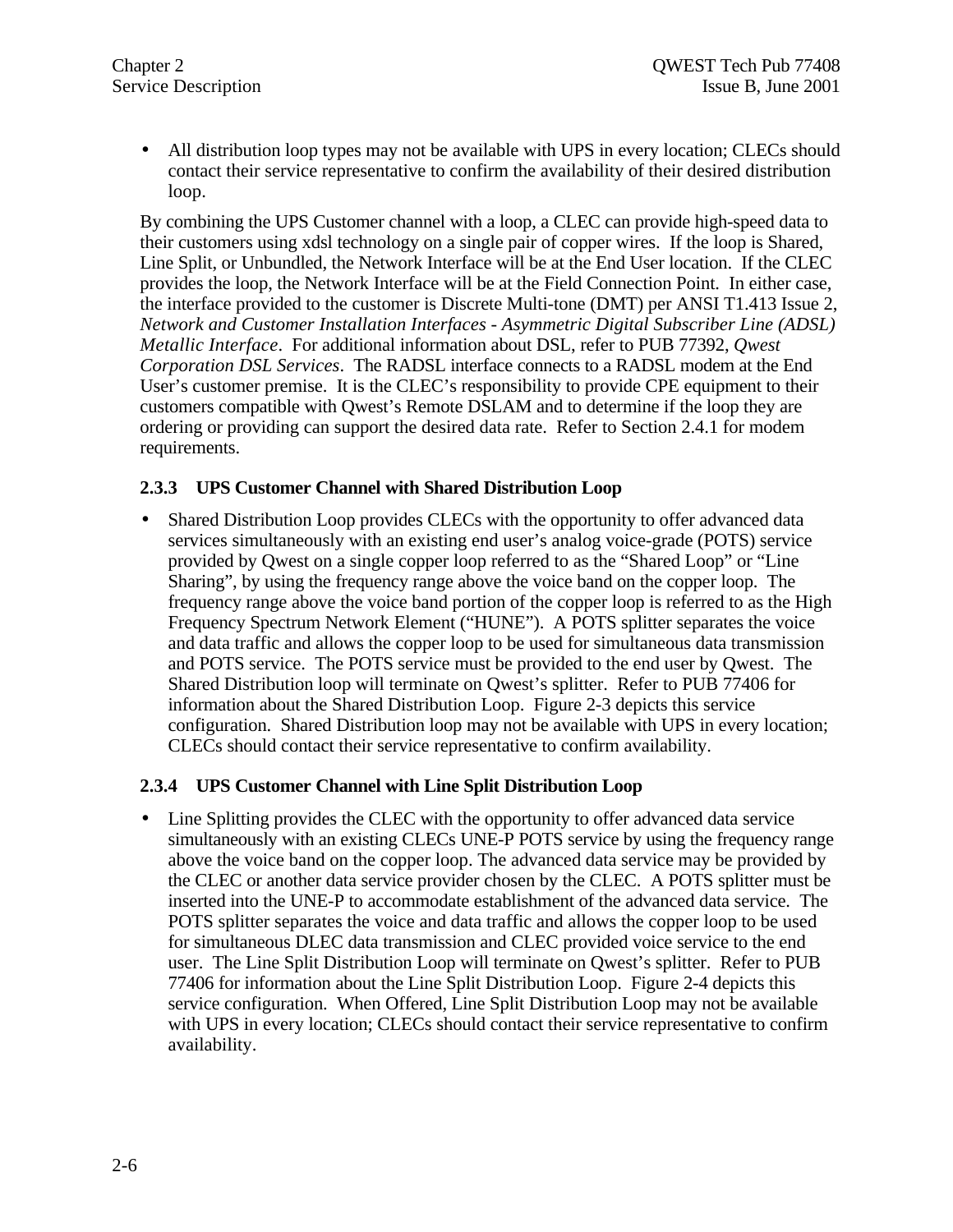#### **2.3.5 UPS Customer Channel with Unbundled Distribution Loop**

The Unbundled Loop provides the CLEC with the opportunity to offer advanced data services using the frequency range above the voice band on a copper loop referred to as the "Unbundled Distribution Loop" provided by Qwest. This copper loop is dedicated to data and does not carry voice simultaneously. The frequency range above the voice band portion of the copper loop is referred to as the High Frequency Spectrum Network Element ("HUNE"). Although the Unbundled Distribution loop does not carry voice, the loop will still terminate on the Qwest splitter. Refer to PUB 77401 for information about Unbundled Distribution Loop. Figure 2-5 illustrates this service configuration.

#### **2.3.6 UPS Customer Channel with CLEC Provided Loop**

• When a CLEC provides their own distribution loop, it will terminate at the FCP, which will be jumpered to the FDI/Qwest splitter. This option allows the CLEC to offer advanced data services over their own copper loop to the end user by using the frequency range above the voice band on the copper loop. Refer to Section 2.4.2 for the loop requirements. Figure 2-6 illustrates this services configuration. CLEC Provided loop may not be available with UPS in every location; CLECs should contact their service representative to confirm availability.



**Figure 2-3** UPS Customer Channel with Shared Distribution Loop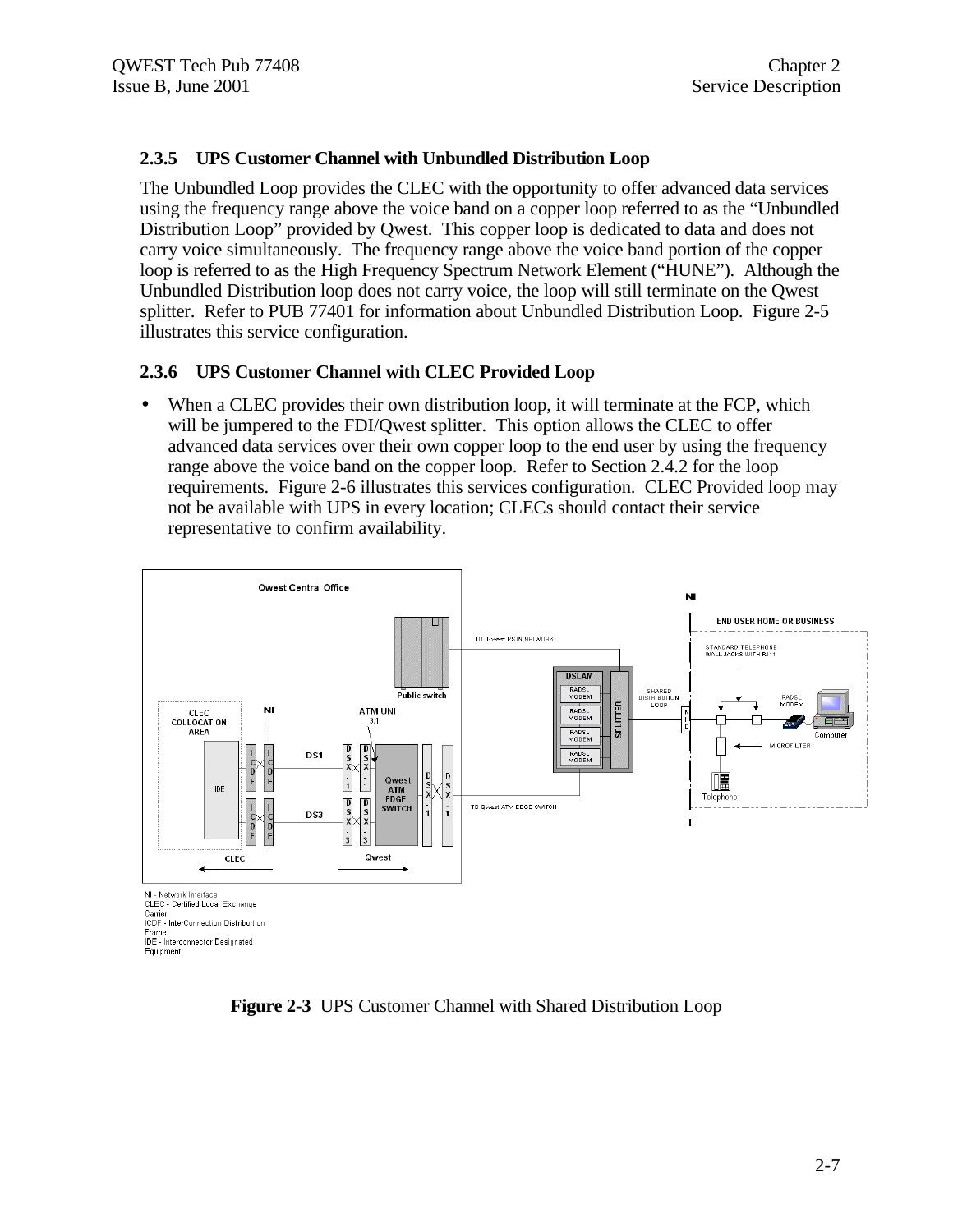

**Figure 2-4** UPS Customer Channel with Line Split Distribution Loop



**Figure 2-5** UPS Customer Channel with Unbundled Distribution Loop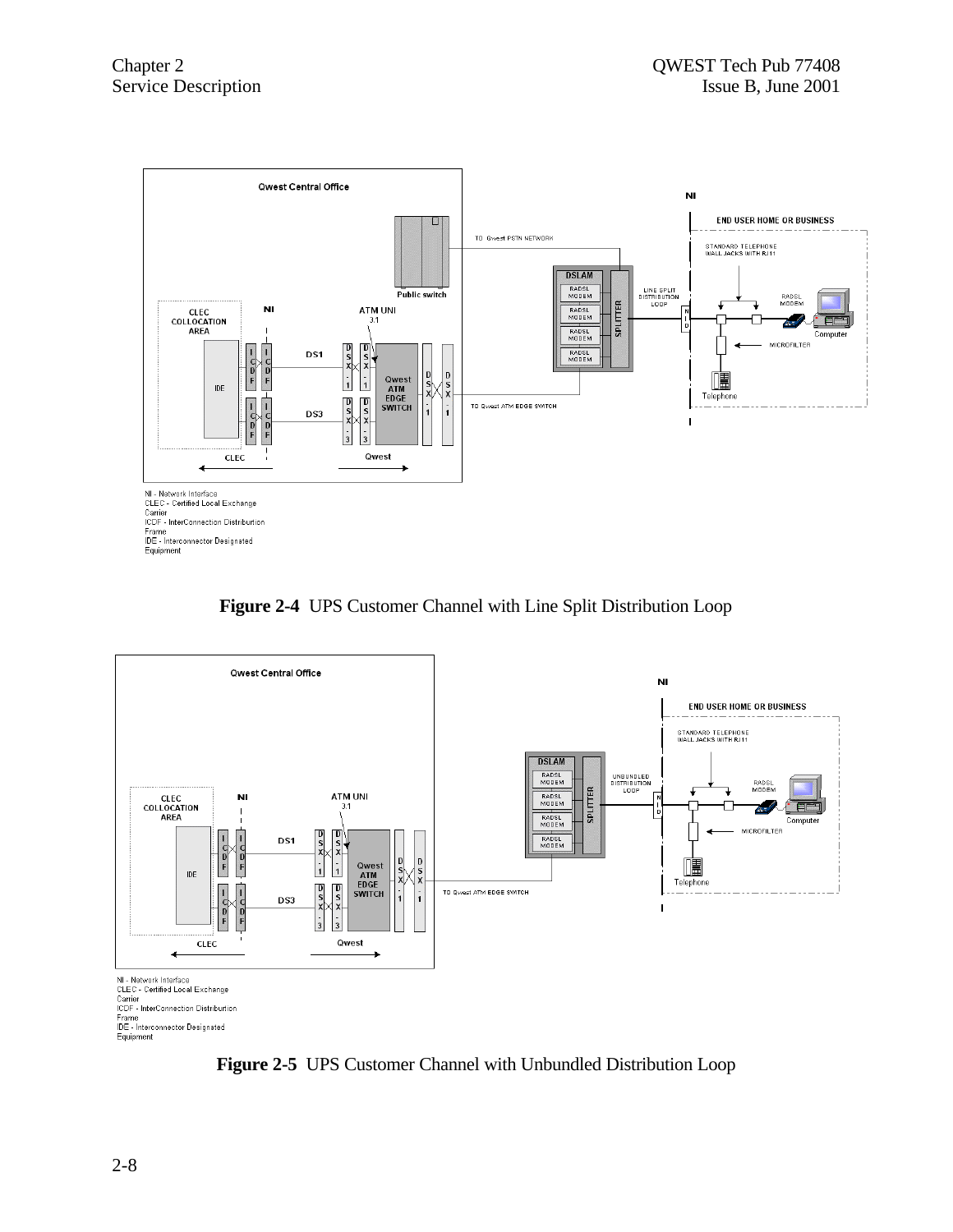

**Figure 2-6** UPS Customer Channel with CLEC Provided Distribution Loop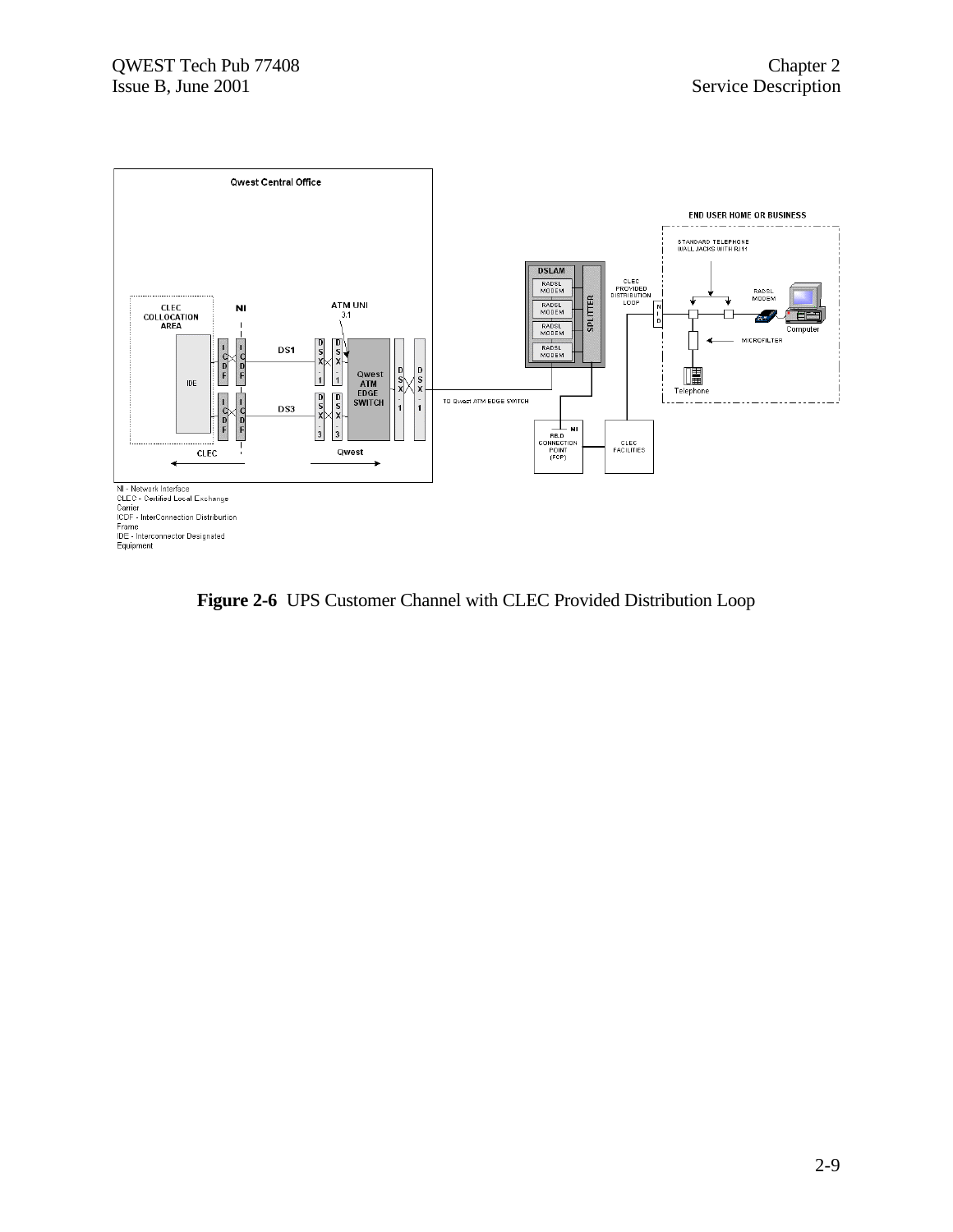# **2.4 DSL Information**

#### **2.4.1 Modem Requirements**

It is the CLEC's responsibility to provide RADSL modems to their end users. The RADSL modems must be compliant with ANSI T1.413 Issue 2 *Network and Customer Installation Interfaces - Asymmetric Digital Subscriber Line (ADSL) Metallic Interface*.

# **2.4.2 Loop Requirements**

Qwest RADSL modems are designed to operate on loops that meet certain criteria. The following criteria are listed below:

- A loop no longer than 15,000 feet of 26-gauge copper or 18,000 feet of 24-gauge copper.
- The customer must be fed by Digital Loop Carrier.
- The loop must not have any load coils on it.
- All bridge taps must be included in the total loop length.
- The sum of all bridge taps must not exceed 2,500 feet.

# **2.4.3 Service Speeds**

Qwest will set a maximum downstream and upstream data rate based on the service selected by the CLEC. The data rates mention in Section 2.3.1 are service designations and represent nominal data rates that the customer can connect. The actual payload supported in either the downstream or upstream will be different than these service speeds.

It is the CLEC's responsibility to determine the service speeds their loop can support. The selected service speeds will be used to software provision the RADSL modems in the Remote DSLAM. The software settings will determine how the two modems train or synchronize.

### **2.4.4 Data Link Layer**

Qwest DSLAMs support the transport of ATM cells at the data link layer. The method used to transport the VCC for UPS is the Dedicated PVC Method. Additional information about the Dedicated PVC Method and ATM Address Assignments can be found in PUB 77392, *Qwest Corporation DSL Services*.

### **2.4.5 Microfilter Specifications**

CLECs are also responsible for providing their End Users with Microfilters according to the Cisco Systems document, 78-6089-01, *EZ-DSL Microfilter Specification*, January 29, 1999.

End Users do not need to place microfilters in series with their telephone set. However, it is recommended that the microfilter be placed in series with all telephones to prevent the interference of ringing transients on the RADSL signal. Ringing transients may cause sufficient noise in the RADSL signal to cause the modems to retrain. If the customer is in the middle of a data session, that data session will be interrupted and may resume once the modem retrains.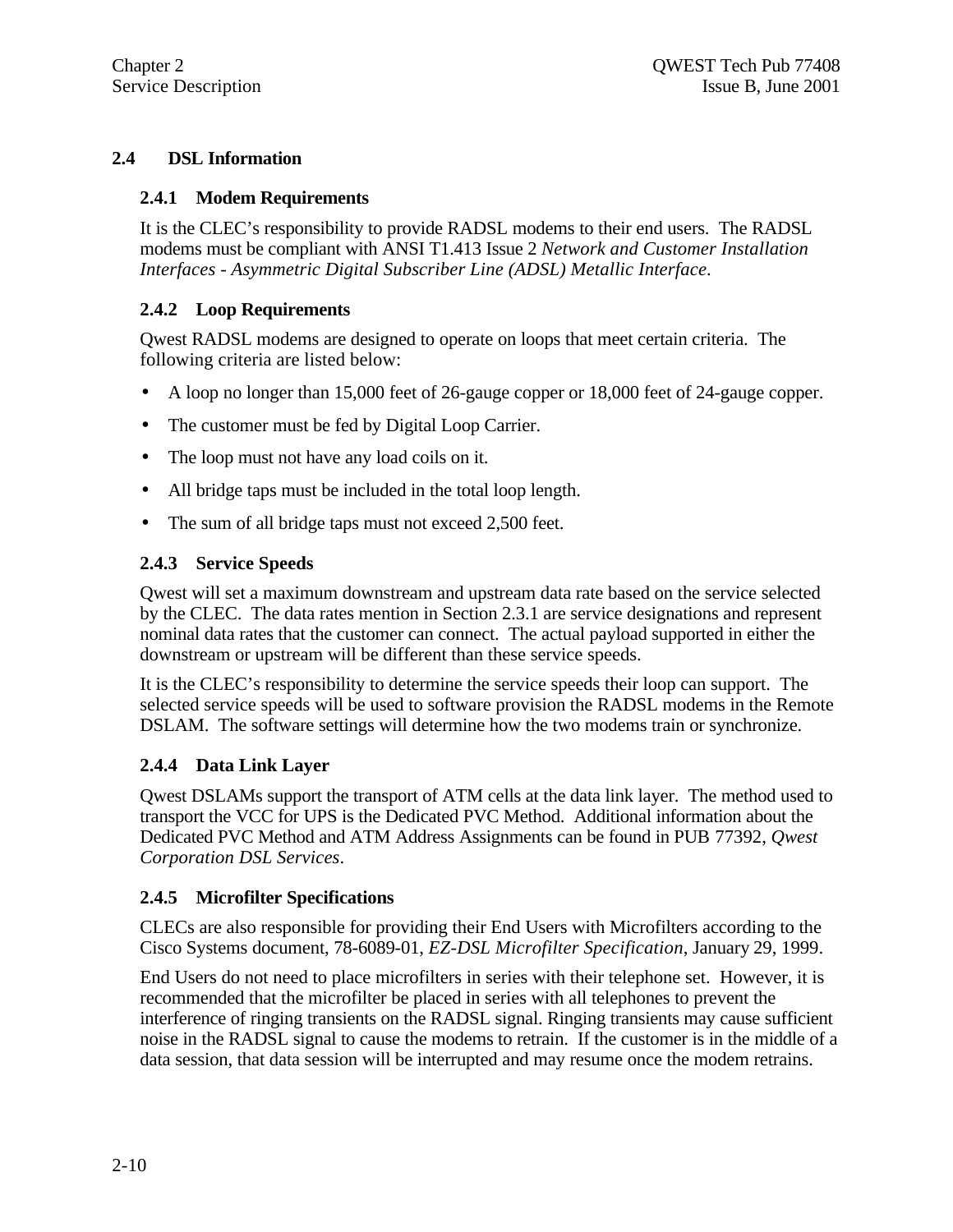# **CONTENTS**

|    | <b>Chapter and Section</b> |       | Page                                                             |  |
|----|----------------------------|-------|------------------------------------------------------------------|--|
| 3. |                            |       |                                                                  |  |
|    | 3.1                        |       |                                                                  |  |
|    |                            | 3.1.1 |                                                                  |  |
|    |                            | 3.1.2 |                                                                  |  |
|    | 3.2                        |       |                                                                  |  |
|    |                            | 3.2.1 |                                                                  |  |
|    |                            | 3.2.2 |                                                                  |  |
|    |                            | 3.2.3 | Network Channel Codes for the 44.736 Mbit/s UPS ATM Switch       |  |
|    |                            |       |                                                                  |  |
|    |                            | 3.2.4 | Available NC Codes for the UPS Customer Channel 3-3              |  |
|    | 3.3                        |       |                                                                  |  |
|    |                            | 3.3.1 |                                                                  |  |
|    |                            | 3.3.2 |                                                                  |  |
|    |                            | 3.3.3 | Available Network Channel Interface Codes for UPS 44.736         |  |
|    |                            |       |                                                                  |  |
|    |                            | 3.3.4 | Available Network Channel Interface Codes for UPS 1.544          |  |
|    |                            |       |                                                                  |  |
|    |                            | 3.3.5 | Available Network Channel Interface Codes for UPS                |  |
|    |                            |       | Customer Channel with Shared Distribution Loop3-7                |  |
|    |                            | 3.3.6 | Available Network Channel Interface Codes for UPS                |  |
|    |                            |       | Customer Channel with Line Split Distribution Loop3-7            |  |
|    |                            | 3.3.7 | Available Network Channel Interface Codes for UPS                |  |
|    |                            |       | Customer Channel with Unbundled Distribution Loop3-7             |  |
|    |                            | 3.3.8 | Available Network Channel Interface Codes for UPS                |  |
|    |                            |       | Customer Channel with CLEC provided Distribution Loop 3-8        |  |
|    | 3.4                        |       | Valid Network Channel/Network Channel Interface Combinations3-8  |  |
|    |                            | 3.4.1 |                                                                  |  |
|    |                            | 3.4.2 | UPS Customer Channel with Shared Distribution Loop3-9            |  |
|    |                            | 3.4.3 | UPS Customer Channel with Line Split Distribution Loop3-10       |  |
|    |                            | 3.4.4 | UPS Customer Channel with Unbundled Distribution Loop3-10        |  |
|    |                            | 3.4.5 | UPS Customer Channel with a CLEC Provided Distribution Loop 3-10 |  |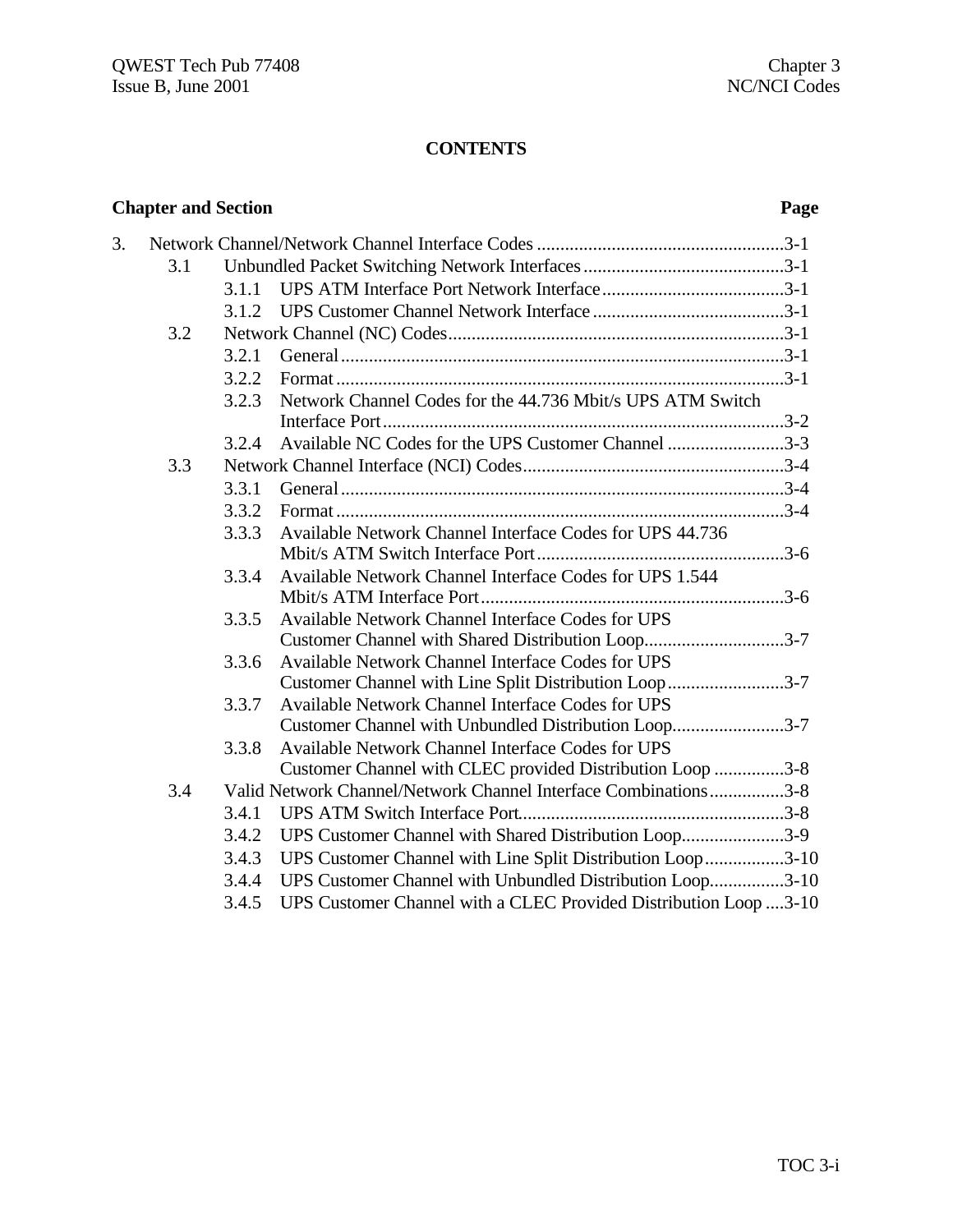# **CONTENTS (Continued)**

# **Figures**

|  | $3-4$ |
|--|-------|

# **Tables**

| $3-1$   |                                                                      | $3 - 2$  |
|---------|----------------------------------------------------------------------|----------|
| $3-2$   |                                                                      | $3 - 3$  |
| $3 - 3$ |                                                                      | $3 - 5$  |
| $3-4$   |                                                                      | $3-6$    |
| $3 - 5$ |                                                                      | $3-6$    |
| $3-6$   | NCI Codes for UPS Customer Channel with Shared Distribution Loop     | $3 - 7$  |
| $3 - 7$ | NCI Codes for UPS Customer Channel with Line Split Distribution Loop | $3 - 7$  |
| $3 - 8$ | NCI Codes for UPS Customer Channel with Unbundled Distribution       |          |
|         |                                                                      | $3 - 7$  |
| $3-9$   |                                                                      | $3 - 8$  |
| $3-10$  |                                                                      | $3 - 8$  |
| $3-11$  |                                                                      | $3-9$    |
| $3-12$  |                                                                      | $3-9$    |
| $3-13$  |                                                                      | $3 - 10$ |
|         |                                                                      | $3 - 11$ |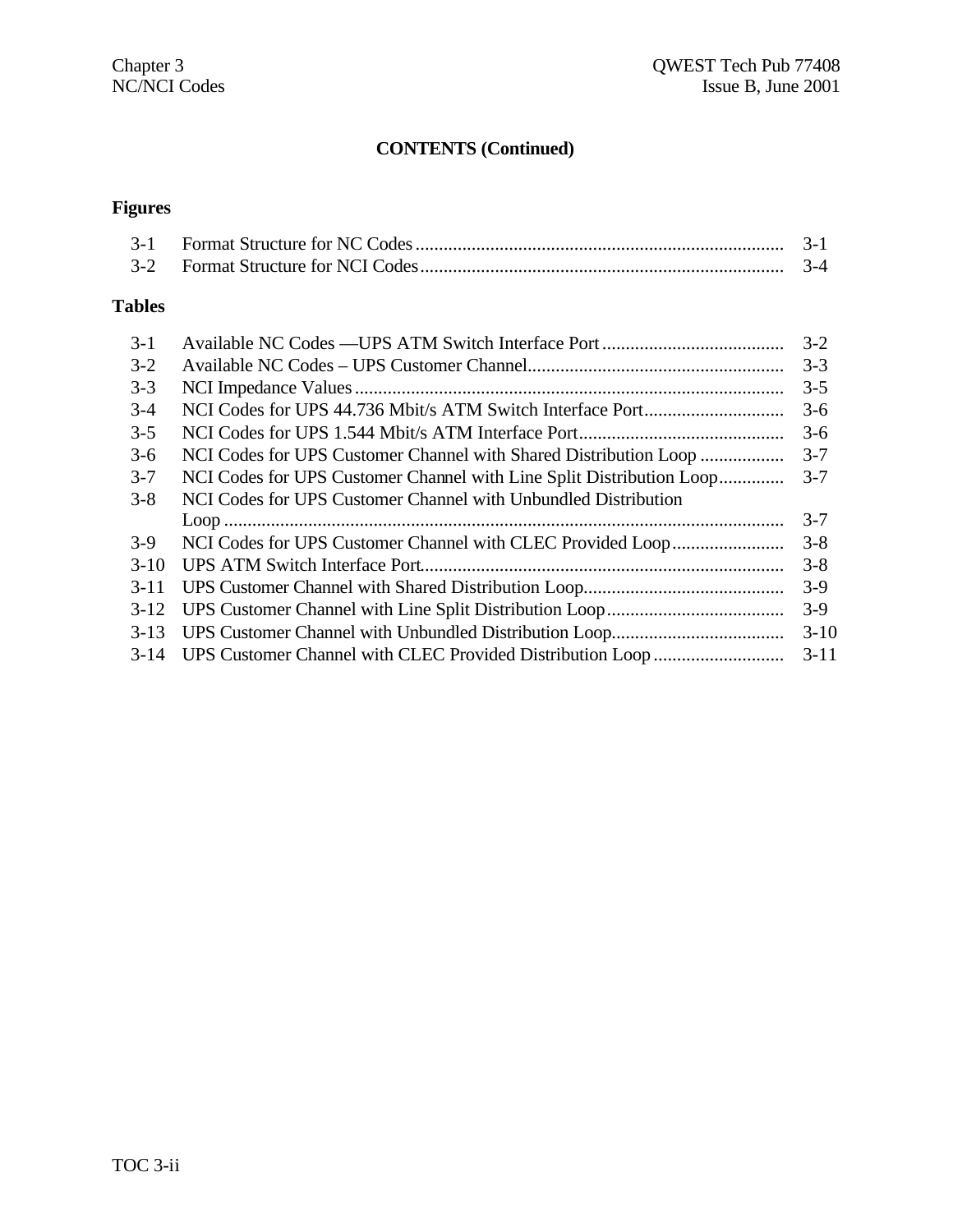#### **3. Network Channel/Network Channel Interface Codes**

#### **3.1 Unbundled Packet Switching Network Interfaces**

#### **3.1.1 UPS ATM Interface Port Network Interface**

For the UPS ATM Switch Interface Port, the demarcation point is between the ICDF and DSX and will be in the central office housing the Qwest ATM switch. The signal characteristics at the Network Interface are described in PUB 77375 for the 1.544 Mbit/s (DS1) Interface and PUB 77324 for the 44.736 Mbit/s Interface. For additional information about the ATM Switch Interface Port, refer to PUB 77378.

#### **3.1.2 UPS Customer Channel Network Interface**

The UPS Customer Channel in combination with a Qwest provided loop (Shared, Line-Split, or Unbundled Distribution Loop) is provided to the End User. If it is a Shared Distribution Loop, there will be an existing POTS line at the End User Premise. If the loop is Line Split, then Qwest will provide the POTS channel to the CLEC and the HUNE channel can be provided to the CLEC or another DLEC at the request of the CLEC. If it is an Unbundled Distribution Loop, only the HUNE will be provided to the End User. In each of the above cases, the signal characteristics at the NI of the EU are described in ANSI T1.413 Issue 2 *Network and Customer Installation Interfaces - Asymmetric Digital Subscriber Line (ADSL) Metallic Interface*. The Physical Network Interface is at the NID.

The UPS Customer Channel in combination with a CLEC provided loop is provided to the CLEC at the Field Connection Point (FCP). The signal characteristic at the Network Interface is described ANSI T1.413 Issue 2 *Network and Customer Installation Interfaces - Asymmetric Digital Subscriber Line (ADSL) Metallic Interface*.

#### **3.2 Network Channel (NC) Codes**

#### **3.2.1 General**

Network Channel (NC) codes are a part of the Bellcore COMMON LANGUAGE<sup>®</sup> code set. The NC code is used to identify a channel used with the service. This section identifies the available channels and their NC codes.

#### **3.2.2 Format**

An NC code is a four-character code with two data elements:

Channel Code Optional Feature Code

The format is illustrated in Figure 3-1.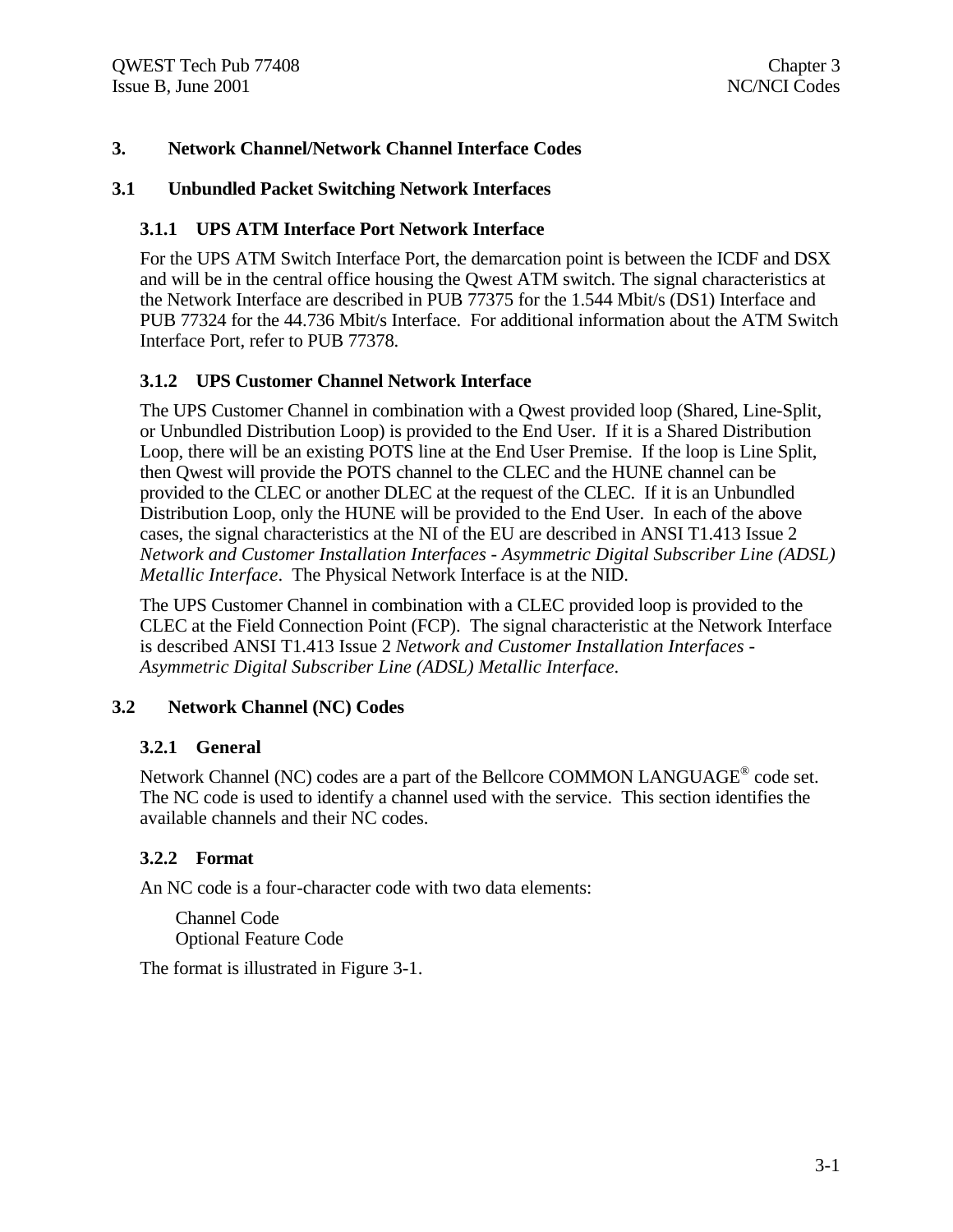| Data Element              | Channel Code | Optional Feature Code |        |  |
|---------------------------|--------------|-----------------------|--------|--|
| <b>Character Position</b> |              |                       |        |  |
| Character Key             |              | . X nr                | X ∩r - |  |

**Network Channel Code**

 $X =$  Alphanumeric

 $=$  Hyphen

**Figure 3-1** Format Structure for NC Codes

The **Channel Code** (character positions 1 and 2) is a two-character alpha or alphanumeric code that describes the channel service in an abbreviated form. The channel code will frequently, but not always, be specified as the service code of the special service circuits or the transmission grade of the message trunk circuit. The NC channel code field is always filled.

The **Optional Feature Code** (character positions 3 and 4) is a two-character alpha or alphanumeric or hyphen code that represents the option codes available for each channel code. Varying combinations of this code will allow the customer to enhance the technical performance of the requested channel, or to further identify the type of service. It is also used to specify options such as conditioning, effective 4-wire, multiplexing, etc. The NC optional code field is always filled.

Further information about NC Codes may be found in ANSI T1.223-1997, *Information Interchange — Structure and Representation of Network Channel (NC) and Network Channel Interface (NCI) Codes for the North American Telecommunications System.*

### **3.2.3 Network Channel Codes for the 44.736 Mbit/s UPS ATM Switch Interface Port**

For the UPS ATM Switch Interface Port, the first two characters indicate the requested family of digital services. The third and fourth characters provide additional features as needed.

Table 3-1 lists the available NC codes for the 44.736 Mbit/s UPS ATM Interface Port associated with the Qwest Corporation Unbundled Packet Switching Service.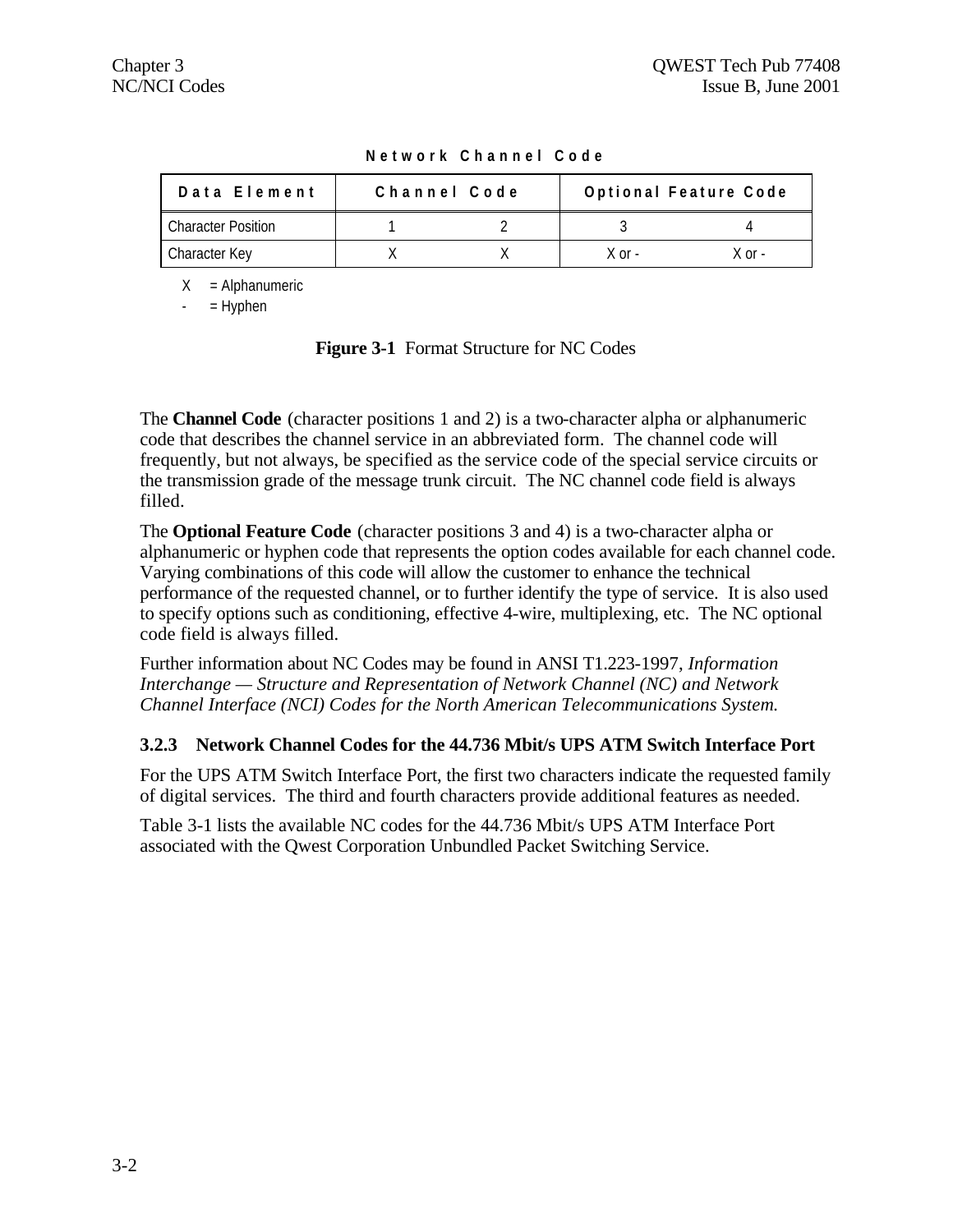| <b>Network Channel</b><br>Code | Description                                                                        |  |
|--------------------------------|------------------------------------------------------------------------------------|--|
|                                | Digital Signal Level 3 (44.736 Mbit/s)                                             |  |
| <b>HFCA</b>                    | High Capacity Channel Service HC3, C-Bit Parity M Framed, PLCP Mapped<br>ATM Cells |  |
| <b>HFCB</b>                    | High Capacity channel Service HC3, C Bit Parity M Framed, Direct Mapped<br>ATM     |  |
|                                | Digital Signal Level 1 (1.544 Mbit/s)                                              |  |
| HCFJ                           | ANSI ESF and B8ZS, ATM Termination                                                 |  |

# **Table 3-1** Available NC Codes —UPS ATM Switch Interface Port

#### **3.2.4 Available NC Codes for the UPS Customer Channel**

For the UPS Customer Channel, the first two Characters are AC indicating ADSL. The third character indicates DMT and the fourth character provides the upstream and downstream speeds.

Table 3-2 lists the available NC codes for the DMT RADSL Interface for the UPS Customer Channel with Shared, Unbundled Line Split, and CLEC provided Distribution loop.

| <b>Network Channel</b><br>Code | Description                                                                                                                                          |
|--------------------------------|------------------------------------------------------------------------------------------------------------------------------------------------------|
| $AC-H$                         | ADSL Discrete Multi-tone (DMT) per ANSI T1.413 1998, Provisioned speed of<br>256 Kbps downstream and upstream                                        |
| $AC-I$                         | ADSL Discrete Multi-tone (DMT) per ANSI T1.413 1998, Provisioned speed of<br>640 Kbps downstream and 256kbps upstream                                |
| $AC-C$                         | ADSL Discrete Multi-tone (DMT) per ANSI T1.413 1998, Provisioned speed up<br>to 640kps downstream and 640kps upstream                                |
| $AC-J$                         | ADSL Discrete Multi-tone (DMT) per ANSI T1.413 1998 up to 1.024 Mbps of<br>data downstream and 1 Mbps upstream.                                      |
| $AC-K$                         | ADSL Discrete Multi-tone (DMT) per ANSI T1.413 1998 up to 4 Mbps of data<br>downstream and 1 Mbps upstream. (This speed not available at this time). |
| $AC-L$                         | ADSL Discrete Multi-tone (DMT) per ANSI T1.413 1998 up to 7 Mbps of data<br>downstream and 1 Mbps upstream (This speed not available at this time).  |

#### **Table 3-2** Available NC Codes – UPS Customer Channel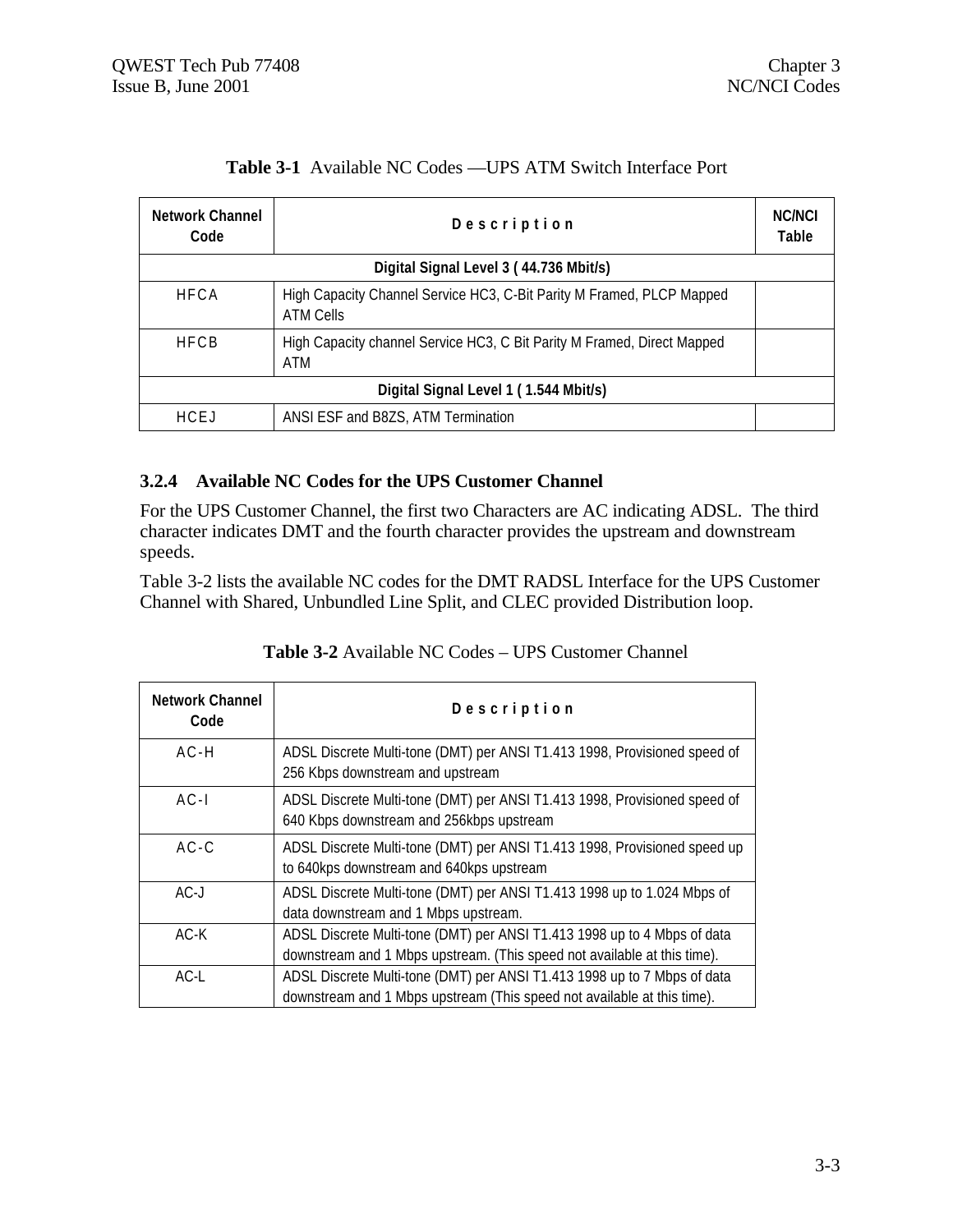#### **3.3 Network Channel Interface (NCI) Codes**

#### **3.3.1 General**

Network Channel Interface (NCI) codes are a part of the COMMON LANGUAGE<sup>®</sup> code set. The NCI code is used to identify a network interface of a service in our mechanized systems.

#### **3.3.2 Format**

An NCI code is a maximum twelve-character code that consists of five (5) data elements:

```
Total Conductors
Protocol
Impedance
Protocol Options
Transmission Level Point(s) (TLP)
```
The first three fields are required. The last two are optional. The format is illustrated in Figure 3-2.

|   | Total<br>Conductors | Protocol |   |   | D |   | <b>Protocol Options</b> |   | D         | <b>TLP Level</b> |              |
|---|---------------------|----------|---|---|---|---|-------------------------|---|-----------|------------------|--------------|
|   |                     |          |   | m | e |   |                         |   | e         |                  | $\mathsf{R}$ |
|   |                     |          |   | p |   |   |                         |   |           |                  | e            |
|   |                     |          |   | e |   |   |                         |   |           | a                | C            |
|   |                     |          |   | d | m |   |                         |   | m         | n                | e            |
|   |                     |          |   | a | e |   |                         |   |           | S                |              |
|   |                     |          |   | n |   |   |                         |   |           | m                | v            |
|   |                     |          |   | C | e |   |                         |   | e         |                  | e            |
|   |                     |          |   | e | r |   |                         |   |           |                  |              |
| 1 | $\overline{2}$      | 3        | 4 | 5 | 6 | 7 | 8                       | 9 | 10        | 11               | 12           |
| N | N                   | Α        | Α | Χ | ٠ | Χ | Χ                       | Χ | $\bullet$ | $X$ or -         | $X$ or $-$   |

**Network Channel Interface Code**

 $A = Alpha$ 

 $N =$  Numeric

 $X =$ Alphanumeric

• = Delimiter (normally a period)

 $=$  Hyphen

#### **Figure 3-2** Format Structure for NCI Codes

**Total Conductors** (character positions 1 and 2) is a two-character numeric code that represents the total number of physical conductors (e.g., wires or fibers) required at the interface.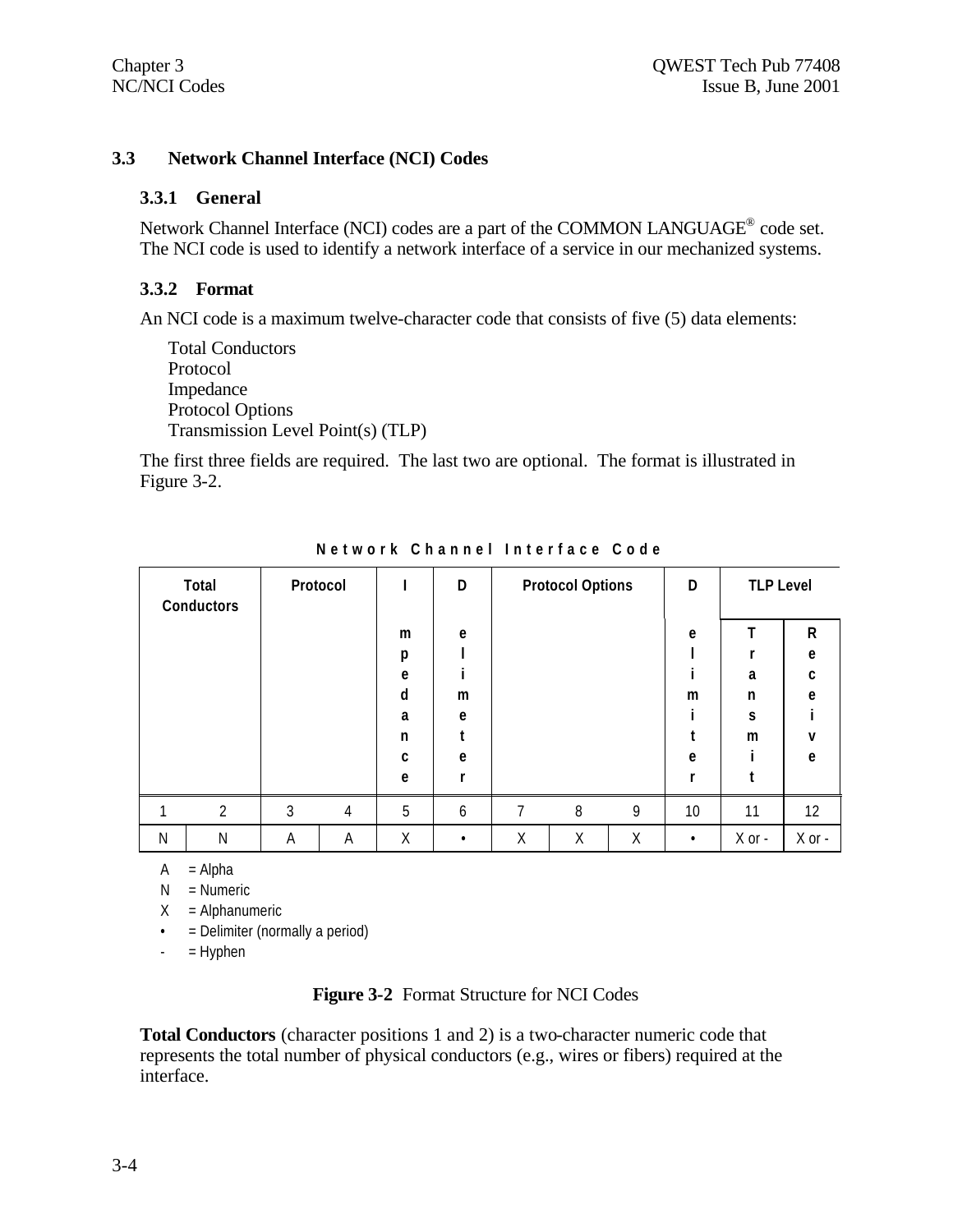**Protocol** (character position 3 and 4) is a two-character alpha code that defines requirements for the interface regarding signaling/transmission.

**Impedance** (character position 5) is a one-character alpha or numeric code representing the nominal reference impedance that will terminate the channel for the purpose of evaluating transmission performance. Values are listed in Table 3-2

| Impedance in Ohms<br>(Character Position 5) |                            |            |   |  |  |  |
|---------------------------------------------|----------------------------|------------|---|--|--|--|
| Data Value                                  | Code<br>Code<br>Data Value |            |   |  |  |  |
| 110                                         | $\Omega$                   | 124        |   |  |  |  |
| 150                                         |                            | Variable   | 8 |  |  |  |
| 600                                         | $\mathfrak{D}$             | 100        | 9 |  |  |  |
| 900                                         | $3^*$                      | Fiber      | F |  |  |  |
| 1200                                        | 4                          | Radio      | 7 |  |  |  |
| 135                                         | 5                          | 50 Coaxial | C |  |  |  |
| 75                                          | 6                          |            |   |  |  |  |

**Table 3-3** NCI Impedance Values

\* Except for interface code 04DD3, the impedance character 3, when used with a 4-wire voice-frequency path at the POT, denotes a historical customer (IC) provided transmission termination rather than a 900 ohm impedance. Such terminations were provided by customers in accordance with FCC Docket No. 20099 settlement Agreement and by Automatic Transmission Test and Control Circuit used in the previous provisioning process.

**Protocol Options** (character positions 7, 8, and 9) is a one to three-character alpha, numeric, or alphanumeric code that describes additional features (e.g., bit rate or bandwidth) on the Protocol to be used. It is an optional field that is always left justified.

**Transmission Level Point(s)** (character positions 8 through 12) is assigned one or two-character alpha code corresponding to a value for Transmission Level Point(s) (TLPs) from either the Exchange Carrier/service provider or customer end. The convention for TLP Levels is as follows:

- Transmitting TLP Level signifies the TLP transmit signal level at the U S WEST interface when transmitting to the customer.
- Receiving TLP Level signifies the TLP transmit signal level at the U S WEST interface when receiving from the customer.

Further information about NCI Codes may be found in ANSI T1.223-1997.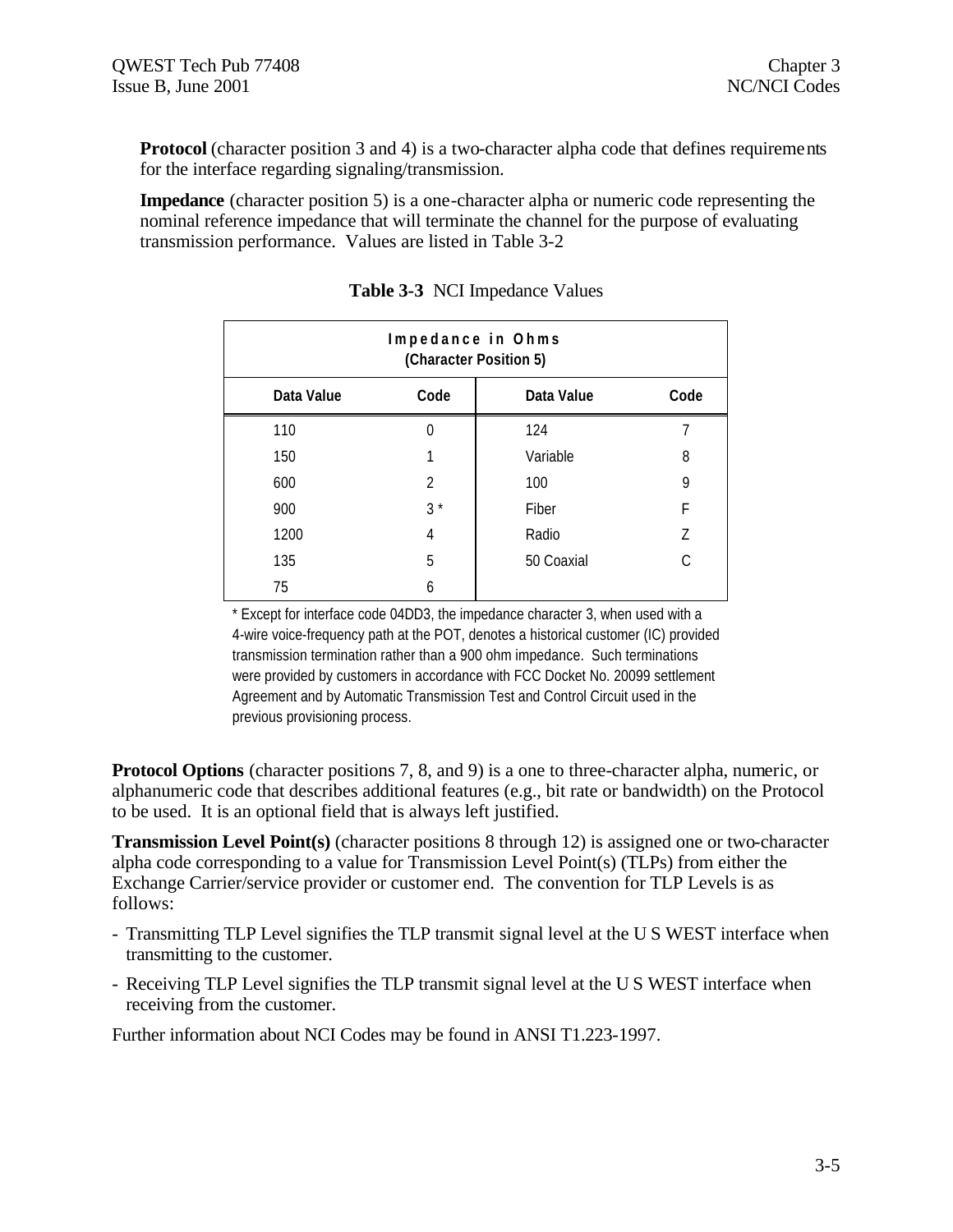### **3.3.3 Available Network Channel Interface Codes for UPS 44.736 Mbit/s ATM Switch Interface Port**

Table 3-4 lists the NCI codes valid for UPS 1.544 Mbit/s ATM Switch Interface Port.

#### **Table 3-4** NCI Codes for UPS 44.736 Mbit/s ATM Switch Interface Port

| Network Channel<br>Interface Codes | Description                                                                                            |  |  |
|------------------------------------|--------------------------------------------------------------------------------------------------------|--|--|
|                                    | <b>Owest CO Interface</b>                                                                              |  |  |
| 04DS6.44A                          | 44.736 Mbit/s (DS3) Unchannelized Application and C-Bit Parity                                         |  |  |
|                                    | Interconnector Interface                                                                               |  |  |
| 040B6.33                           | 44.736 Mbit/s Payload, Central Office Manual Cross-Connect Termination with<br>No Subrating capability |  |  |

#### **3.3.4 Available Network Channel Interface Codes for UPS 1.544 Mbit/s ATM Interface Port**

Table 3-5 lists the NCI codes valid for UPS 1.544 Mbit/s ATM Interface Port.

### **Table 3-5** NCI Codes for UPS 1.544 Mbit/s ATM Interface Port

| Network Channel<br>Interface Codes | Description                                                                                                                                                   |  |  |
|------------------------------------|---------------------------------------------------------------------------------------------------------------------------------------------------------------|--|--|
|                                    | <b>Qwest CO Interface</b>                                                                                                                                     |  |  |
| 04DS9.1S                           | 1.544 Mbit/s (DS1) ANSI ESF and B8ZS Clear Channel Capability per GR-342-<br>Core                                                                             |  |  |
|                                    | Interconnector Interface                                                                                                                                      |  |  |
| 040B9.11                           | DS1 to DS1 Central Office Manual Cross-Connect Termination with No Subrating<br>Capability, may or may not meet DS1 signal levels as specified in GR-342-Core |  |  |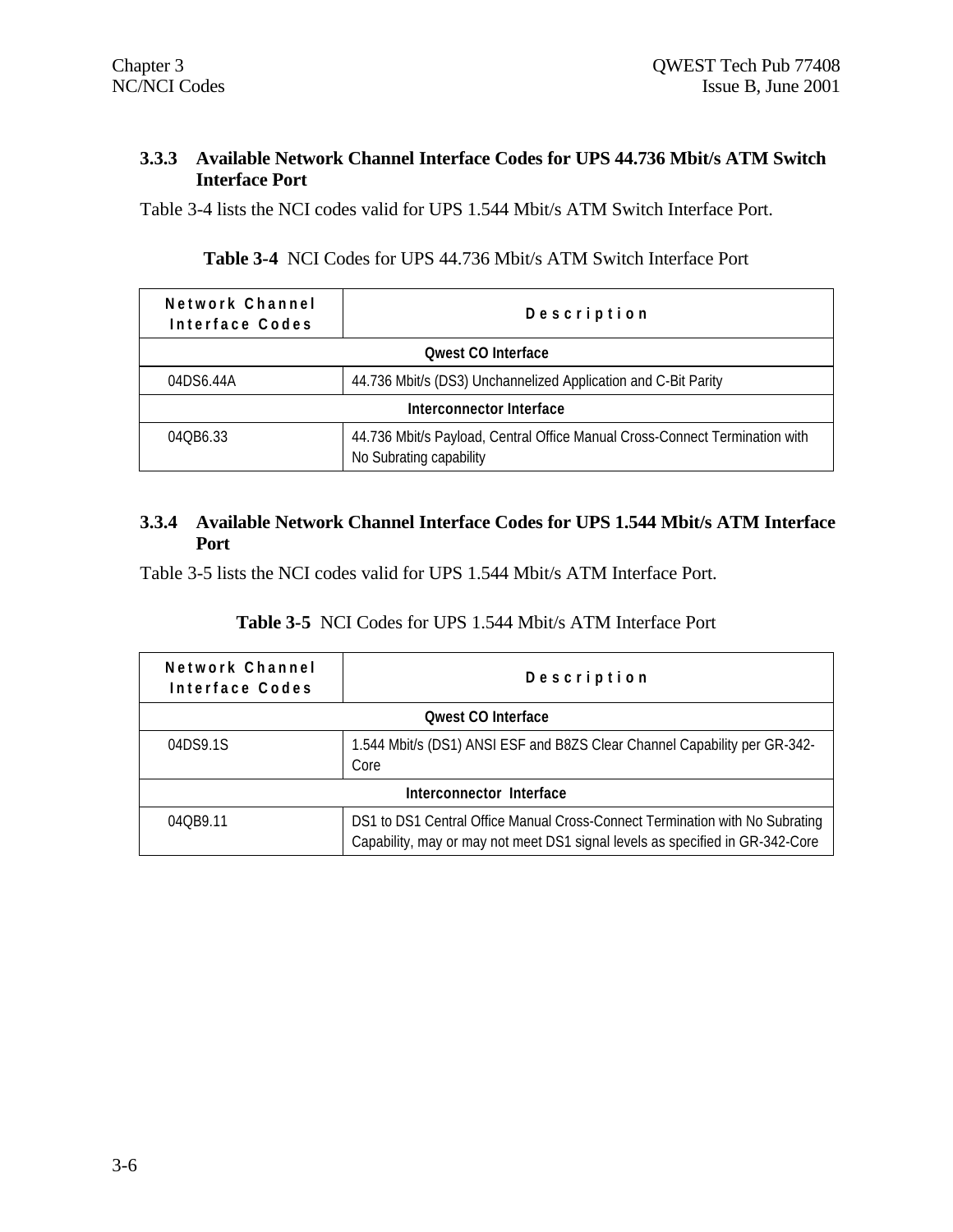#### **3.3.5 Available Network Channel Interface Codes for UPS Customer Channel with Shared Distribution Loop**

Table 3-6 lists the NCI codes valid for the UPS Customer Channel with Shared Distribution Loop.

**Table 3-6** NCI Codes for UPS Customer Channel with Shared Distribution Loop

| Network Channel<br>Interface Codes | Description                      |  |
|------------------------------------|----------------------------------|--|
| 02DU9.01A                          | One POTS Channel ADSL per T1.413 |  |

#### **3.3.6 Available Network Channel Interface Codes for UPS Customer Channel with Line Split Distribution Loop**

Table 3-7 lists the NCI codes valid for the UPS Customer Channel with Line Split Distribution Loop (The Line Split Distribution Loop is not available at this time).

**Table 3-7** NCI Codes for UPS Customer Channel with Line Split Distribution Loop

| Network Channel<br>Interface Codes | Description                      |
|------------------------------------|----------------------------------|
| 02DU9.01A                          | One POTS Channel ADSL per T1.413 |

### **3.3.7 Available Network Channel Interface Codes for UPS Customer Channel with Unbundled Distribution Loop**

Table 3-8 lists the NCI codes valid for the UPS Customer Channel with Unbundled Distribution Loop.

**Table 3-8** NCI Codes for UPS Customer Channel with Unbundled Distribution Loop

| Network Channel<br>Interface Codes | Description                  |
|------------------------------------|------------------------------|
| 02DU9.00A                          | <b>ADSL Using DMT Format</b> |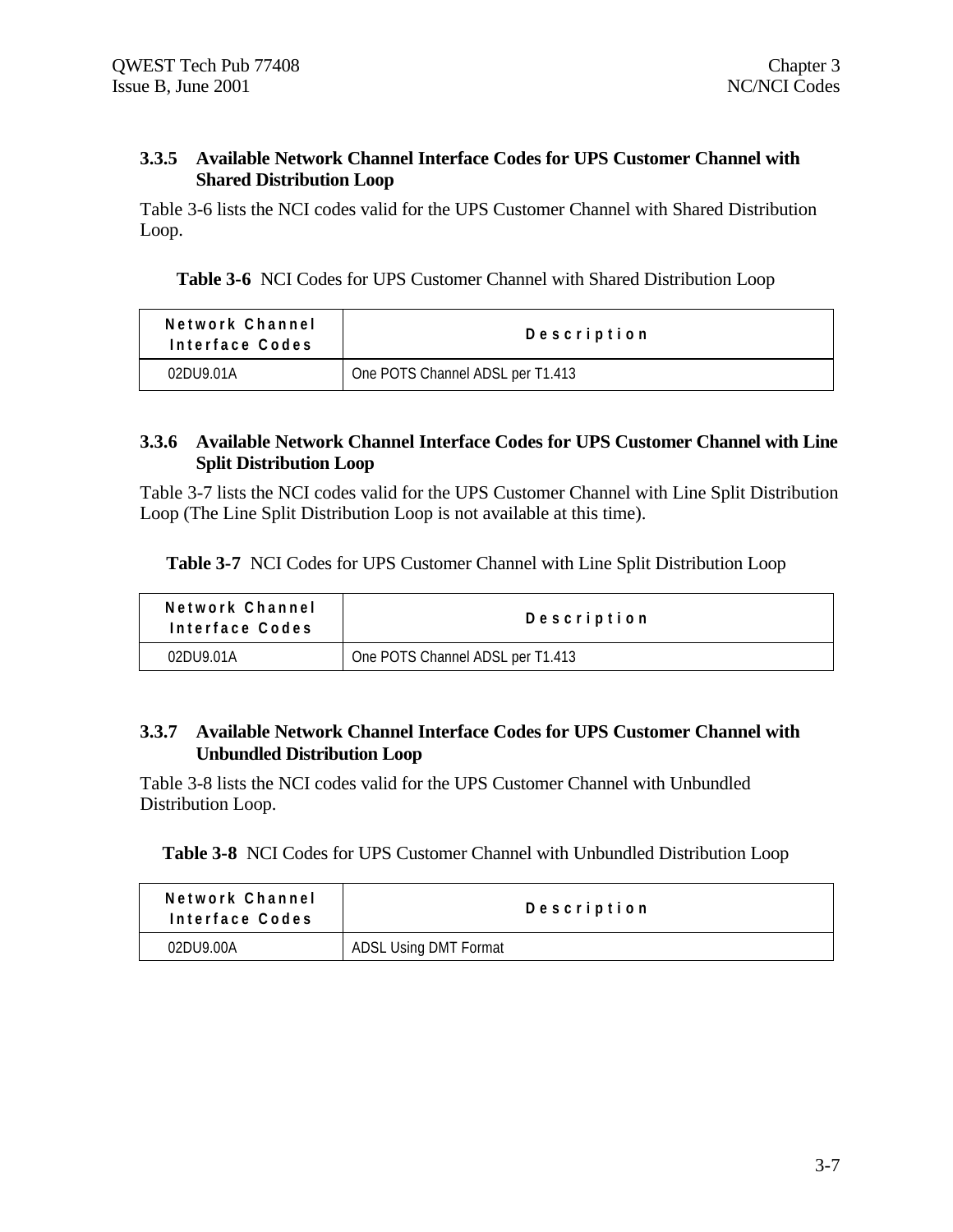### **3.3.8 Available Network Channel Interface Codes for UPS Customer Channel with CLEC provided Distribution Loop**

Table 3-9 lists the NCI codes valid for the UPS Customer Channel with CLEC provided Distribution Loop.

| Network Channel<br>Interface Codes | Description                                                                                                                                            |
|------------------------------------|--------------------------------------------------------------------------------------------------------------------------------------------------------|
| 020F9.005                          | Field Location Manual Cross-Connect Termination with No Sub-rate Capability<br>(Outside Plant Cross-Connect Location) with Spectrum Management Class 5 |

#### **3.4 Valid Network Channel/Network Channel Interface Combinations**

This section describes valid combinations of NC and NCI codes. The term "Digital" is used in the tables to represent a DS1 or higher-level digital interface. Representative NCI codes include 04DS9.15, 04DJ9.1S, 04DU9.BN, 04SOF.D and 04DS6.44, etc.

#### **3.4.1 UPS ATM Switch Interface Port**

Table 3-10 shows the currently available NC/NCI Code Combinations used to order a UPS ATM Switch Interface Port.

| <b>NC CODE</b> | <b>CLEC NCI</b> | CO NCI    | <b>DESCRIPTION</b>                                                                                         |
|----------------|-----------------|-----------|------------------------------------------------------------------------------------------------------------|
| <b>HFCA</b>    | 040B6.33        | 04DS6.44A | High Capacity Channel Service HC3, Unchannelized C-Bit<br>Parity, PLCP Mapped ATM Cells                    |
| <b>HFCB</b>    | 040B6.33        | 04DS6.44A | High Capacity Channel Service HC3, Unchannelized C-Bit<br>Parity, Direct Mapped ATM Cells                  |
| <b>HECJ</b>    | 040B9.11        | 04DS9.1S  | 1.544 Mbps ANSI ESF & B8ZS Clear Channel Capability ATM<br>Termination per ANSI T1.403 1989 and GR342-CORE |

| <b>Table 3-10 UPS ATM Switch Interface Port</b> |  |  |  |
|-------------------------------------------------|--|--|--|
|                                                 |  |  |  |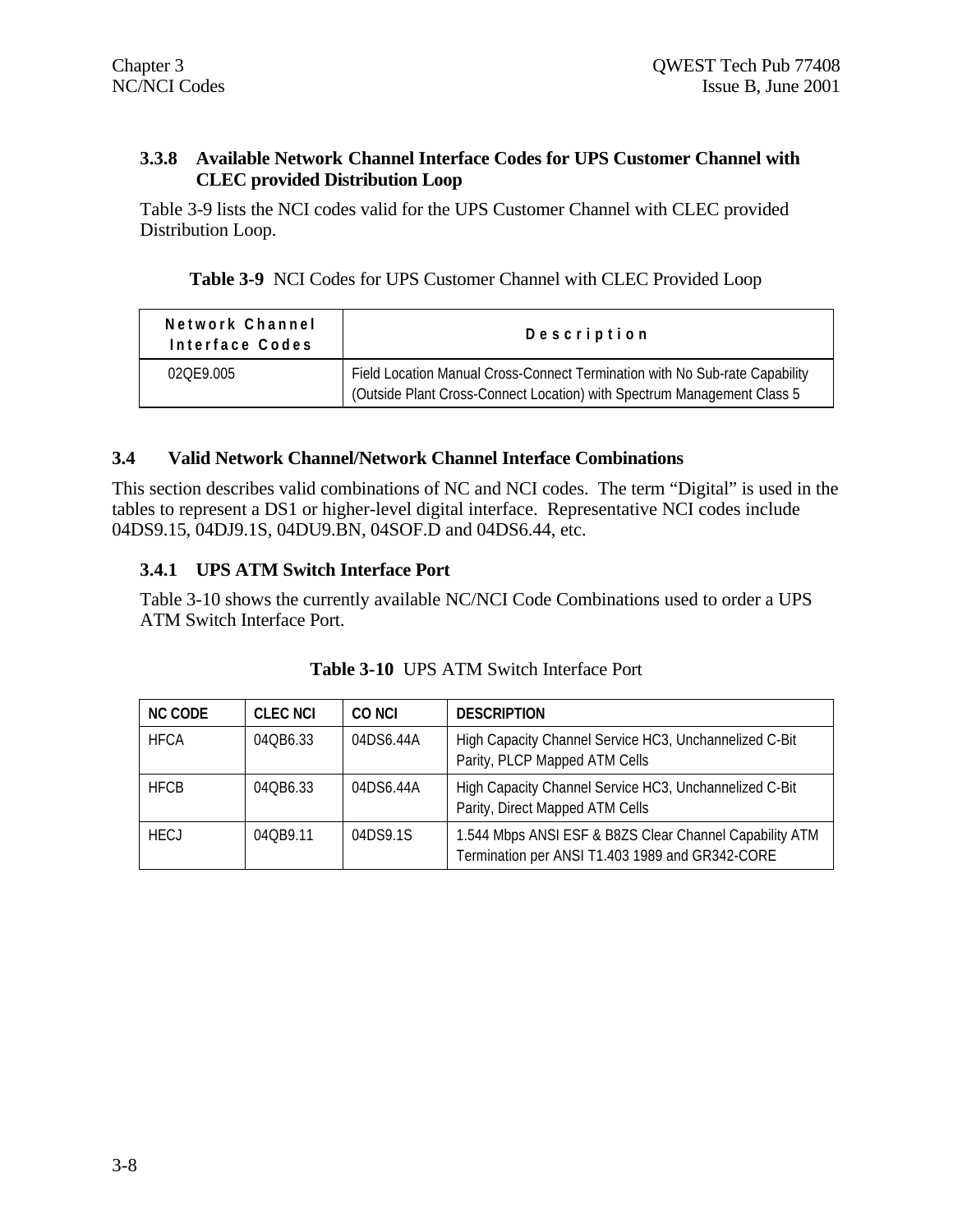# **3.4.2 UPS Customer Channel with Shared Distribution Loop**

Table 3-11 shows the currently available NC/NCI Code Combinations used to order a UPS Customer Channel with a Shared Distribution Loop.

| <b>NC CODE</b> | <b>NCI CODE</b> | <b>DESCRIPTION</b>                                                                                                                               |
|----------------|-----------------|--------------------------------------------------------------------------------------------------------------------------------------------------|
| $AC-H$         | 02DU9.01A       | DMT RADSL line with one POTS Channel and with up to 256 Kbps of data<br>downstream and up to 256 Kbps upstream                                   |
| $AC-I$         | 02DU9.01A       | DMT RADSL line with one POTS Channel and with up to 640 Kbps of data<br>downstream and up to 256 Kbps upstream                                   |
| $AC-C$         | 02DU9.01A       | DMT RADSL line with one POTS Channel and with up to 640 Kbps of data<br>downstream and upstream.                                                 |
| $AC-J$         | 02DU9.01A       | DMT RADSL line with one POTS Channel and with up to 1.024 Mbps of data<br>downstream and 1 Mbps upstream.                                        |
| $AC-K$         | 02DU9.01A       | DMT RADSL line with one POTS Channel and with up to 4 Mbps of data<br>downstream and 1 Mbps upstream (This speed is not available at this time). |
| $AC-L$         | 02DU9.01A       | DMT RADSL line with one POTS Channel and with up to 7 Mbps of data<br>downstream and 1 Mbps upstream (This speed is not available at this time). |

| Table 3-11 UPS Customer Channel with Shared Distribution Loop |  |  |
|---------------------------------------------------------------|--|--|
|                                                               |  |  |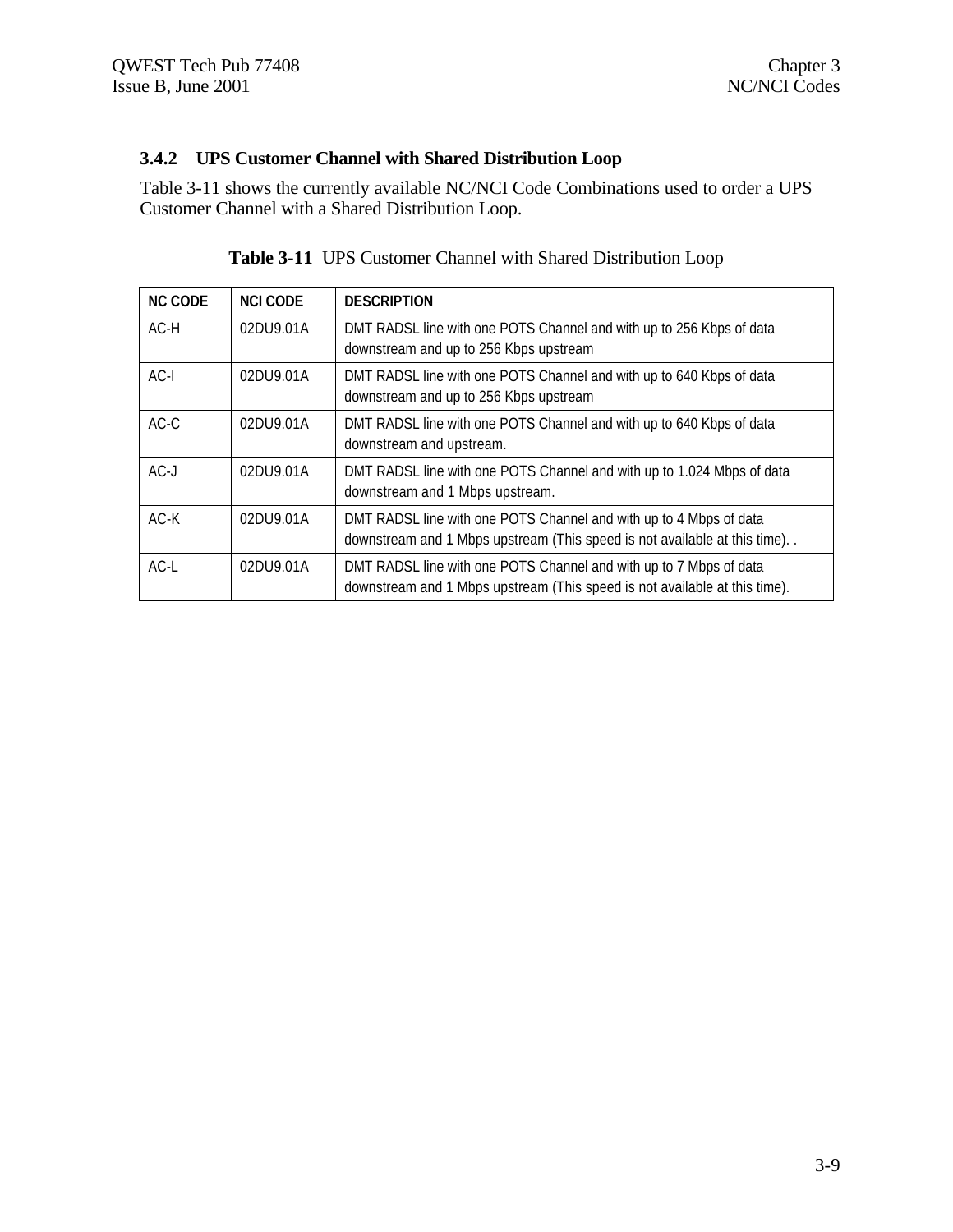# **3.4.3 UPS Customer Channel with Line Split Distribution Loop**

Table 3-12 shows the currently available NC/NCI Code Combinations used to order a UPS Customer Channel with a Line Split Distribution Loop.

| <b>NC CODE</b> | <b>NCI CODE</b> | <b>DESCRIPTION</b>                                                                                                                               |
|----------------|-----------------|--------------------------------------------------------------------------------------------------------------------------------------------------|
| AC-H           | 02DU9.01A       | DMT RADSL line with one POTS Channel and with up to 256 Kbps of data<br>downstream and up to 256 Kbps upstream                                   |
| $AC-I$         | 02DU9.01A       | DMT RADSL line with one POTS Channel and with up to 640 Kbps of data<br>downstream and up to 256 Kbps upstream                                   |
| $AC-C$         | 02DU9.01A       | DMT RADSL line with one POTS Channel and with up to 640 Kbps of data<br>downstream and upstream.                                                 |
| $AC-J$         | 02DU9.01A       | DMT RADSL line with one POTS Channel and with up to 1.024 Mbps of data<br>downstream and 1 Mbps upstream.                                        |
| $AC-K$         | 02DU9.01A       | DMT RADSL line with one POTS Channel and with up to 4 Mbps of data<br>downstream and 1 Mbps upstream (This speed is not available at this time). |
| $AC-L$         | 02DU9.01A       | DMT RADSL line with one POTS Channel and with up to 7 Mbps of data<br>downstream and 1 Mbps upstream (This speed is not available at this time). |

**Table 3-12** UPS Customer Channel with Line Split Distribution Loop

# **3.4.4 UPS Customer Channel with Unbundled Distribution Loop**

Table 3-13 shows the currently available NC/NCI Code Combinations used to order a UPS Customer Channel with an Unbundled Distribution Loop.

| Table 3-13 UPS Customer Channel with Unbundled Distribution Loop |
|------------------------------------------------------------------|
|------------------------------------------------------------------|

| <b>NC CODE</b> | <b>NCLCODE</b> | <b>DESCRIPTION</b>                                                                                                     |
|----------------|----------------|------------------------------------------------------------------------------------------------------------------------|
| $AC-H$         | 02DU9.00A      | DMT RADSL line with up to 256 Kbps of data downstream and up to 256<br>Kbps upstream                                   |
| $AC-I$         | 02DU9.00A      | DMT RADSL line with up to 640 Kbps of data downstream and up to 256<br>Kbps upstream                                   |
| $AC-C$         | 02DU9.00A      | DMT RADSL line with up to 640 Kbps of data downstream and upstream.                                                    |
| $AC-J$         | 02DU9.00A      | DMT RADSL line with up to 1.024 Mbps of data downstream and 1 Mbps<br>upstream.                                        |
| $AC-K$         | 02DU9.00A      | DMT RADSL line with up to 4 Mbps of data downstream and 1 Mbps<br>upstream (This speed is not available at this time). |
| $AC-I$         | 02DU9.00A      | DMT RADSL line with up to 7 Mbps of data downstream and 1 Mbps<br>upstream (This speed is not available at this time). |

# **3.4.5 UPS Customer Channel with a CLEC Provided Distribution Loop**

Table 3-14 shows the currently available NC/NCI Code Combinations used to order a UPS Customer Channel with a CLEC Provided Distribution Loop.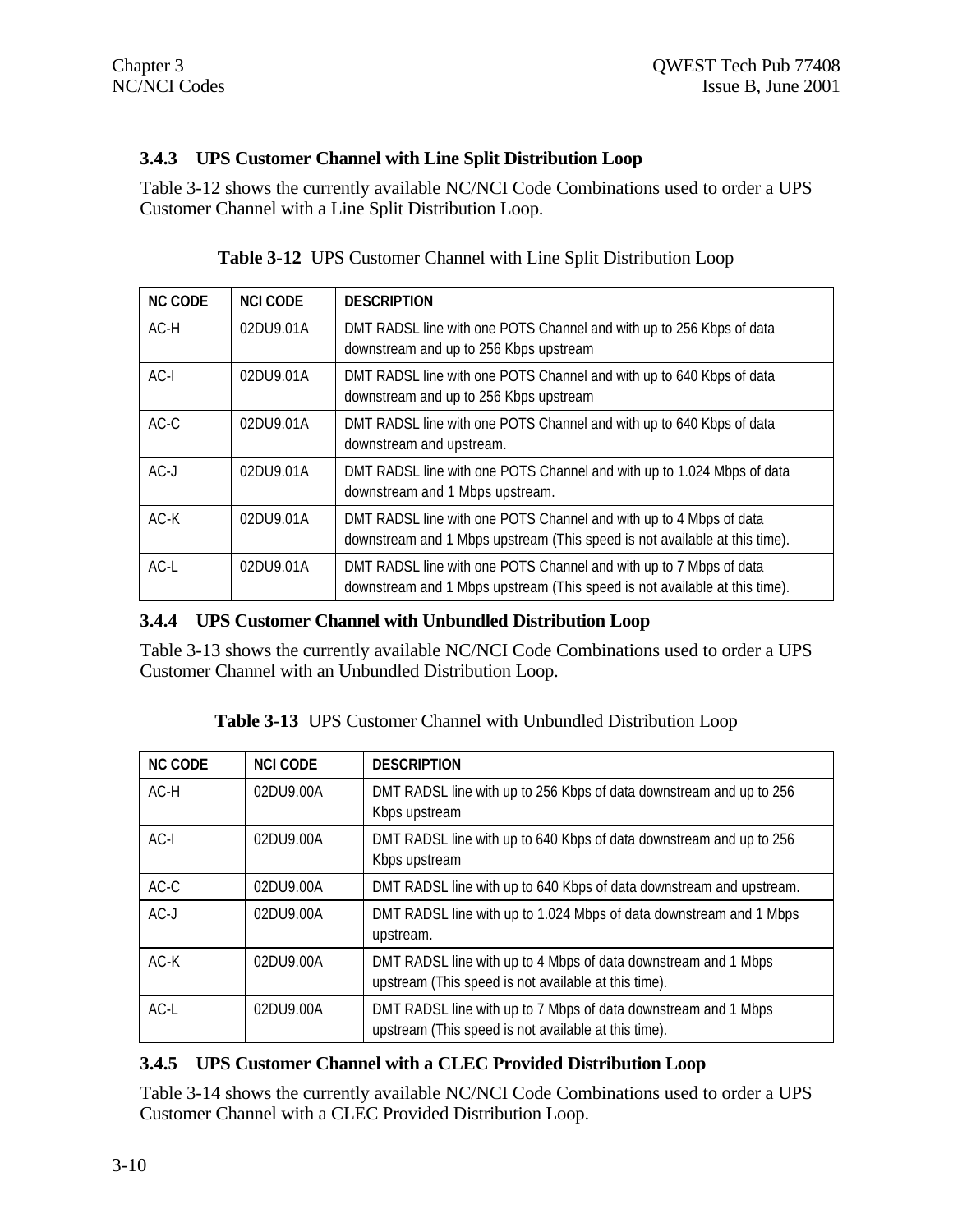| <b>NC CODE</b> | <b>NCI CODE</b> | <b>DESCRIPTION</b>                                                                                                                                                                                                                                                                    |
|----------------|-----------------|---------------------------------------------------------------------------------------------------------------------------------------------------------------------------------------------------------------------------------------------------------------------------------------|
| AC-H           | 02QE9.005       | Field Location Manual Cross-Connect Termination with No Sub-rate<br>Capability (Outside Plant Cross-Connect Location) with Spectrum<br>Management Class 5, DMT RADSL line with up to 256 Kbps of data<br>downstream and up to 256 Kbps upstream                                       |
| $AC-I$         | 020F9.005       | Field Location Manual Cross-Connect Termination with No Sub-rate<br>Capability (Outside Plant Cross-Connect Location) with Spectrum<br>Management Class 5, DMT RADSL line with up to 640 Kbps of data<br>downstream and up to 256 Kbps upstream                                       |
| $AC-C$         | 02QE9.005       | Field Location Manual Cross-Connect Termination with No Sub-rate<br>Capability (Outside Plant Cross-Connect Location) with Spectrum<br>Management Class 5, DMT RADSL line with up to 640 Kbps of data<br>downstream and upstream.                                                     |
| $AC-J$         | 02QE9.005       | Field Location Manual Cross-Connect Termination with No Sub-rate<br>Capability (Outside Plant Cross-Connect Location) with Spectrum<br>Management Class 5, DMT RADSL line with up to 1.024 Mbps of data<br>downstream and 1 Mbps upstream.                                            |
| $AC-K$         | 020F9.005       | Field Location Manual Cross-Connect Termination with No Sub-rate<br>Capability (Outside Plant Cross-Connect Location) with Spectrum<br>Management Class 5, DMT RADSL line with up to 4 Mbps of data<br>downstream and 1 Mbps upstream (This speed is not available at this<br>time).  |
| $AC-L$         | 02QE9.005       | Field Location Manual Cross-Connect Termination with No Sub-rate<br>Capability (Outside Plant Cross-Connect Location) with Spectrum<br>Management Class 5, DMT RADSL line with up to 7 Mbps of data<br>downstream and 1 Mbps upstream (This speed I snot available at this<br>$time)$ |

# **Table 3-14** UPS Customer Channel with CLEC Provided Distribution Loop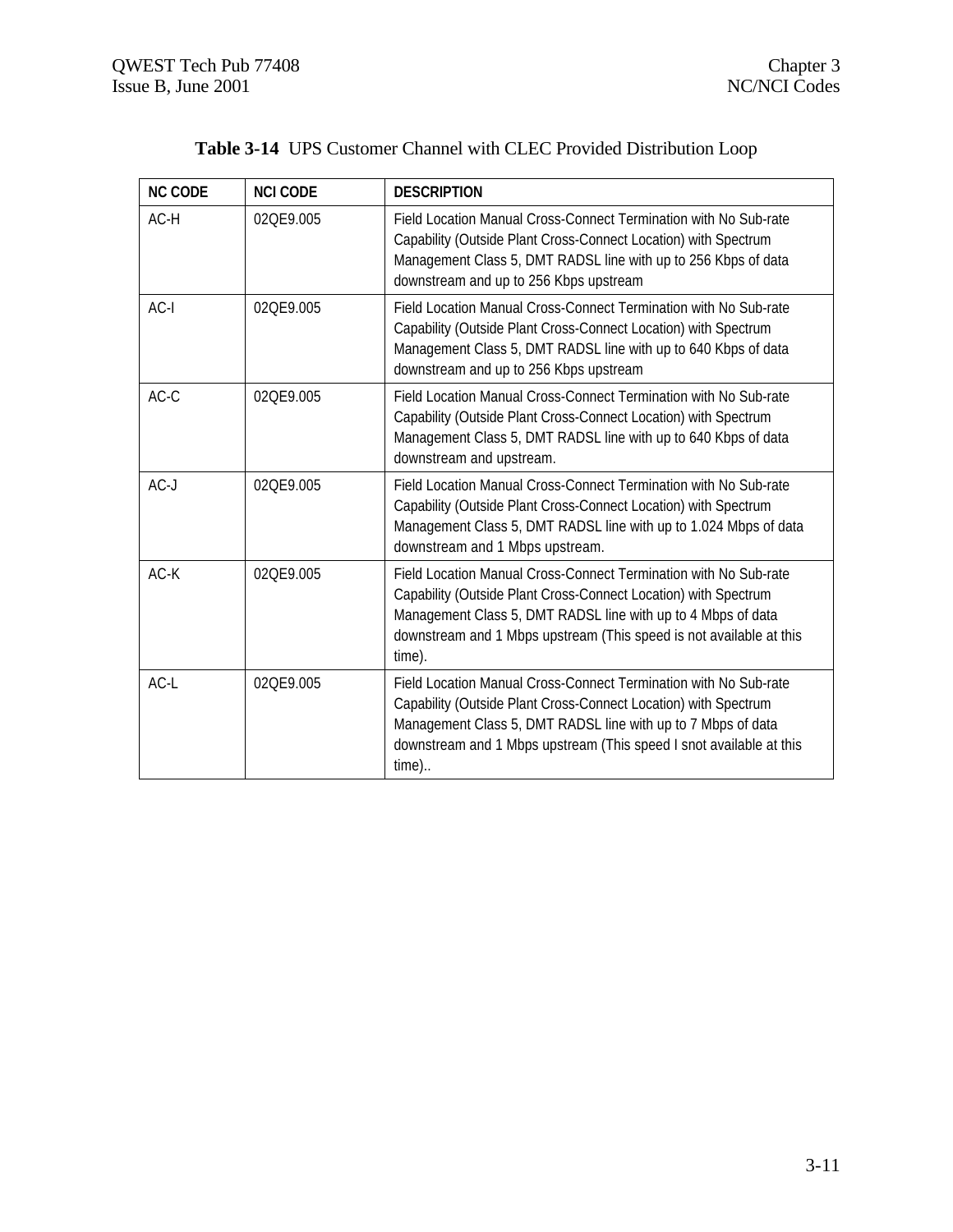### **CONTENTS**

# **Chapter and Section Page** 4. Responsibilities..........................................................................................................4-1 4.1 Design Responsibilities..................................................................................4-1 4.1.1 Qwest Responsibilities.......................................................................4-1 4.1.2 Customer Responsibilities..................................................................4-1 4.2 Maintenance Responsibilities.........................................................................4-1 4.2.1 Qwest Responsibilities.......................................................................4-1 4.2.2 Customer Responsibilities..................................................................4-2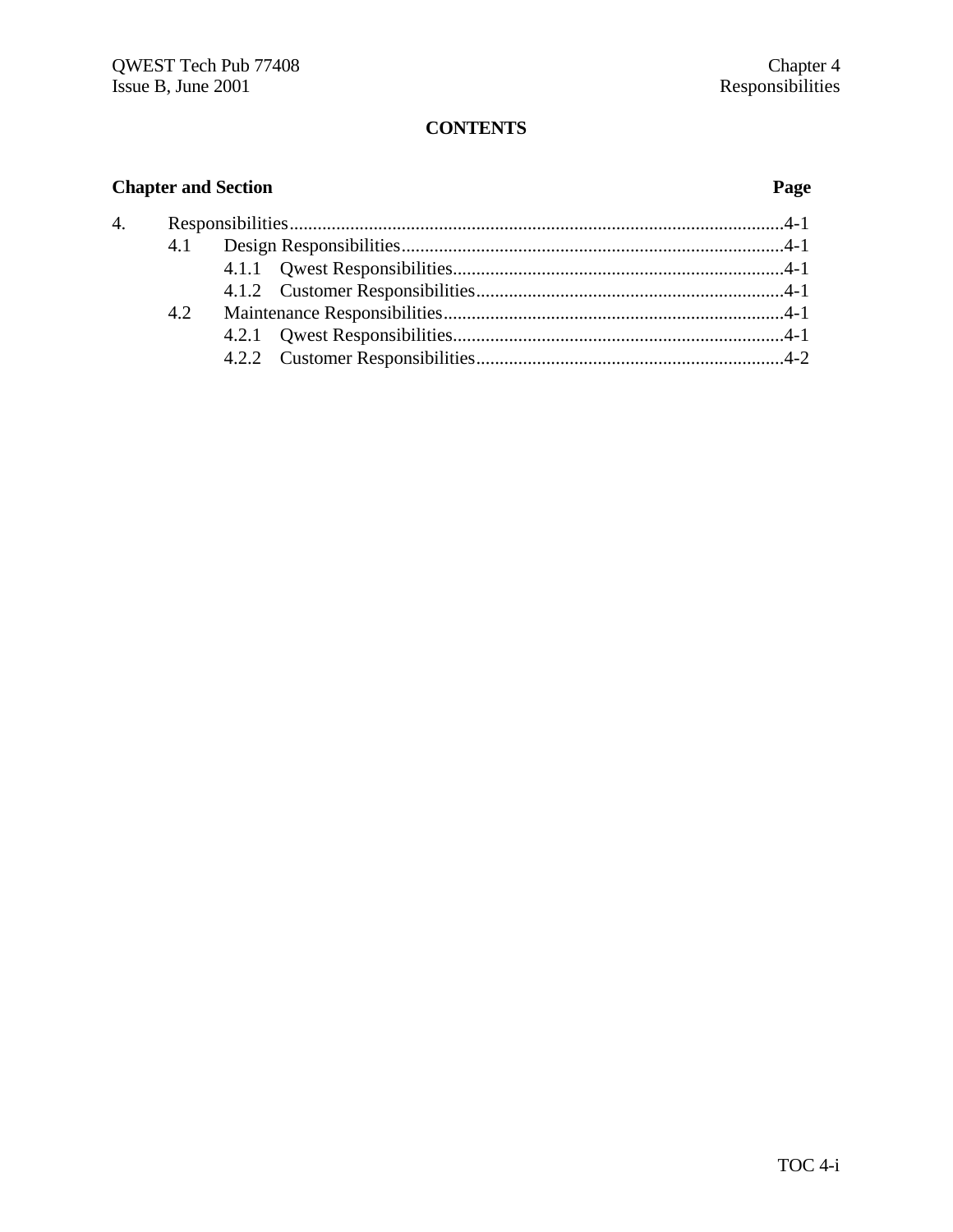#### **4. Responsibilities**

#### **4.1 Design Responsibilities**

The CLEC is responsible for all equipment on the CLEC side of the ICDF. Similarly, if the CLEC has chosen to provide their own distribution loop with the UPS Customer Channel, they are also responsible for all equipment on the CLEC side of the Network Interface at the FCP.

At the End-User premise, the CLEC and End-User must decide their respective responsibilities on their side of the Network Interface.

#### **4.1.1 Qwest Responsibilities**

Qwest will provide the ADSL Loop Qualification information via the ADSL Loop Qualification Tool through IMA 4.2. The loop qualification tool works with either the End User telephone number or station address. IMA will provide the following local loop cable information:

- Total cable length in kilo feet
- Total bridged tap length in kilo feet
- The presence of Load Coils in the loop
- The presence of Digital Loop Electronics (DLC, UDS, etc)
- An insertion loss calculation based on 196 kHz with 135-Ohm termination.

For additional information regarding the ADSL Qualification Tool refer to PUB 77406

#### **4.1.2 Customer Responsibilities**

The CLEC and/or End-User are responsible for obtaining and providing CPE and Microfilters (as necessary) compatible with the Qwest DSLAM as specified in Chapter 2. It is the CLECs responsibility to ensure that the loop they order with the UPS Customer Channel can support their desired data rate.

CLECs meeting Qwest on the customer premise must make arrangements with the property owner for any required access.

#### **4.2 Maintenance Responsibilities**

Joint testing between the CLEC and Qwest will not be available.

#### **4.2.1 Qwest Responsibilities**

Qwest will provide the CLEC with a trouble report telephone number. Upon request, Qwest will initiate actions specified in the Service Interval Guide to clear the trouble.

Since CLECs will not have access to the NMS, Qwest will notify CLECs of any problems detected with the UPS ATM Switch Interface Ports.

Service restoration will be nondiscriminatory.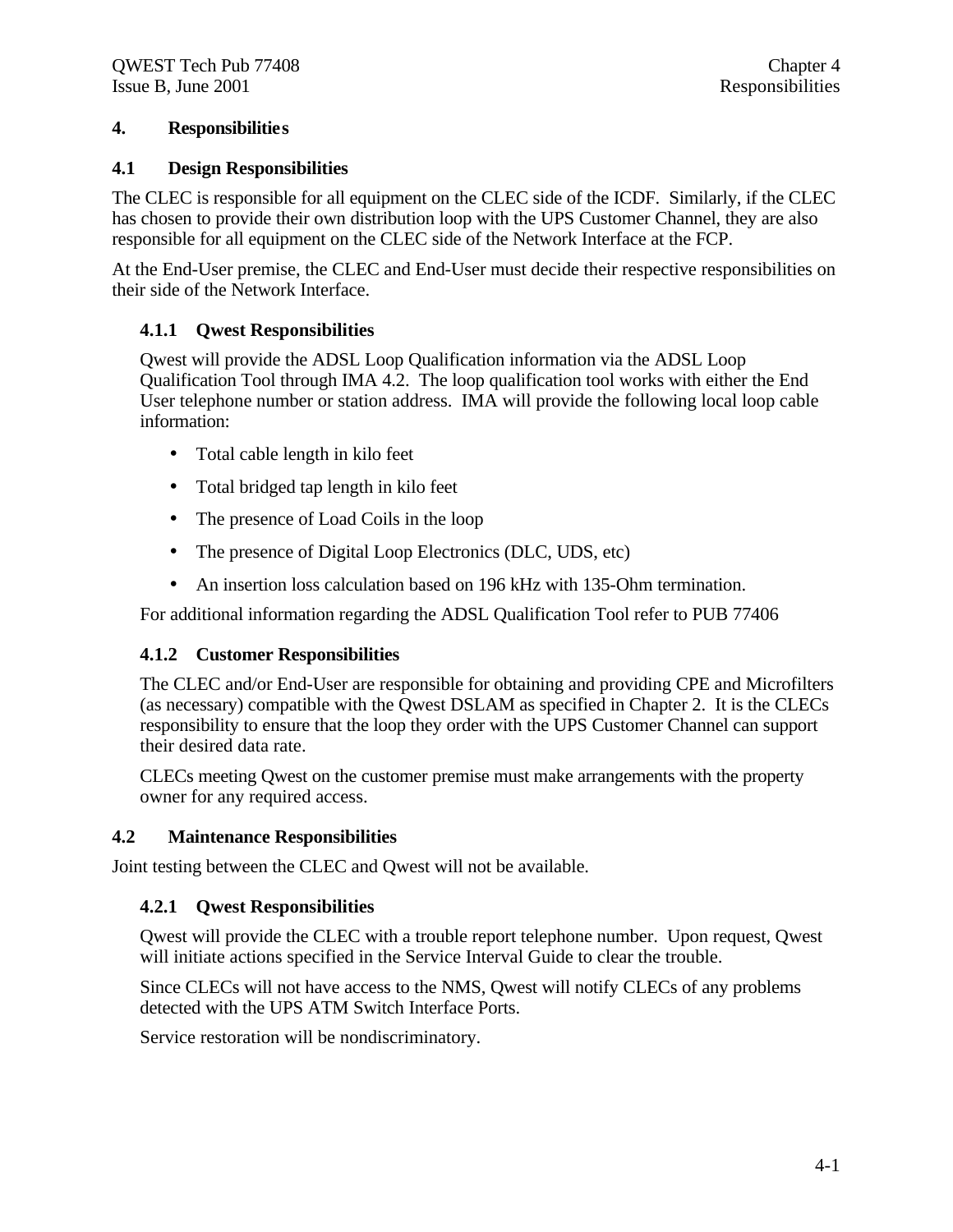### **4.2.2 Customer Responsibilities**

The CLEC or their responsible agent must sectionalize trouble conditions and verify that the trouble is not a CLEC owned equipment or cable before calling the applicable Qwest Repair Center. The CLEC must provide Qwest with this information before Qwest will dispatch to repair.

If the trouble is isolated to End-User owned equipment, the CLEC or End-User is responsible for clearing the trouble and restoring the service to normal based on their joint agreement.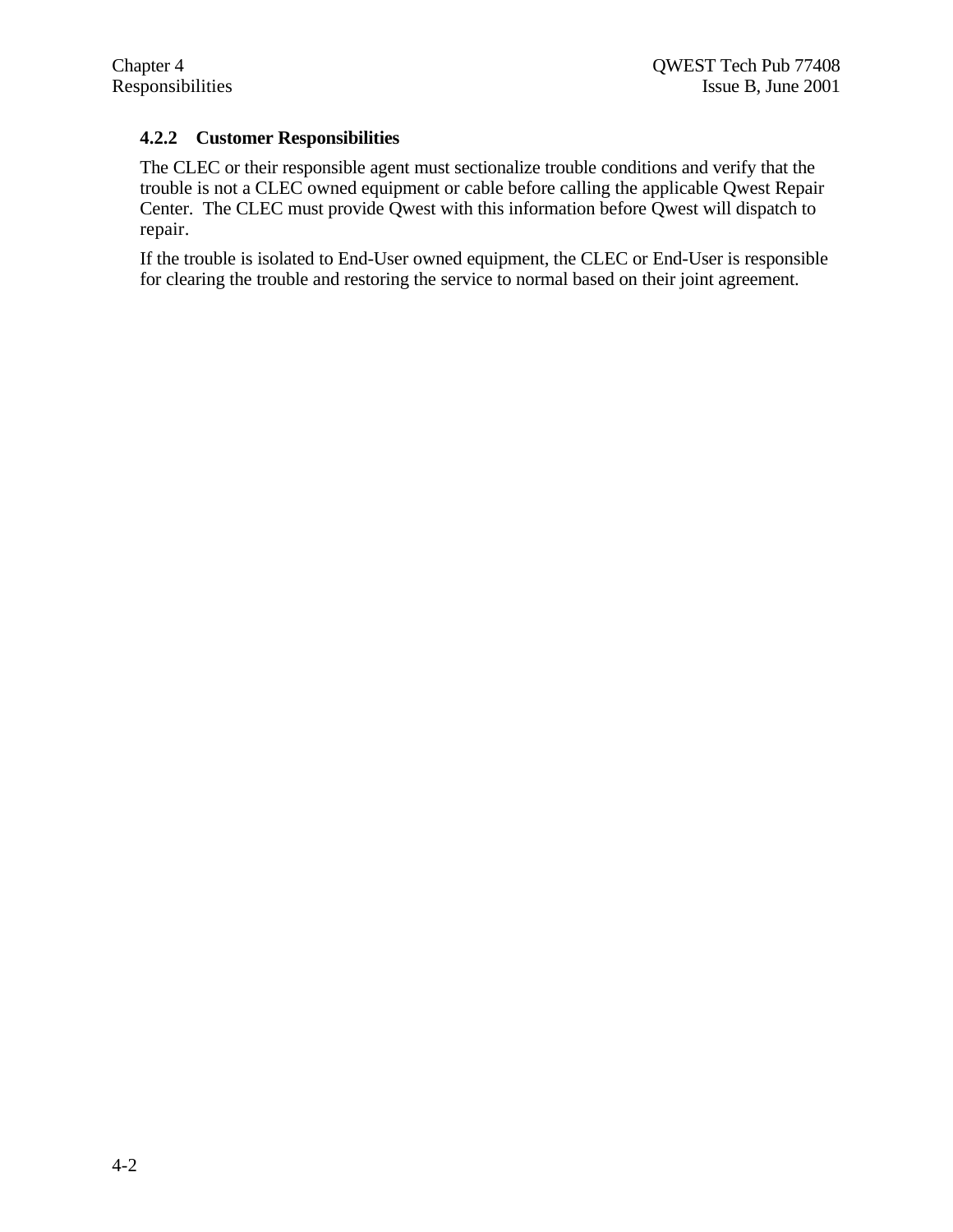# **CONTENTS**

# **Chapter and Section**

# Page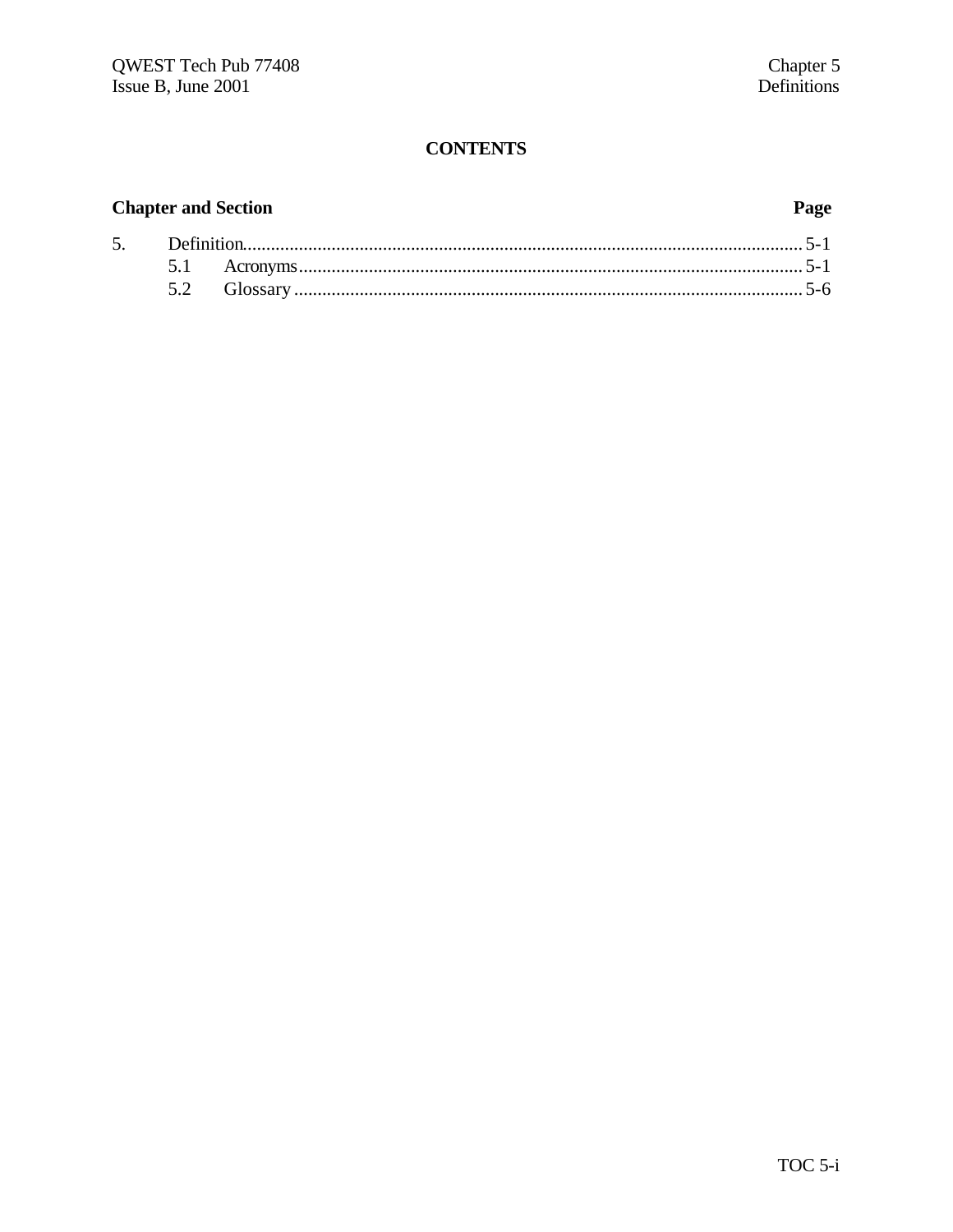# **5. Definitions**

# **5.1 Acronyms**

| AAL                           | <b>ATM Adaptive Layer</b>                                                                                |  |
|-------------------------------|----------------------------------------------------------------------------------------------------------|--|
| <b>ADSL</b>                   | Asymmetric Digital Subscriber Line                                                                       |  |
| <b>ANSI</b>                   | <b>American National Standards Institute</b>                                                             |  |
| <b>ATM</b>                    | <b>Asynchronous Transfer Mode</b>                                                                        |  |
| B <sub>8</sub> Z <sub>S</sub> | Bipolar with 8 Zero Substitution                                                                         |  |
| <b>BER</b>                    | 1) Basic Encoding Rules for ASN.1<br>2) Bit Errored Ratio<br>3) Bit Error Rate<br>4) Basic Encoding Rate |  |
| <b>BERT</b>                   | <b>Below Ground Electronics Remote Terminal</b>                                                          |  |
| <b>BES</b>                    | <b>Burst Errored Second</b>                                                                              |  |
| <b>BISDN</b>                  | <b>Broadband ISDN</b>                                                                                    |  |
| <b>BIT</b>                    | <b>Binary Digit</b>                                                                                      |  |
| bps                           | Bits Per Second (Now bit/s)                                                                              |  |
| <b>BW</b>                     | Bandwidth                                                                                                |  |
| <b>CCC</b>                    | <b>Clear Channel Capability</b>                                                                          |  |
| <b>CENTREX</b>                | <b>Centralized Exchange for Business Customer Services</b>                                               |  |
| <b>CLEC</b>                   | 1) Certified Local Exchange Carrier<br>2) Competitive Local Exchange Carrier                             |  |
| CO                            | <b>Central Office</b>                                                                                    |  |
| COCC                          | <b>Central Office Connecting Channel</b>                                                                 |  |
| <b>CPE</b>                    | 1) Customer Provided Equipment<br>2) Customer Premises Equipment                                         |  |
| <b>CRS</b>                    | <b>Cell Relay Service</b>                                                                                |  |
| <b>CSU</b>                    | <b>Channel Service Unit</b>                                                                              |  |
| dB                            | Decibel                                                                                                  |  |
| dBm                           | Decibel reference to one milliwatt                                                                       |  |
| DC                            | <b>Direct Current</b>                                                                                    |  |
| <b>DCE</b>                    | Data Circuit Terminating Equipment                                                                       |  |
| <b>DLC</b>                    | Digital Loop Carrier                                                                                     |  |
| <b>DLCI</b>                   | Data Link Correction Identifier                                                                          |  |
| <b>DMT</b>                    | Discrete Multi-tone                                                                                      |  |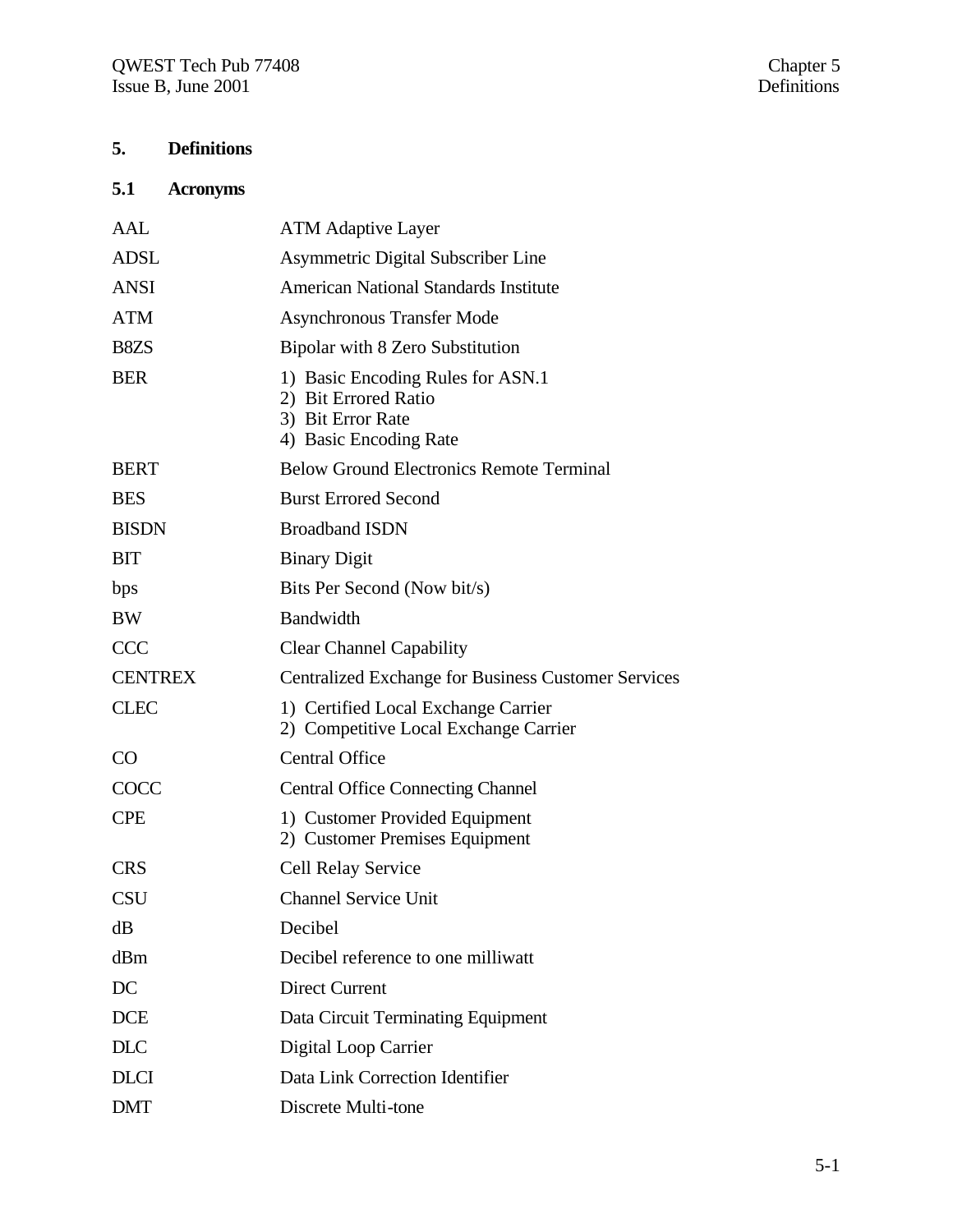| DS               | Digital Signal                                                                |
|------------------|-------------------------------------------------------------------------------|
| DS1              | High Capacity 1.544 Mbit/s Service<br>Digital Signal Level 1 (1.544 Mbit/s)   |
| DS3              | High Capacity 44.736 Mbit/s Service<br>Digital Signal Level 3 (44.736 Mbit/s) |
| DSL              | Digital Subscriber Line                                                       |
| <b>DSU</b>       | 1) Digital Service Unit<br>2) Data Service Unit                               |
| <b>DSX</b>       | Digital Signal Cross-Connect                                                  |
| $DSX-1$          | Digital Signal Level 1 Cross-Connect                                          |
| $DSX-3$          | Digital Signal Level 3 Cross-Connect                                          |
| DTAU+            | Heikemian Digital Test Access Unit +                                          |
| <b>DTE</b>       | Data Terminal Equipment                                                       |
| <b>EIC</b>       | <b>Expanded Interconnection-Collocation</b>                                   |
| <b>EICT</b>      | <b>Expanded Interconnection Channel Termination</b>                           |
| <b>ESF</b>       | <b>Extended Super Frame</b>                                                   |
| <b>ESP</b>       | <b>Enhanced Service Provider</b>                                              |
| EU               | End-User                                                                      |
| <b>EU-POT</b>    | End-User-Point of Termination                                                 |
| <b>FCC</b>       | <b>Federal Communications Commission</b>                                      |
| <b>FDDI</b>      | <b>Fiber Distributed Data Interface</b>                                       |
| <b>FDP</b>       | <b>Fiber Distribution Panel</b>                                               |
| <b>FNPA</b>      | Foreign Numbering Plan Area                                                   |
| <b>FOT</b>       | <b>Fiber Optic Terminal</b>                                                   |
| <b>HDLC</b>      | <b>High Data Link Control</b>                                                 |
| <b>HDSL</b>      | High-bit-rate Digital Subscriber Line                                         |
| <b>ICDF</b>      | <b>InterConnect Distribution Frame</b>                                        |
| ICL              | <b>Inserted Connection Loss</b>                                               |
| <b>IC-POP</b>    | Interexchange Carrier-Point of Presence                                       |
| <b>IDLC</b>      | <b>Integrated Digital Loop Carrier</b>                                        |
| <b>IEC</b>       | Interexchange Carrier (or IC)<br><b>Interexchange Common Carrier</b>          |
| <b>IEEE</b>      | Institute for Electrical and Electronic Engineers                             |
| <b>IntraLATA</b> | IntraLocal Access and Transport Area                                          |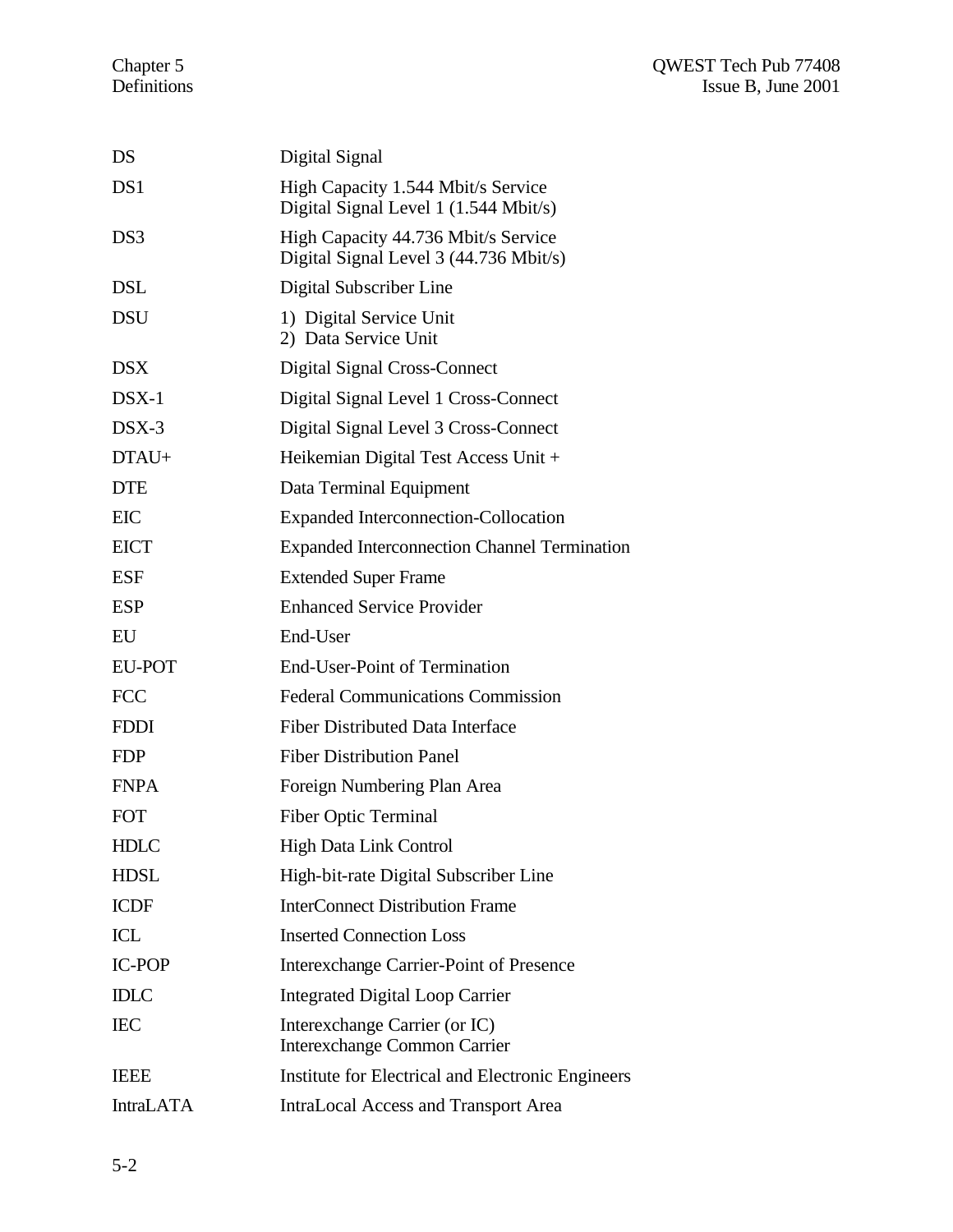| $\mathbb{P}$   | <b>Internet Protocol</b>                               |
|----------------|--------------------------------------------------------|
| ITU            | International Telecommunication Union (formerly CCITT) |
| kbit/s         | kilobits per second $(1,000 \text{ bit/s})$            |
| <b>LAN</b>     | <b>Local Area Network</b>                              |
| <b>LAP</b>     | <b>Link Access Procedure</b>                           |
| <b>LAPB</b>    | <b>Link Access Procedure-Balanced</b>                  |
| <b>LAPD</b>    | Link Access Procedure D                                |
| <b>LATA</b>    | Local Access and Transport Area                        |
| <b>LEC</b>     | Local Exchange Carrier                                 |
| <b>LFACS</b>   | Loop Facilities Assignment and Control System          |
| <b>LIDB</b>    | Line Information Data Base                             |
| <b>LMCS</b>    | <b>Land Mobile Communications Satellite</b>            |
| LMI            | <b>Local Management Interface</b>                      |
| M23            | M23 multiplexer application                            |
| Mbit/s         | Megabit per Second                                     |
| <b>MBL</b>     | Mini-Bridge Lifter                                     |
| <b>MCI</b>     | Microwave Communications, Inc.                         |
| <b>MDF</b>     | Main Distributing Frame                                |
| <b>MODEM</b>   | MOdulator/DEModulator                                  |
| <b>MUX</b>     | Multiplexer                                            |
| NC             | <b>Network Channel</b>                                 |
| <b>NCI</b>     | <b>Network Channel Interface</b>                       |
| <b>NCTE</b>    | <b>Network Channel Terminating Equipment</b>           |
| <b>NE</b>      | Network Element                                        |
| <b>NECA</b>    | National Exchange Carrier Association                  |
| N <sub>I</sub> | <b>Network Interface</b>                               |
| <b>NM</b>      | Network Management                                     |
| <b>NMS</b>     | <b>Network Management System</b>                       |
| <b>NNI</b>     | Network-to-Network Interface                           |
| <b>OR</b>      | <b>Office Repeater</b>                                 |
| <b>PDN</b>     | <b>Packet Data Network</b>                             |
| <b>POTS</b>    | Plain Old Telephone Service                            |
| <b>PPSN</b>    | <b>Public Packet Switched Network</b>                  |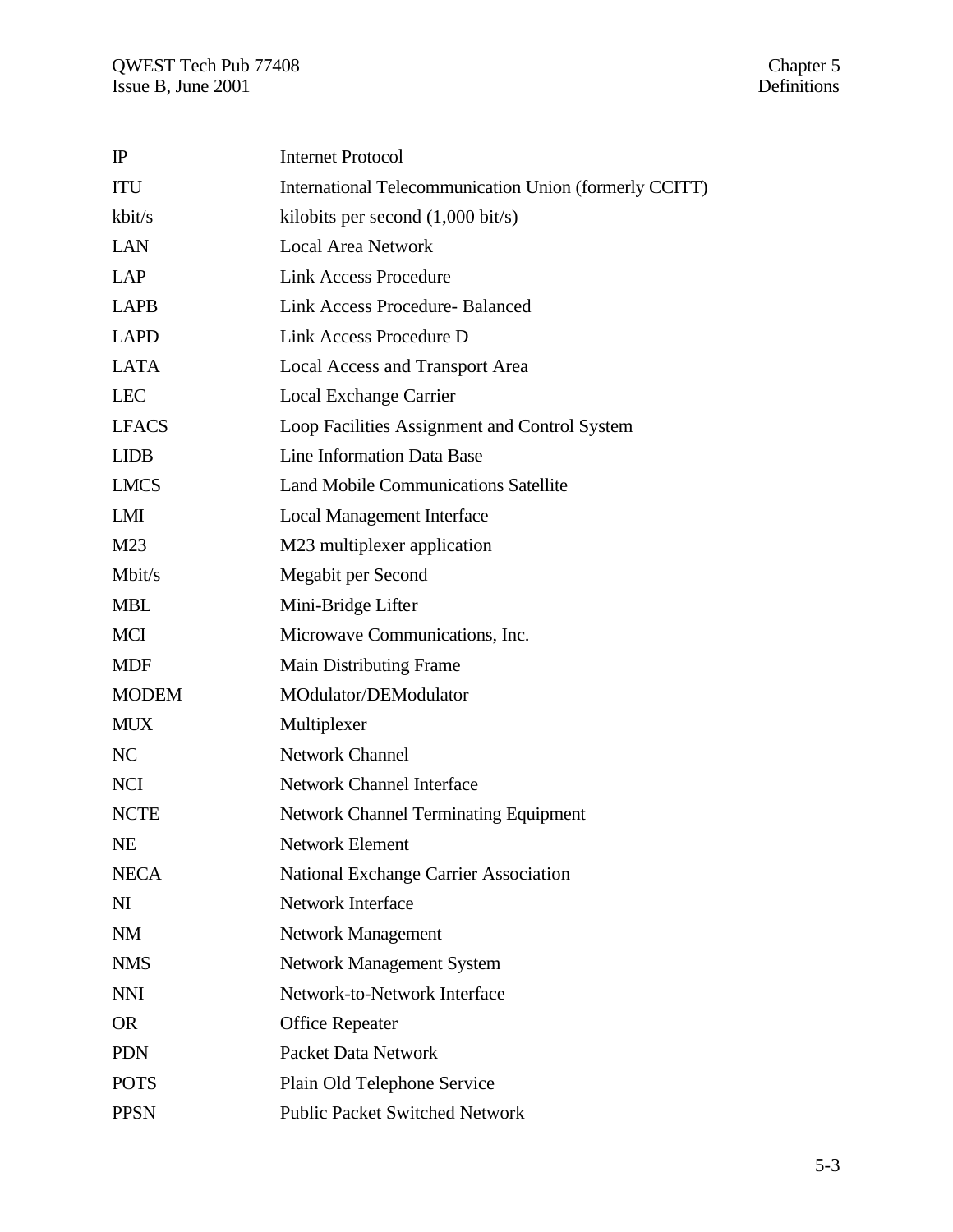| <b>PSI</b>    | Packet Switching Interface                                            |
|---------------|-----------------------------------------------------------------------|
| <b>PSN</b>    | <b>Public Switched Network</b>                                        |
| <b>PSTN</b>   | <b>Public Switched Telephone Network</b>                              |
| <b>PVC</b>    | <b>Permanent Virtual Connection</b>                                   |
| <b>PVN</b>    | <b>Private Virtual Network</b>                                        |
| QAM           | <b>Quadrature Amplified Modulation</b>                                |
| QoS           | <b>Quality of Service</b>                                             |
| <b>RADSL</b>  | Rate Adaptive Digital Subscriber Line                                 |
| <b>RBOC</b>   | <b>Regional Bell Operating Company</b>                                |
| <b>SECNCI</b> | Secondary NCI                                                         |
| <b>SEFS</b>   | <b>Severely Errored Frame Seconds</b>                                 |
| <b>SES</b>    | <b>Severely Errored Second</b>                                        |
| <b>SF</b>     | 1) Single Frequency (Signaling)<br>2) Superframe Format               |
| <b>TLP</b>    | <b>Transmission Level Point</b>                                       |
| <b>TLS</b>    | <b>Transparent LAN Service</b>                                        |
| <b>TMN</b>    | <b>Telecommunications Management Network</b>                          |
| <b>TMNA</b>   | <b>Telecommunications Management Network Applications</b>             |
| <b>TOC</b>    | <b>Table of Contents</b>                                              |
| <b>UDP</b>    | <b>User Datagram Protocol</b>                                         |
| <b>UNI</b>    | <b>User-Network Interface</b>                                         |
| <b>USOC</b>   | 1) Universal Service Order Code<br>2) Universal Service Ordering Code |
| VF            | Voice Frequency                                                       |
| <b>VPN</b>    | <b>Virtual Private Networks</b>                                       |
| <b>WAN</b>    | <b>Wide Area Network</b>                                              |
|               |                                                                       |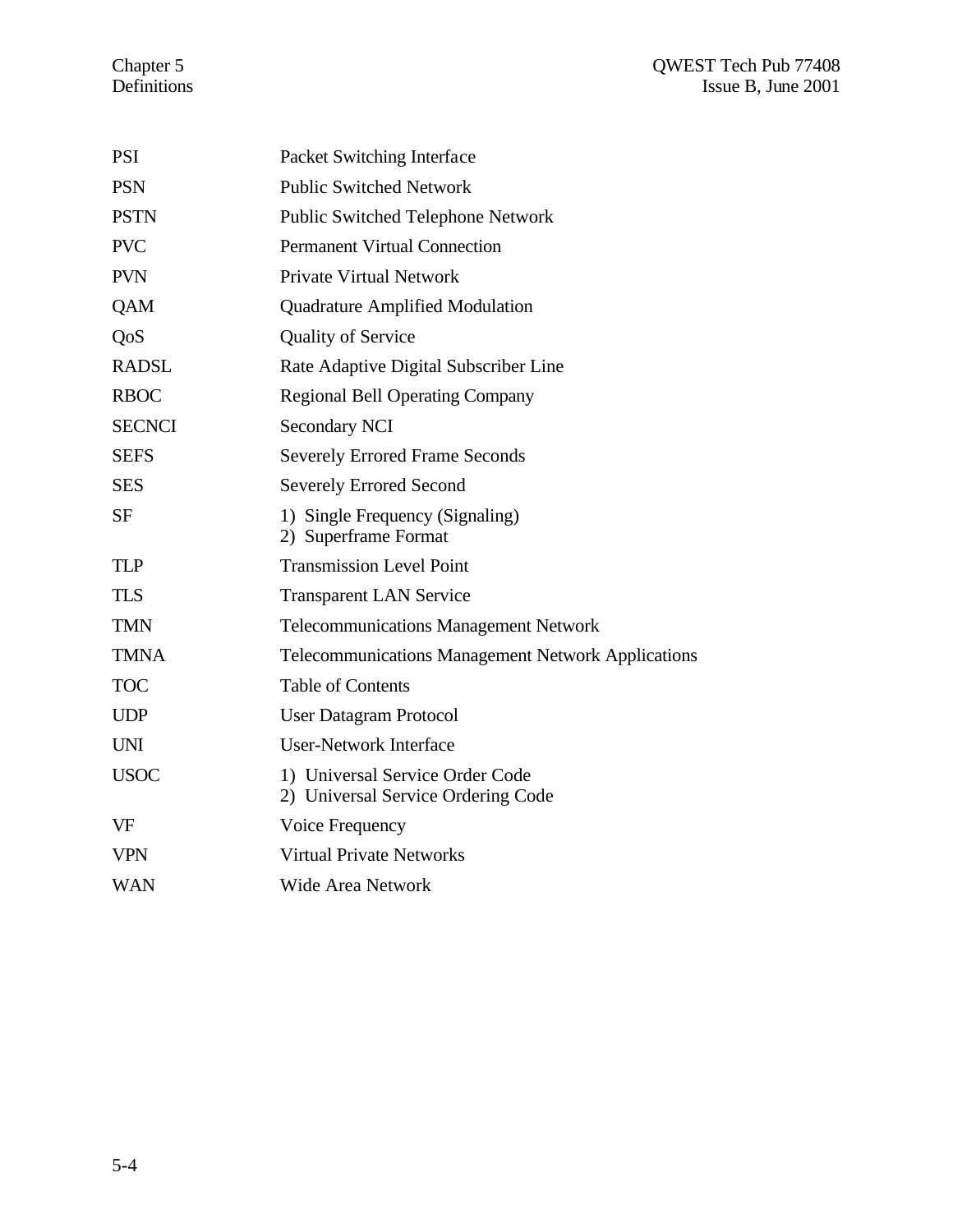#### **5.2 Glossary**

#### **Acceptance (Cooperative) Tests**

Those tests performed by QWEST in cooperation with the customer at a pre-negotiated time to establish new or additional service.

#### **Acceptance Limit (AL)**

The maximum deviation from a design parameter that is allowed at service turnup or customer acceptance.

#### **Access Customers**

Any of the companies that provide telecommunications service between LATAs and/or order from the Access Tariffs. Includes Interexchange Carriers.

#### **Access Providers**

Any of the telephone companies licensed by the appropriate utility commission to provide local telecommunication service within a LATA. This includes Bell Operating Companies, Information Distribution Companies, Non-Bell Operating Companies and other Local Exchange Carriers.

#### **Acronym**

A word formed from the first (or first few) letters of a series of words.

### **Alternate Exchange Carrier**

A Competitive Local Exchange Carrier providing dial tone services, local distribution loops and/or similar services in an area formerly franchised to QWEST.

#### **American National Standards Institute (ANSI)**

An organization supported by the telecommunications industry to establish performance and interface standards.

#### **Asynchronous Transfer Mode (ATM)**

An information transfer method in which the information is organized into fixed length (53 octet) cells. It is asynchronous in the sense that the recurrence of cells containing user information is not necessarily periodic.

#### **Asynchronous Transmission**

Not synchronous: Data transmission in which the time of occurrence of specified significant instant of a data bit (usually the leading edge) is arbitrary, and occurs without necessarily having a fixed time relationship to preceding comparable instants.

#### **Availability**

The relative amount of time that a service is "usable" by a customer, represented as a percentage over a consecutive 12 month period.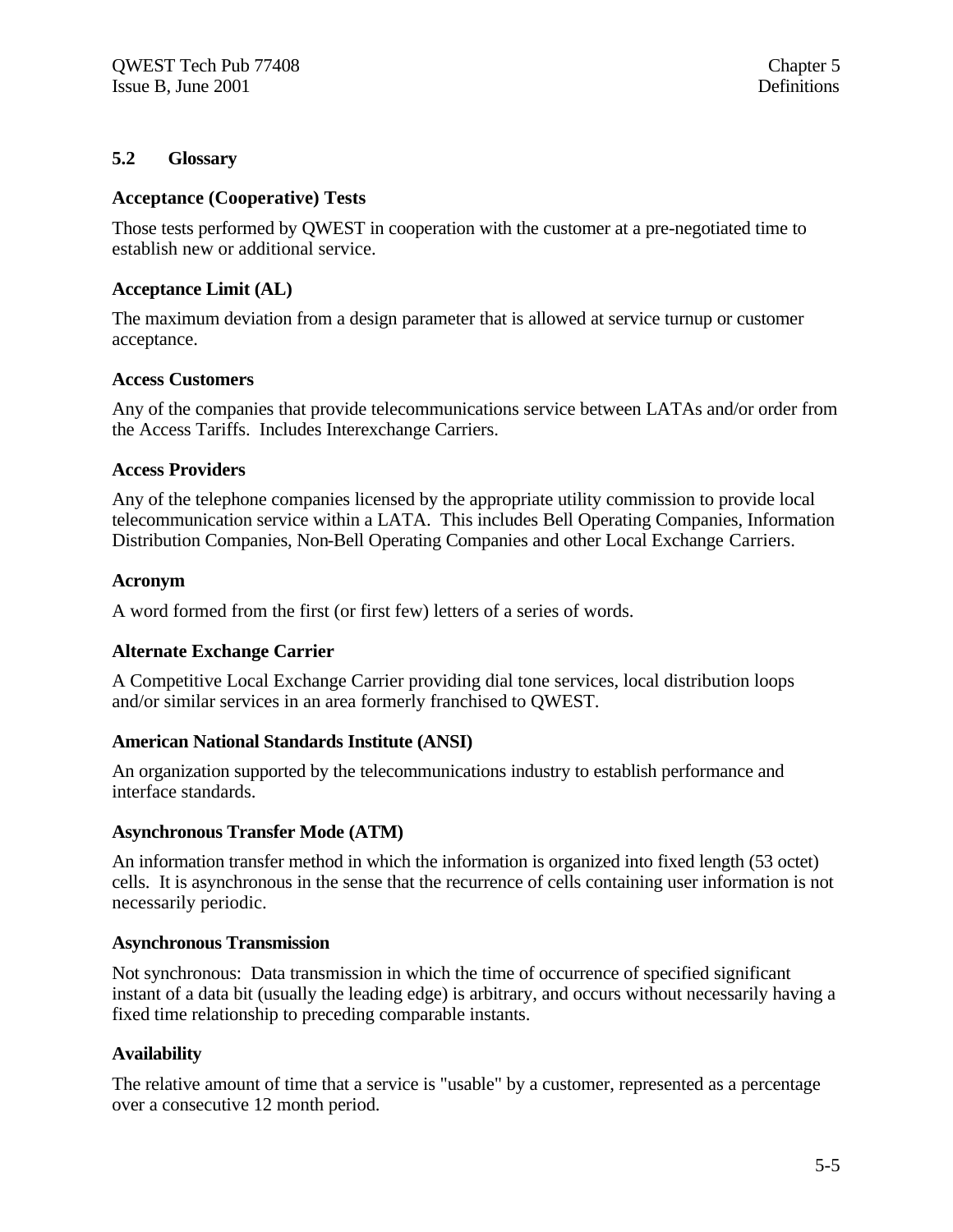# **Avoidance**

Bypassing a customer specified geographical area and/or wire center.

# **Bandwidth**

The range of frequencies that contain most of the energy or power of a signal; also, the range of frequencies over which a circuit of system is designed to operate.

# **Basic Encoding Rules (BER)**

The OSI language for describing transfer syntax.

# **BAUD**

A unit of signaling speed. It is the reciprocal of the time duration in seconds of the shortest signal element (binary 1 or 0) within a code signal. The rates specified are the number of signal elements per second.

# **Binary** *n-* **Zero Substitution (B***n***ZS)**

Binary *n-* Zero Substitution is an application of BPRZ, and is an exception to the Alternate Mark Inversion (AMI) line-code rule. It is one method for providing bit independence for digital transmission, by providing a minimum 1s density of 1 in *n*-bits. For DS3, *n*=3; for DS1, *n*=8; for 56 kbit/s service, *n*=7, and for subrates, *n*=6. The rule of B*n*ZS is:

- Successive binary 1s (Marks) will be of opposite polarity (AMI) unless they are separated by *n* consecutive binary zeros, in which case the *n* 0s will be replaced by an *n*-bit byte containing 1s, having or causing, an intentional bipolar violation (bpv).
- For example in B6ZS, if the preceding binary 1 was +, then binary 100000011 is transmitted as signal voltage values: -000+0+-+ (the B6ZS byte is underlined). Assume the leftmost bit is transmitted first.
- In the decoding process, the B*n*ZS signature is recognized and replaced by an all zero *n*-bit byte.

### **Bipolar With 8 Zero Substitution (B8ZS)**

Bipolar 8 Zero Substitution is an application of BPRZ and is an exception to the Alternate Mark Inversion (AMI) line-code rule. It is one method of providing bit independence for digital transmission by providing a minimum 1s density of 1 in 8 bits.

# **Bit (Binary Digit)**

A binary unit of information. It is represented by one of two possible conditions, such as the value 0 or 1, on or off, high potential or low potential, conducting or not conducting, magnetized or demagnetized. A Bit is the smallest unit of information, by definition.

### **Bits/second (bit/s)**

Bits per second, e.g., 1200 bit/s. In data transmission, it is the number of binary zero and one bits transmitted in 1 second. Modern terminology uses "bit/s" e.g., 1200 bit/s.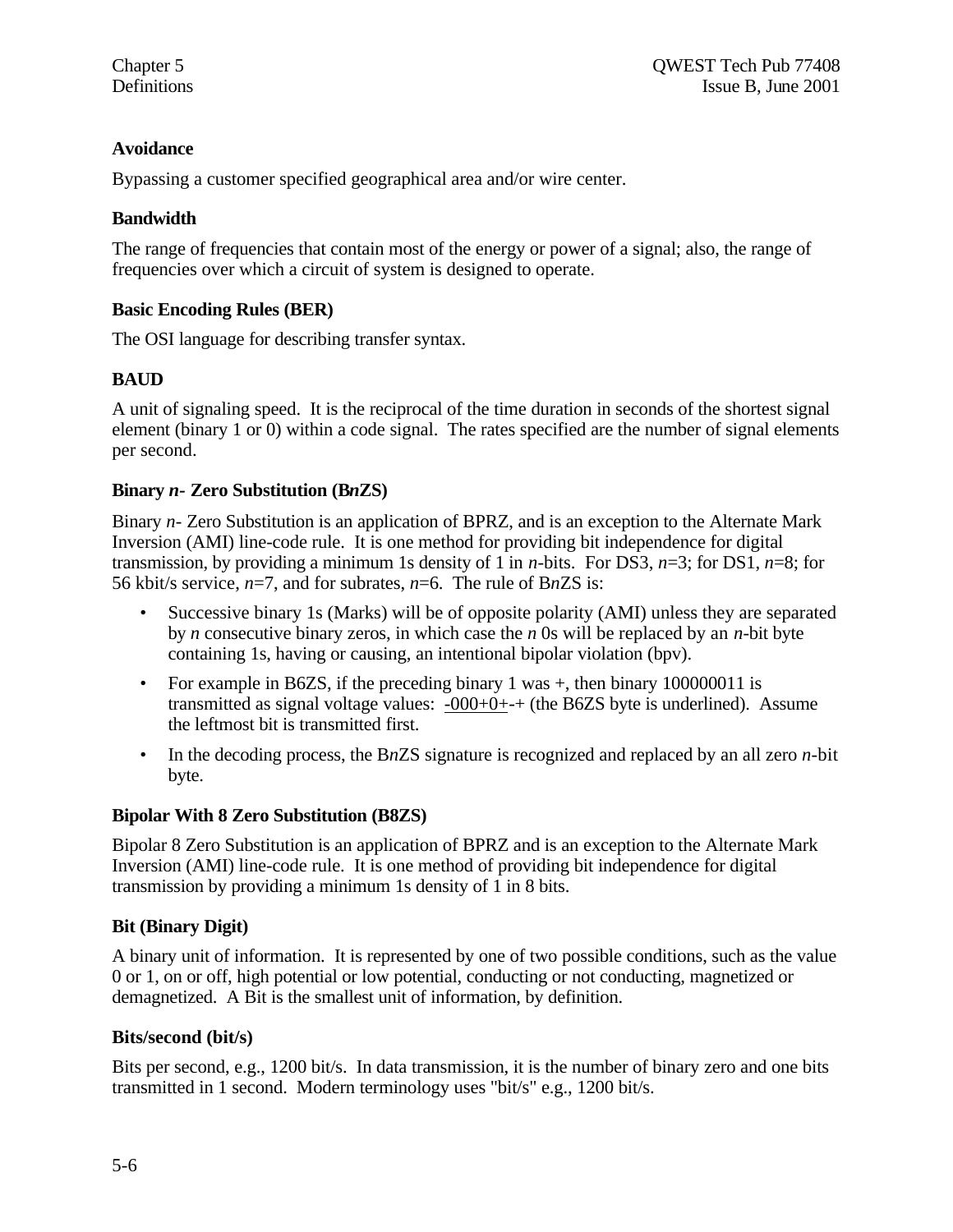# **Bit Error Rate (BER)**

The ratio of the number of bit errors to the total number of bits transmitted in a given time interval.

# **Byte**

A consecutive number of bits usually constituting a complete character or symbol. If the length of the byte is not specified, it is conventionally assumed to have a length of 8-bits. In the Digital Data System, a byte refers to an arbitrary group of 8 consecutive bits; it does not correspond to a byte of customer data.

# **C-Bit Parity**

An M-framed application in which the C bits are used for network management and maintenance functions instead of denoting the presence or absence of stuff bits.

# **CCS**

A hundred call seconds this is a standard unit of traffic load that is equal to 100 seconds of usage.

# **Call**

The sequence of events begun when an End-User makes a request for service and provides an address code, and concluded when communication between the End-Users has terminated.

# **Carrier**

An organization whose function is to provide telecommunications services. Examples are: Local Exchange Carriers, Interexchange Carriers, Cellular Carriers, etc.

# **Central Office (CO)**

A local switching system (or a portion thereof) and its associated equipment located at a wire center.

# **Central Office Connecting Channel (COCC)**

A tariff rate category which provides for connections, within the same Hub wire center, between the Private Line Transport Channel and other services provided by QWEST. See FCC #5 for more information.

### **Certified Local Exchange Carrier (CLEC)**

A Local Exchange Carrier certified to do business in a state as a Local Exchange Carrier.

# **Channel**

An electrical or photonic (in the case of fiber optic based transmission systems) communications path between two or more points of termination.

# **Channel Service Unit (CSU)**

This unit provides regeneration of the signal received from the network, controls the pulse shape and amplitude for transmission of the signal into the network, and possibly provides loop-back. the CSU function is frequently found within a Data Service Unit (DSU).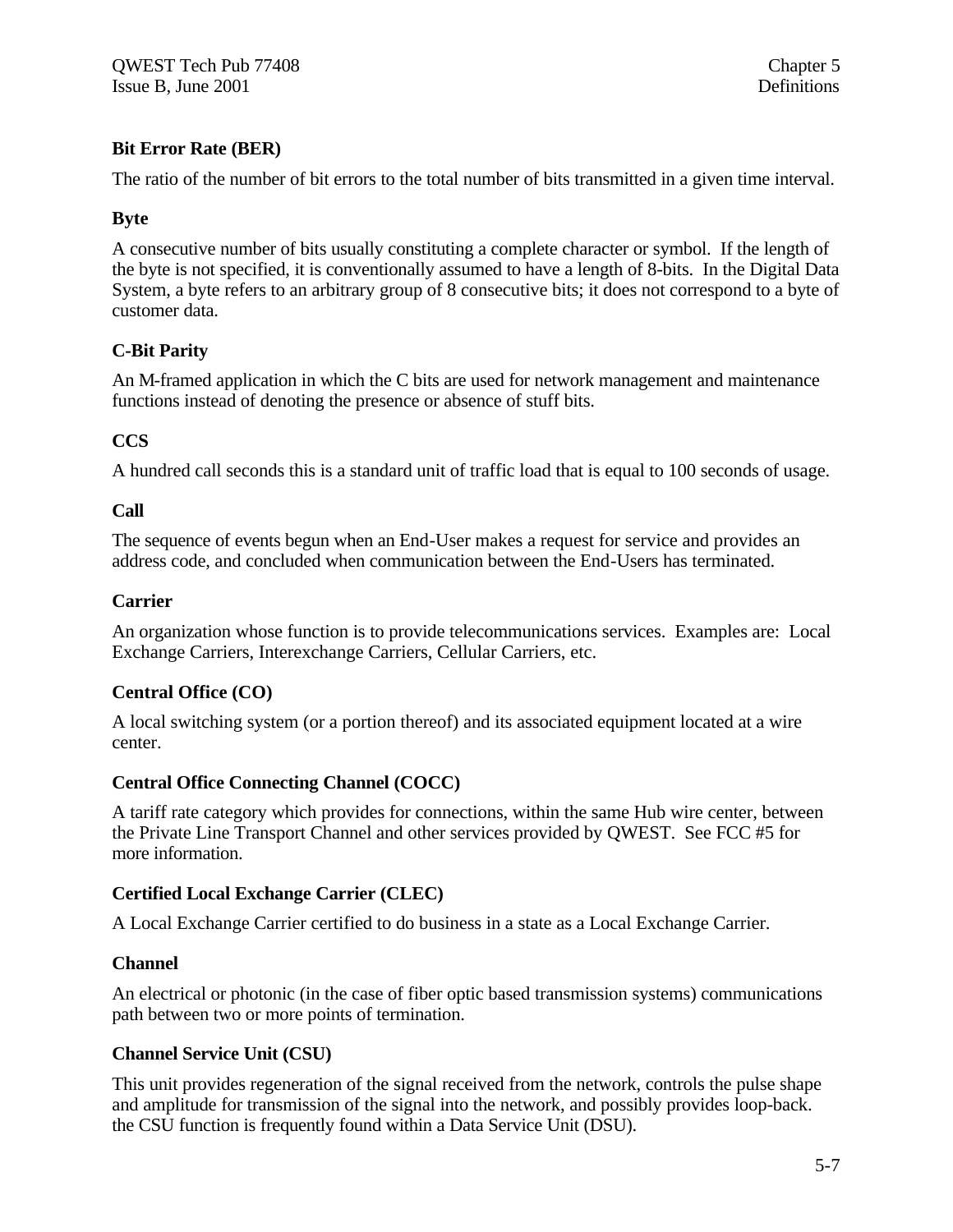# **Channelize**

The process of multiplexing-demultiplexing channels using analog or digital techniques.

# **Character**

Letter, numeral, punctuation, control figure or any other symbol contained in a message.

# **Clear Channel Capability (CCC)**

A characteristic of a transmission path in which the bit positions allocated for customer data may represent any combination of zeroes and ones.

# **Conditioning**

Denotes an enhancement to the transmission performance of a voiceband channel. Parameter(s) affected are attenuation distortion, envelope delay distortion and noise.

# **Customer Entrance Cable**

Cable from the last terminal outside the Customer's Premises to the Network Interface.

# **Customer Installation (CI)**

Equipment and wiring at the customer's location on the customer side of the Network Interface.

### **Customer Interface**

The interface with a customer at a Point of Termination.

### **Customer Premises**

Denotes a building or portion(s) of a building occupied by a single customer or End-User as either a place of business or residence. Adjacent buildings and the buildings on the same continuous property occupied by the customer and not separated by a public thoroughfare, are also considered the same customer's premises.

### **Customer Premises Equipment (CPE)**

All telecommunication equipment located at a customer's location.

### **Customer Premises Equipment (CPE)**

Customer telecommunications equipment, such as telephone sets, PBXs, modems and answering machines. The FCC regulations about CPE do not cover inside wire, coin-operated pay phones, some multiplexers, or voltage protection equipment.

# **Customer Provided Equipment (CPE)**

Equipment owned and maintained by the customer and located on their side of the End-User Point of Termination (EU-POT) network interface.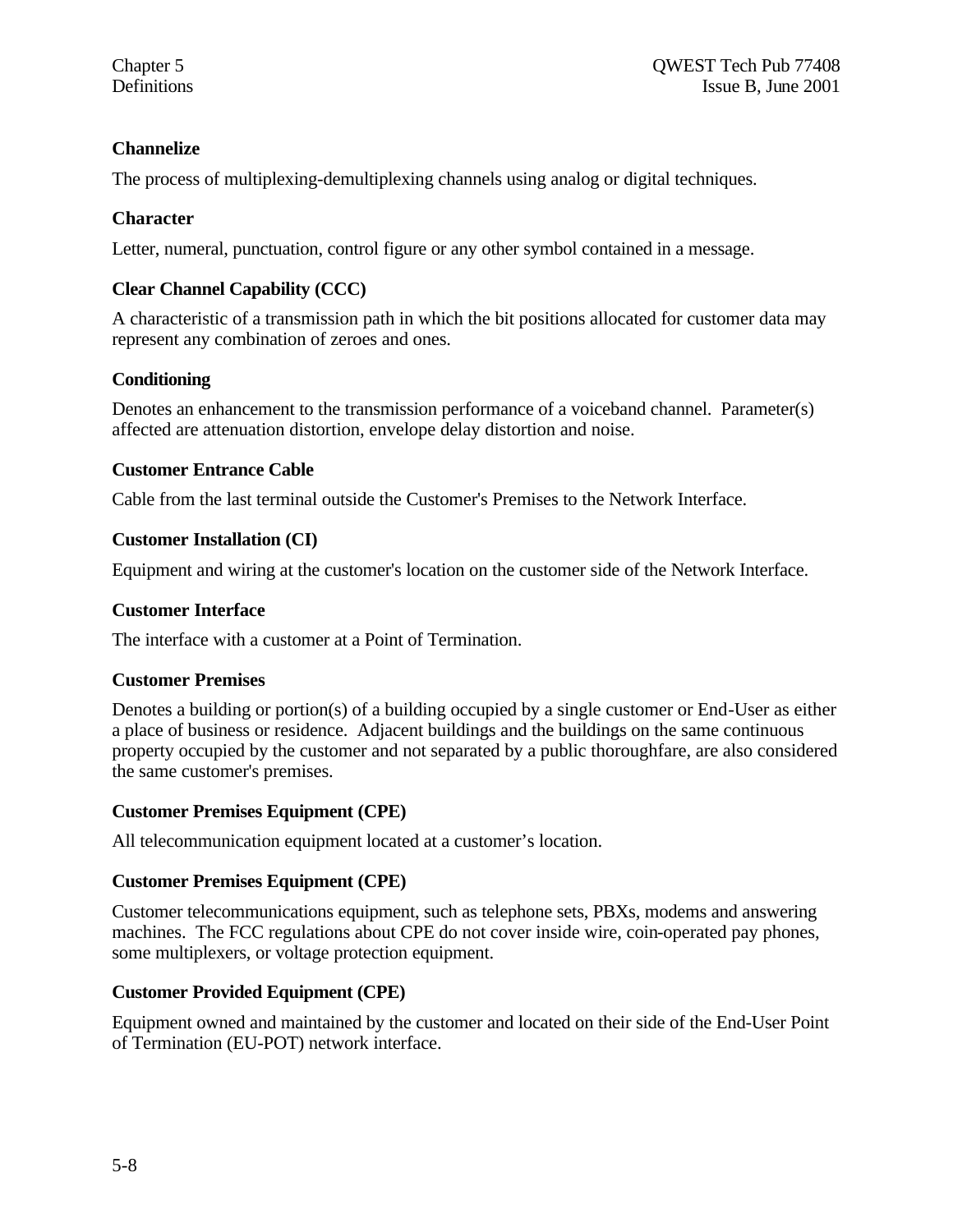#### **Customer Specified Premises Levels**

The customer may specify both transmit and/or receive levels within ranges as delineated in various technical publications.

#### **Customers**

Denotes any individual, partnership or corporation who subscribes to the services provided by QWEST. Customers are divided into two distinct and separate categories: (1) carriers, who provide services for hire for others, and (2) End-Users, who request services only for their own use.

### **Cyclic Redundancy Check (CRC)**

A method of checking the integrity of received data, where the check uses a polynomial algorithm based on the content of the data.

#### **Data Communications Equipment (DCE)**

The equipment that provides the functions required to establish, maintain and terminate data transmission connections; e.g., a modem, as well as the signal conversion and coding required for communications between data terminal equipment and data circuit.

#### **Data Link**

The Data Link provides the electrical connection between a customer's terminal equipment, from the Network Interface and the fiber transmission facilities to a QWEST Serving Wire Center.

#### **Data Link (DL) - ESF**

The over head portion of a DS1 Clear Channel that may be used for carrying performance and control information across the network. This portion requires 4 kbit. In addition, framing requires 2 kbit, and Cyclic Redundancy Check requires 2 kbit.

#### **Data Link Connection Identifier (DLCI)**

The Data Link Connection Identifier is located within the address field of a frame relay packet, and is used to identify each PVC.

### **Data Service Unit (DSU)**

Digital, customer premises equipment used to recover timing from a baseband BPRZ signal, and which converts from BPRZ line signals to a business machine interface signal such as V.35. At 64 kbit/s and below, DSU and Channel Service Unit (CSU) functions are, in modern equipment, combined in a single unit sometimes called a General Service Unit (GSU), Basic Service Unit (BSU) or Data Service Unit-A (DSU-A) so that it is part of the Data Communications Equipment (DCE). Above 64 kbit/s, DSU functions are frequently contained in the Data Terminal Equipment (DTE). the DSU usually contains circuitry to recognize, and respond to, loop-back commands from the serving test center.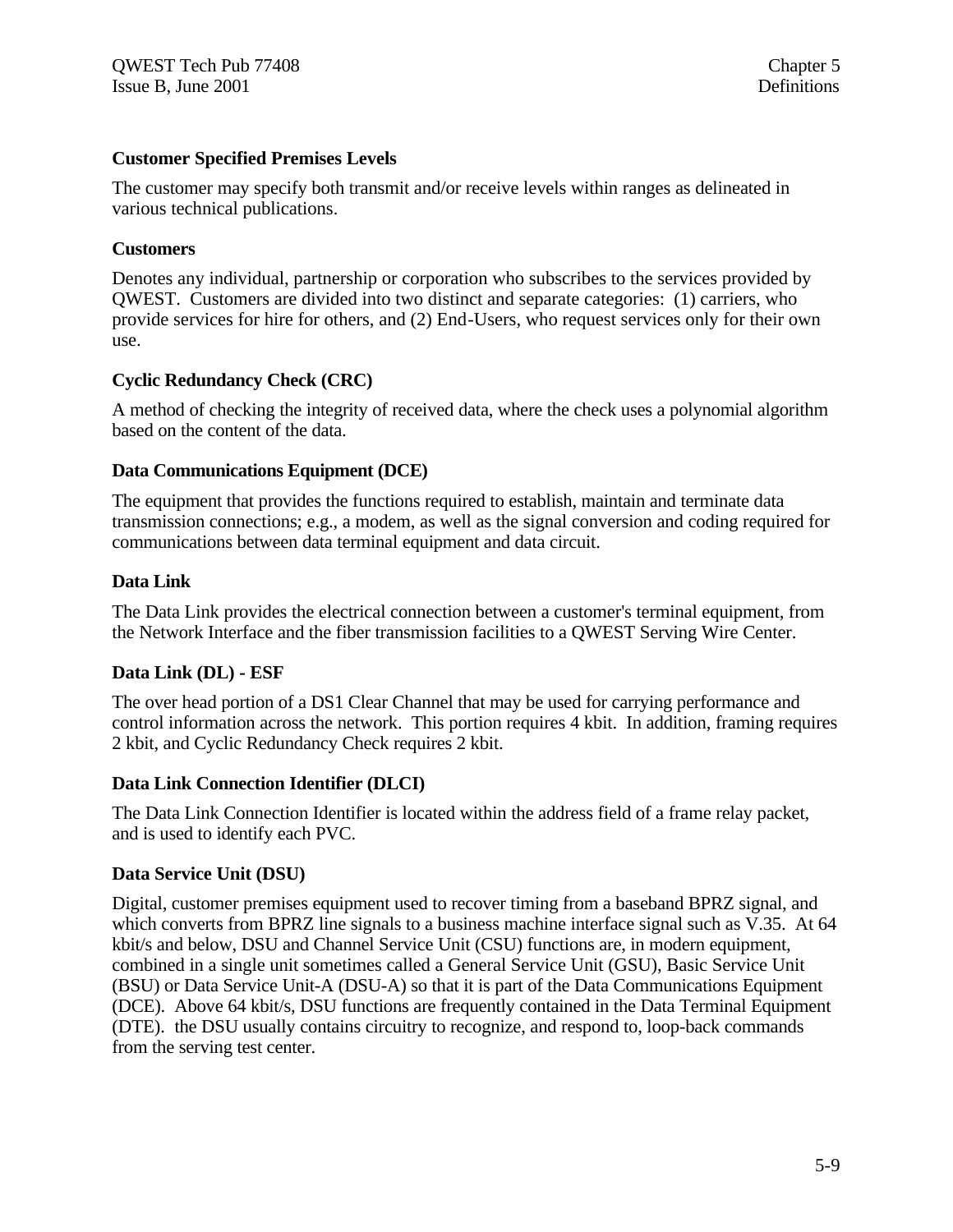# **Data Set Ready (DSR)**

An EIA or ITU defined interface control signal that indicated to the Data Terminal Equipment (DTE) whether the Data Communications Equipment (DCE) is ready to transmit or receive data.

#### **Data Terminal Equipment (DTE)**

A generic term for customer terminal equipment that connects to the network through a modem or through digital Network Channel Terminating Equipment (NCTE), e.g., a computer or a PBX.

#### **Data Terminal Ready (DTR)**

An EIA or ITU defined control signal that indicates to the Data Terminal Equipment (DTE) that the Data Communications Equipment (DCE) is ready to transmit or receive data.

**Access Line:** Denotes the communications path between component stations of the

#### **dBm**

A decibel in which the reference power is one milliwatt. Decibel reference to one milliwatt.

#### **DC Channel**

A direct Current (DC) Channel is an unconditioned 2-Wire channel with DC continuity capable of transmitting low speed varying signals at rates up to 30 baud. It is also capable of providing a two-point circuit for control of a transfer arrangement, control of a relay, or similar contact closure.

#### **Decibel (dB)**

A unit measurement of transmission loss, gain, or relative level. It is the logarithmic unit of signal power ratio most commonly used in telephony. It is used to express the relationship between two signal powers, usually between two acoustical, electrical, or optical signals; it is equal to ten times the common logarithm of the ratio of the two signal powers.

#### **Dedicated InterConnect Distribution Frame (DICDF)**

An InterConnect Distribution Frame (ICDF) dedicated for the sole use of one Certified Local Exchange Carrier or Co-Provider.

#### **Demarcation Point**

See Network Interface

### **Demultiplexing**

The opposite of multiplexing. That is, the multiplexer combines signals and the demultiplexer takes them apart again. Also see Multiplexing.

#### **Destination Address**

An 8-octet field contained within the Level 3 Protocol Data Unit which identifies a specific end point of the destination SNI.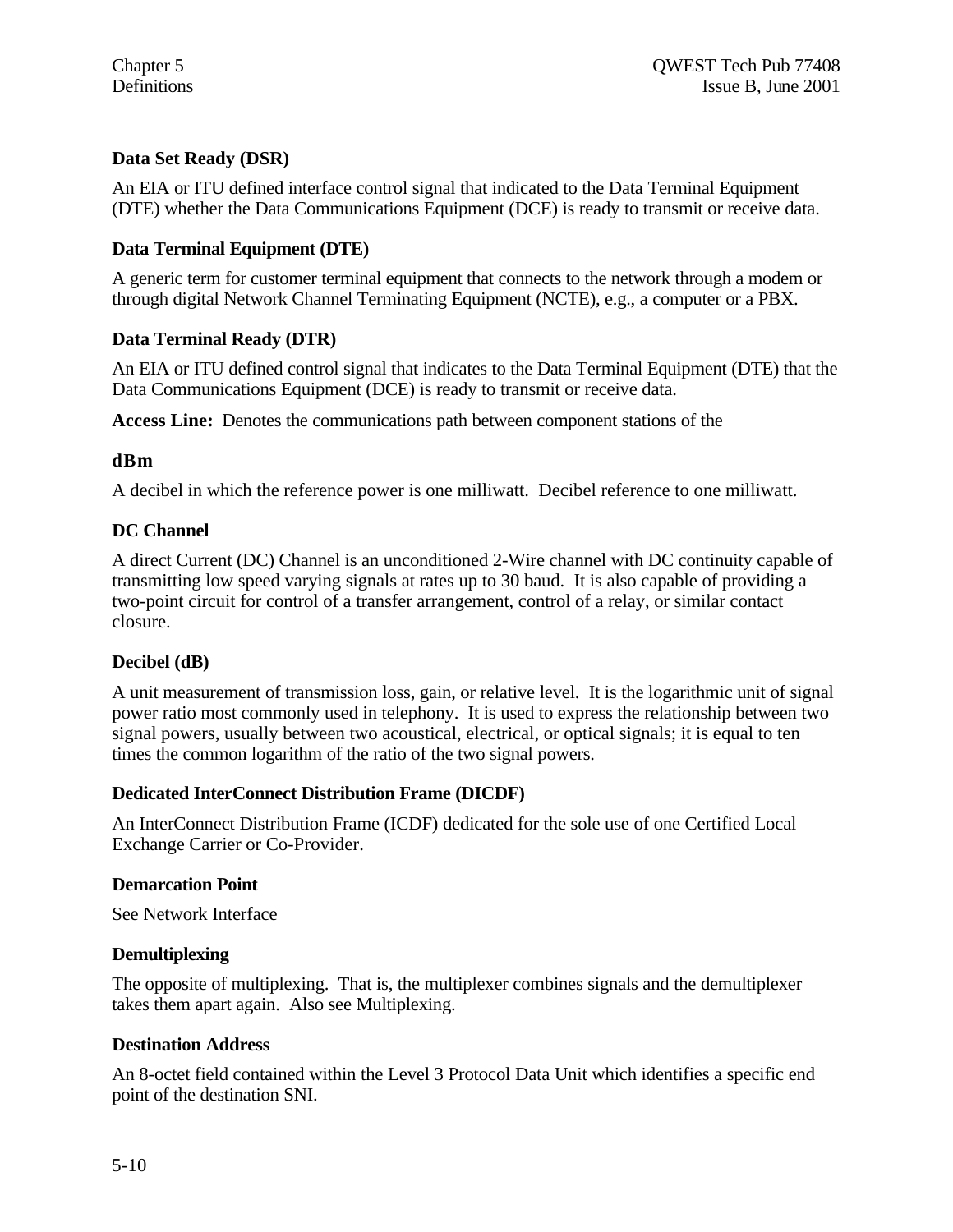# **Digital Connectivity**

Denotes central offices or customer premises that are connected with digital transport facilities.

### **Digital Hierarchy Level**

The level in the digital hierarchy. The levels and the respective bit rates are:

| <b>Level</b>      | <b>Bit Rate</b>       | Level | <b>Bit Rate</b>  |
|-------------------|-----------------------|-------|------------------|
| DS <sub>0</sub>   | $64.0 \text{ kbit/s}$ | DS3   | $44.736$ Mbit/s  |
| DS <sub>1</sub>   | $1.544$ Mbit/s        | DS4NA | $139.264$ Mbit/s |
| DS <sub>1</sub> C | $3.152$ Mbit/s        | DS4   | $274.176$ Mbit/s |
| DS <sub>2</sub>   | $6.312$ Mbit/s        |       |                  |

### **Digital Loop Carrier (DLC)**

A digital transport facility used to carry circuits or channels on part of all of the loop between the serving wire center and the customer's location. Copper or fiber is normally used as the transport medium.

### **Digital Test Access Unit+ (DTAU+)**

Equipment interposed in the DS1 bit stream providing access to the DS0 and DS1 bit stream for testing and performance monitoring capabilities.

### **Digital Transmission Facilities**

May include both loop and interoffice facilities which perform multiplexing, demultiplexing, and transport of digital signals between the SS Exchange Termination and the Subscriber Access Termination.

# **DS1 Clear Channel**

Denotes that 1.536 Mbit/s of a 1.544 Mbit/s DS1 facility are available for customer information. The remaining 8 kilobits, or overhead, are for error correction, framing, and network performance/status/information.

# **DTAU+ (Digital Test Access Unit)**

Equipment interposed in the DS1 bit stream providing access to the DS0 and DS1 bit stream for testing and performance monitoring capabilities.

# **E & M Signaling Arrangements**

Denotes a method of transmitting supervisory information between a switching machine or an End-User and signaling system.

# **Echo Control**

The control of reflected signals in a telephone channel.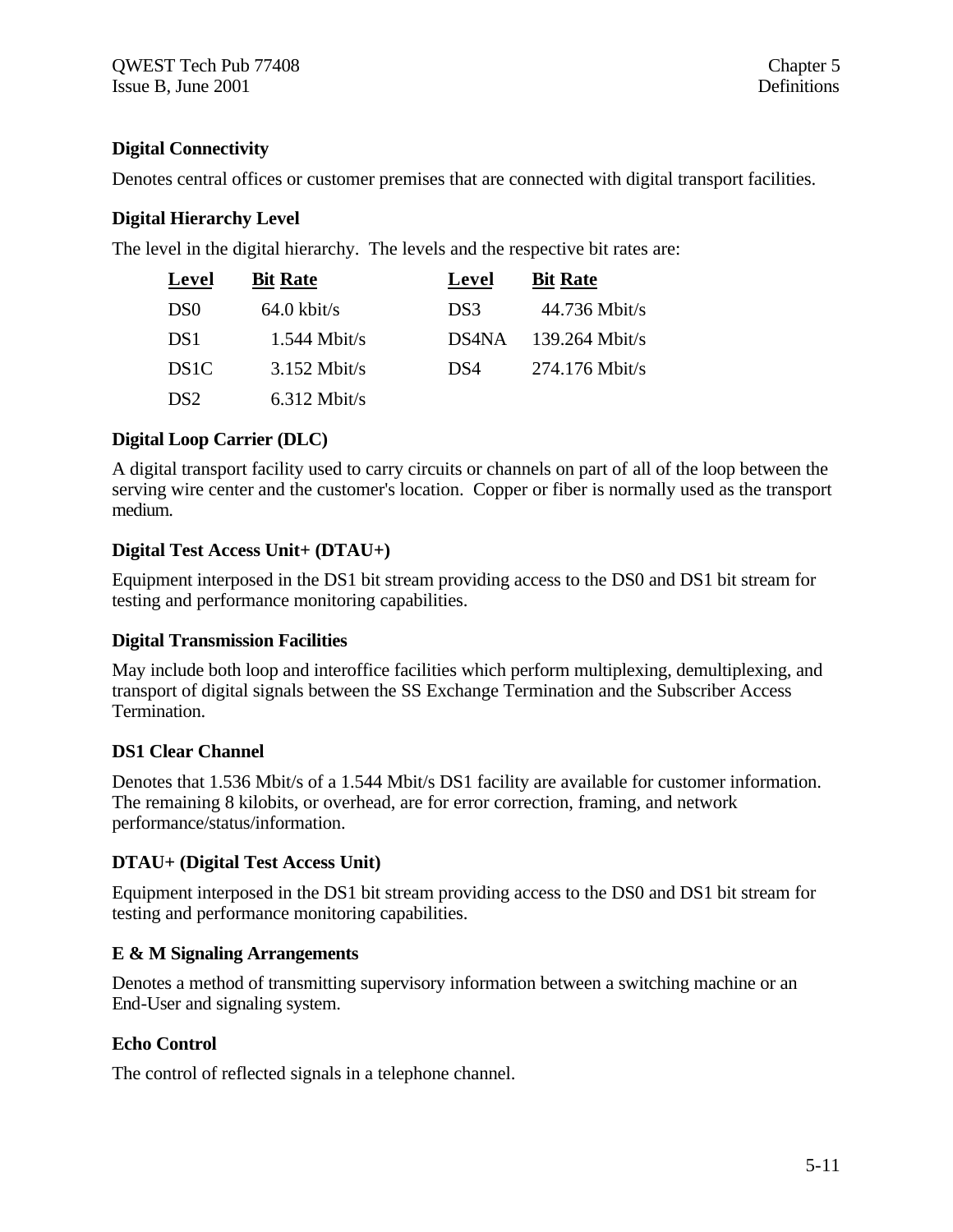# **Echo Path Loss (EPL)**

The echo path loss, in decibels, is the difference between the incident and reflected signal powers.

# **Echo Return Loss (ERL)**

The weighted average of the return losses of all frequencies between 560 and 1965 Hz.

# **Effective 2-Wire**

A channel consisting of a single electrical path capable of voice grade transmission in both directions, but not simultaneously, and which is 2-Wire at the points of termination.

### **Effective 4-Wire**

An effective 4-Wire channel is comprised entirely of 4-Wire facilities. The channel may be terminated as 2-Wire or 4-Wire at the End-User. The termination of the Interexchange Carrier Point of Termination (IC-POT) must be 4 Wire. When terminated as 2-Wire it is not possible to ensure independent information transmission simultaneously in both directions.

### **Embedded Operations Channel (EOC)**

Use of some bits in the bit stream of a transport system for maintenance purposes.

### **End Office**

A designation of a QWEST switching system that occupies the lowest level of the public switched network hierarchy. It is the designation of a switching system that connects lines to lines, and lines to trunks (a local switching system).

### **End-User (EU)**

The term "End-User" denotes any customer of telecommunications service that is not a carrier, except that a carrier shall be deemed to be an "End-User" to the extent that such carrier uses a telecommunications service for administrative purposes without making such service available to others, directly or indirectly. The term is frequently used to denote the difference between a Carrier interface and an interface subject to unique regulatory requirements at non-Carrier customer premises (FCC Part 68, etc.)

### **End-User POT (EU-POT)**

The Network Interface at the End-User's premises at which QWEST Communication, Inc.'s responsibility for the provision of service ends.

### **Entrance Facility**

{Either version of the definition may apply depending on the application. Delete this note, the numbers and the version that does not apply.}

1) The dedicated Switched Access transport facility from the customer's premises or point of demarcation to the QWEST serving wire center.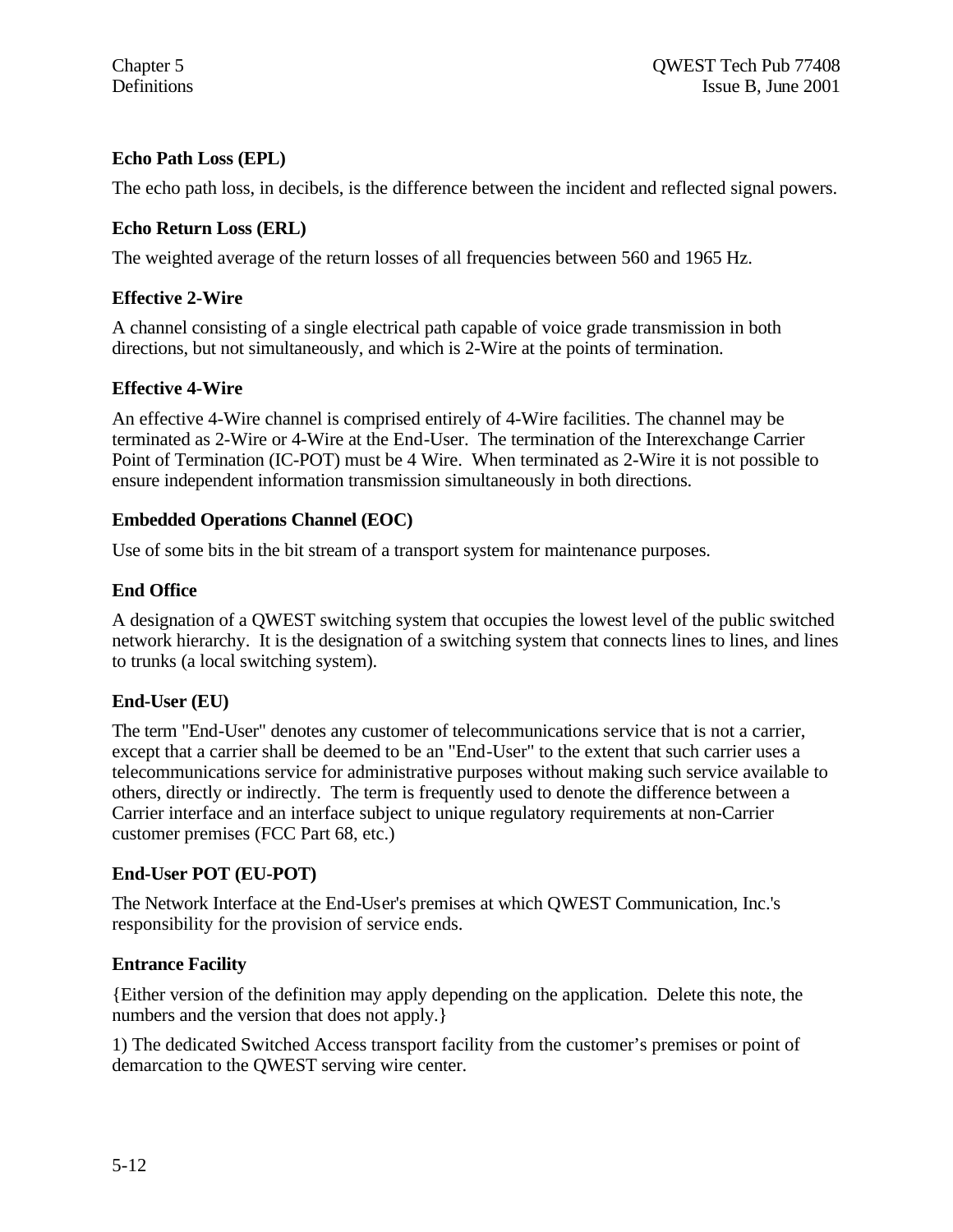2) The fiber optic or (where permitted) metallic cable from the Expanded Interconnection-Collocation (EIC) point of interconnection utilizing QWEST-owned conventional single mode type of fiber optic cable or (where permitted) metallic cable to the Interconnector-designated equipment.

#### **Equalization**

The process of correcting frequency and/or phase distortion of a circuit by the introduction of networks to compensate for the difference in attenuation and or time delay at the various frequencies in the transmission band.

#### **Errored Second (ES)**

A one second interval with one or more bit errors.

Note - A period of no signal shall be considered a period of errored bits.

#### **Ethernet**

A packet-switched local network design employing Carrier Sense Multiple Access with Collision Detection (CSMA/CD) as access control mechanism.

#### **Exchange**

A unit established by QWEST for the administration of communications service in a specified geographic area that usually embraces a city, town, or village and its environs.

#### **Expanded Interconnection Channel Termination (EICT)**

A QWEST-provided Channel Termination for the communications path or channel between Interconnector-Designated Equipment (through an interconnection arrangement) and a QWEST private line, switched access or other service or Unbundled Network Element.

#### **Extended Superframe (ESF) Format**

An Extended Superframe consists of twenty-four consecutive DS1 frames. Bit one of each frame (the F-bit) is time shared during the 24 frames to describe a 6 bit frame pattern, a 6 bit Cyclic Redundancy Check (CRC) remainder, and a 12 bit data link. The transfer rate of each is 2 kbit/s, 2 kbit/s, and 4 kbit/s respectively.

#### **Facility Termination Point**

Generic term for the point of termination, in the Wire Center, for a cable pair, optic fiber, microwave signal, etc.

#### **Facilities**

Facilities are the transmission paths between the demarcation points serving customer locations, a demarcation point serving a customer location and a QWEST Central Office, or two QWEST offices.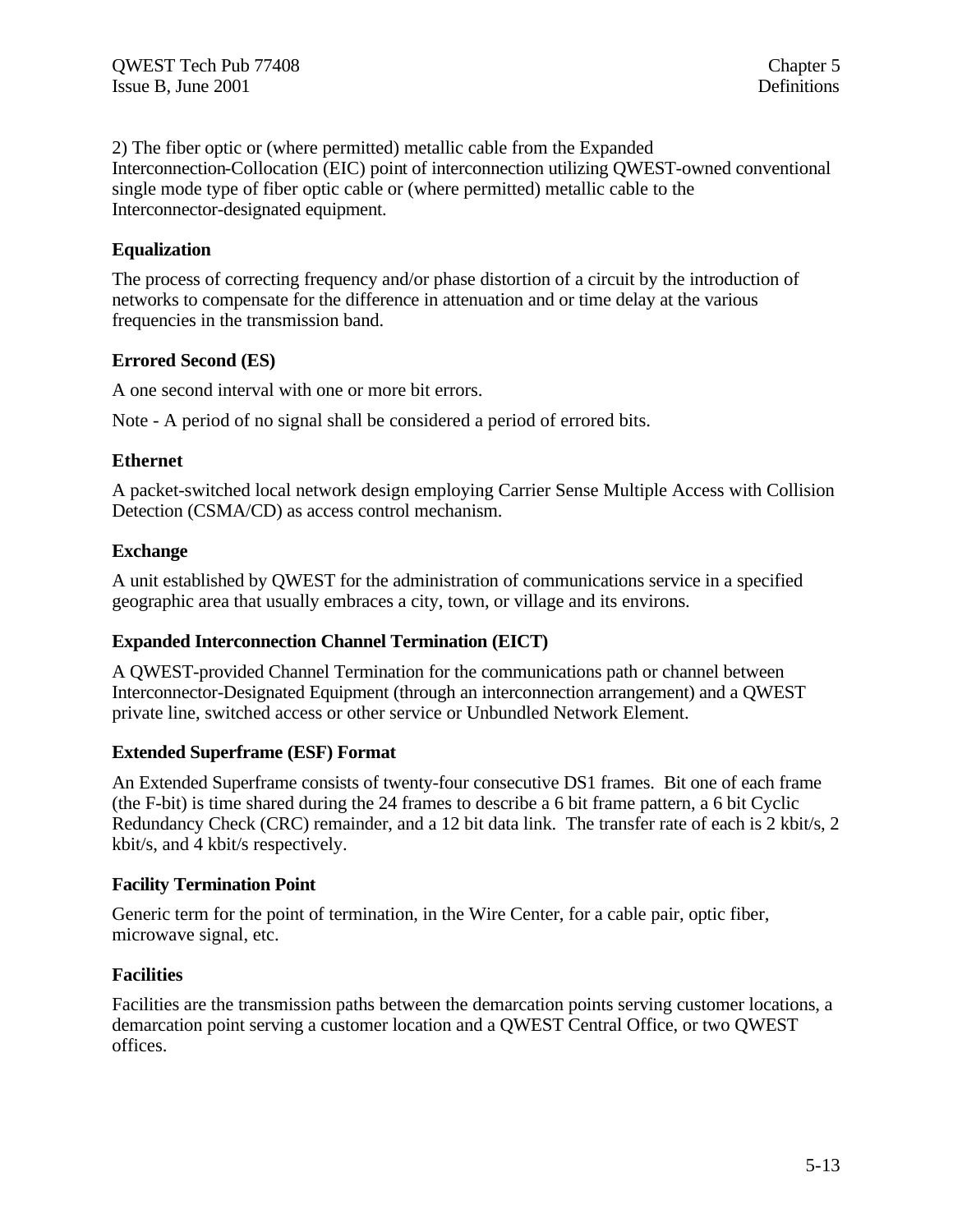#### **InterConnect Distribution Frame (ICDF)**

The generic name for a cross-connect frame(s) designated as the Network Interface between QWEST and a collocated Certified Local Exchange Carrier or Co-Provider. ICDFs are generally level specific (e.g., DS0/voice, DS1, DS3 or optical). These frames typically serve other purposes and normally will have a more specific name depending on usage in a specific wire center.

#### **Inserted Connection Loss (ICL)**

This term denotes the 1004 Hz power difference (in dB) between the maximum power available at the originating end, and the actual power reaching the terminating end through the inserted connection.

#### **Insertion Loss**

Insertion loss is the ratio (expressed in dB) of the power delivered to a specified load at the receiving interface by a specified source at the transmitting interface to the power delivered by the same source directly to an identical load.

#### **Interconnector**

Any customer who subscribes to Expanded Interconnection-Collocation (EIC) Service and who provides fiber optic or (where permitted) metallic facilities to QWEST-designated locations for connection to EIC Service.

#### **InterConnect Distribution Frame (ICDF)**

The generic name for a cross-connect frame(s) designated as the Network Interface between QWEST and a collocated Certified Local Exchange Carrier or Co-Provider. ICDFs are generally level-specific (e.g., DS0/voice, DS1, DS3 or optical). These frames typically serve other purposes and normally will have a more specific name depending on usage in a specific wire center.

#### **Interconnector-Designated Equipment (IDE)**

Equipment under control of an Interconnector, whether owned by the Interconnector in physical space, or leased to QWEST for Virtual Collocation.

#### **Interconnector's Facilities**

The fiber optic or (where permitted) metallic cable owned by the Interconnector for the sole use of the Interconnector in conjunction with Expanded Interconnection-Collocation Service.

#### **Interexchange Carrier (IC)/(IEC) or Interexchange Common Carrier**

Any individual, partnership, association, joint-stock company, trust, governmental entity or corporation engaged for hire in interexchange, interstate or foreign communication by wire or radio.

#### **Interface Code**

See Network Channel Interface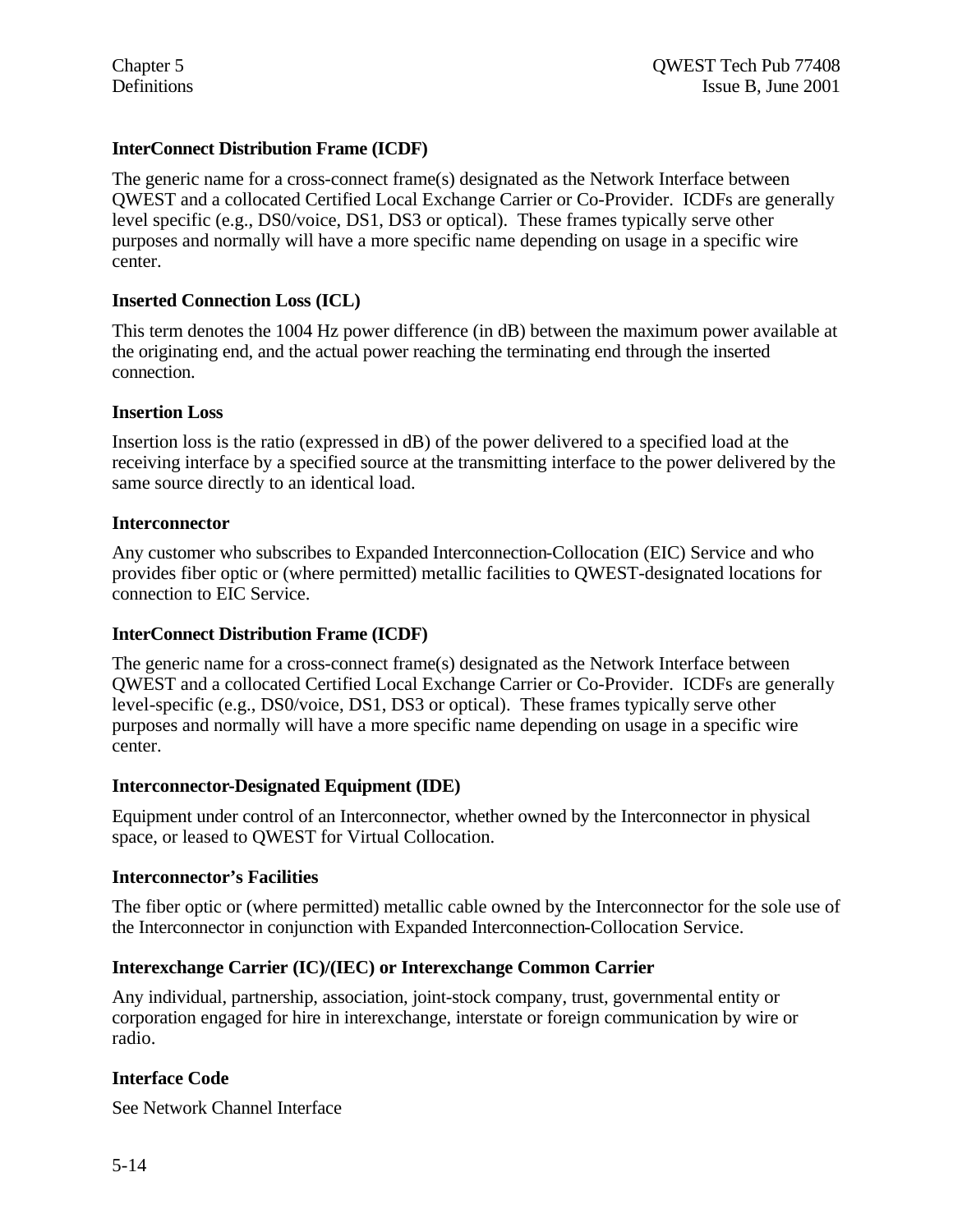# **Layer 1**

Physical Layer. Provides the transparent transmission of bit streams between systems including relaying through different media.

# **Layer 2**

Data Link Layer. Provides the transfer of software between directly connected systems and detects any errors in the transfer. Establishes, maintains and releases software data links; handles error and flow control.

# **Layer 3**

Network Layer. Provides routing and relaying through intermediate systems. Also handles segmenting, blocking, error recovery, and flow control.

### **Layer 4**

Transport Layer. Provides the transparent transfer of software between end systems. Handles endto-end control, multiplexing, and mapping.

# **Layer 5**

Session Layer. Provides administration and control sessions between application processes and manages their data.

### **Layer 6**

Presentation Layer. Provides representation, interpretation, format and code transformation of information communicated between or referred to by application processes. MEDIACC uses standard ASN.1 representations for all messages and data communicated remotely. It uses standard presentation encoding, decoding, and transfer syntax's.

### **Layer 7**

Application Layer. Provides a window between application processes in order to exchange meaningful information. Performs management functions.

### **Line**

The transport facility (cable pair or carrier channel) between the Central Office and Network Channel Interface.

### **Loaded Cable**

Inductance, in the form of "Load Coils", is placed on longer metallic cables to improve the cable's voice transmission performance.

### **Local Access and Transport Area (LATA)**

A geographic area for the provision and administration of communications service. It encompasses designated exchanges that are grouped to serve common social, economic and other purposes.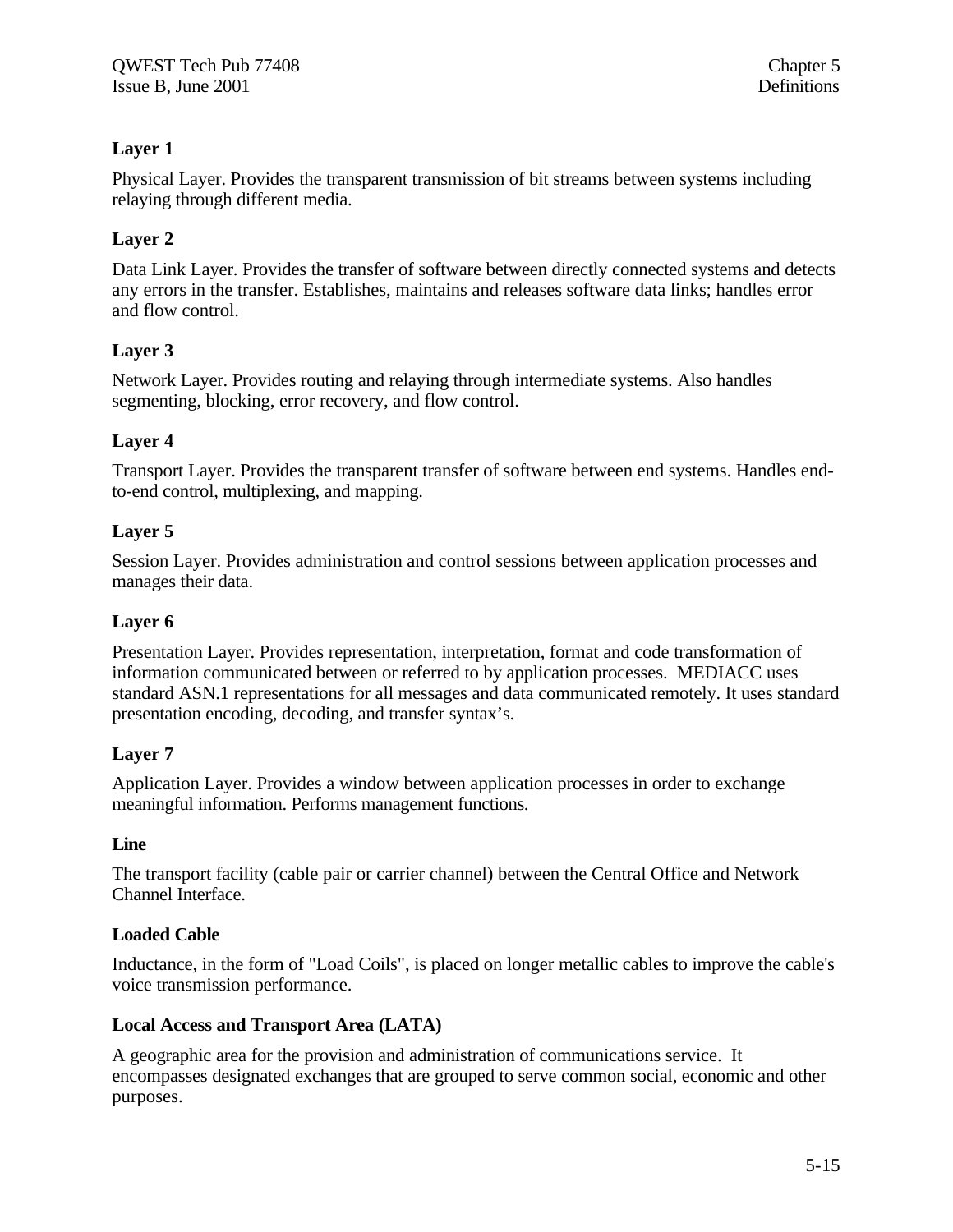### **Local Area Network (LAN)**

Network permitting the interconnection and intercommunication of a group of computers, primarily for the sharing or resources such as data storage devices and printers.

#### **Local Exchange Carrier (LEC)**

Any company or corporation engaged for hire in providing Access and intraLATA communications services.

#### **Loop**

The facility which connects the Local Wire Center to the customer's location.

#### **Loopback**

An out-of-service test procedure applied to a full duplex channel that causes a received signal to be returned to the source.

#### **McCulloh Loop Signaling**

Denotes a three state signaling format which provides a contact closure to the tip and ring of the Point Of Termination (POT) during the normal state. During an alarm state a momentary open is provided. During the signaling state a series of grounded pulses are applied to the POT for the termination for identification purposes.

#### **Medium Dependent Interface (MDI)**

The mechanical and electrical interface between the trunk cable medium and the Medium Attachment Unit (MAU).

#### **Meet Point**

A meet point is a point of interconnection between two networks, designated by two telecommunications carriers, at which one carrier's responsibility for service begins and the other carrier's responsibility ends. {Editor's note: this is a technical definition and may not apply in the tariff or billing areas. Remove this note before using the definition.}

#### **Meet Point Interconnection Arrangement**

A meet point interconnection arrangement is an arrangement by which each telecommunications carrier builds and maintains its network to a meet point.

#### **Megabit per Second (Mbit/s)**

One million (1,000,000) bits per second

#### **Metallic Facilities**

A facility that consists of continuous metallic conductors, i.e., devoid of electronic enhancements that would corrupt Direct Current continuity.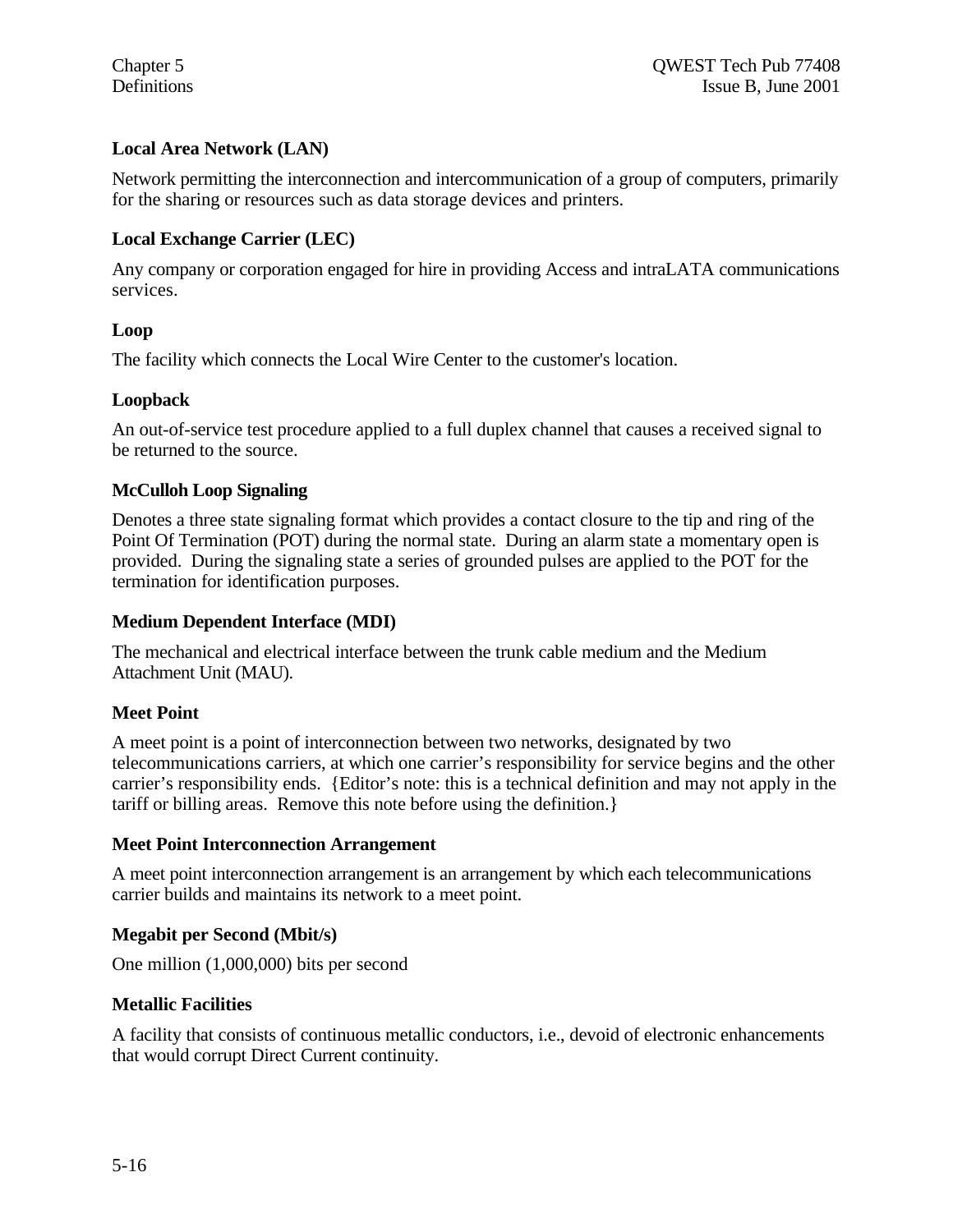#### **Modulator/DEModulator (Modem)**

A contraction formed from the words modulator and demodulator to describe electronic equipment having both of these capabilities. A modem is a Data Communications Equipment (DCE) device to convert business machine interface, e.g. RS232, to voiceband signals suitable for transmission over a telecommunications channel.

#### **Multiplex**

See multiplexer

#### **Multiplexer (Mux)**

Equipment used to multiplex, or do multiplexing: Multiplexing is a technique of modulating (analog) or interleaving (digital) multiple, relatively narrow bandwidth channels into a single channel having a wider bandwidth (analog) or higher bit-rate (digital). The term Multiplexer implies the demultiplexing function is present to reverse the process so it is not usually stated.

#### **Network**

The interconnected telecommunications equipment and facilities.

#### **Network Channel (NC) Code**

The Network Channel (NC) code is an encoded representation used to identify both switched and non-switched channel services. Included in this code set are customer options associated with individual channel services, or feature groups and other switched services.

#### **Network Channel Interface (NCI) Code**

The Network Channel Interface (NCI) code is an encoded representation used to identify five (5) interface elements located at a Point of Termination (POT) at a central office or at the Network Interface at a customer location. The Interface code elements are: Total Conductors, Protocol, Impedances, Protocol Options, and Transmission Level Points (TLP). (At a digital interface, the TLP element of the NCI code is not used.)

#### **Network Interface (NI)**

The point of demarcation on the customer's premises at which QWEST's responsibility for the provision of service ends.

### **Octet**

An eight (8) bit byte

#### **Open Systems Interconnection (OSI)**

A seven-layer network architecture being used for the definition of network protocol standards to enable any OSI-compliant computer or device to communicate with any other OSI-compliant computer or device for a meaningful exchange of information.

### **Outside Plant**

All telephone company materials (cable, utility vaults, poles, terminals, underground conduit, etc.) beginning in the Local Wire Center and ending at the Network Interface at the customer premises.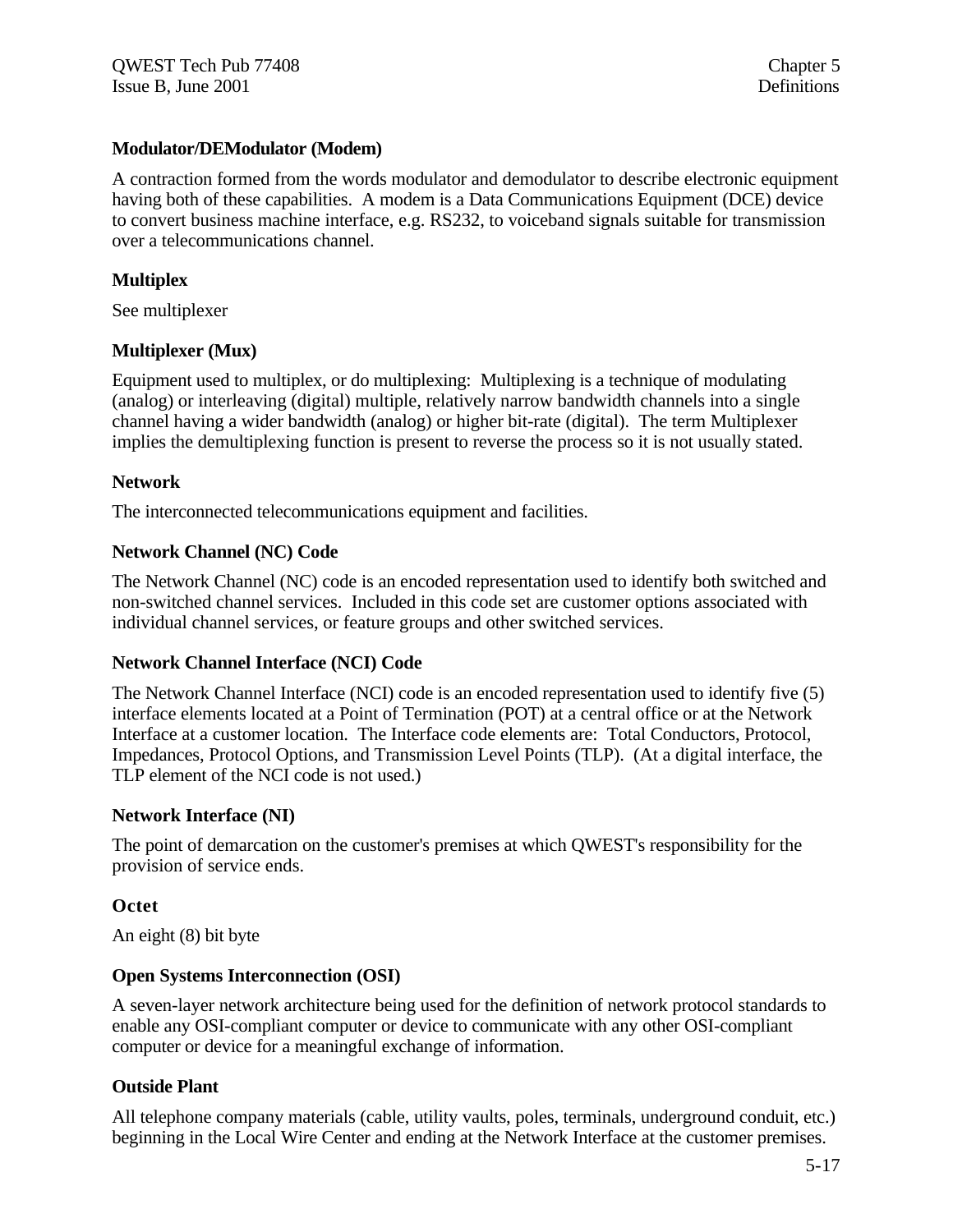# **Packet**

A unit of data, consisting of binary digits including data and call-control signals, that is switched and transmitted as a composite whole.

# **Packet Switched Network**

A switched network which provides connection for forwarding standard data packets between user parties.

# **Physical Signaling**

That portion of the physical layer, contained within the Data Terminal Equipment (DTE) that provides the logical and functional coupling between Medium Attachment Unit (MAU) and Data Link Layers. Shown in IEEE Std. 802.3-1985 Figure 8-1.

# **Point of Presence (POP)**

A physical location within a LATA at which an Interexchange Carrier (IC) establishes itself for the purpose of obtaining LATA access and to which QWEST provides access service.

# **Point of Termination (POT)**

The physical telecommunications interface that establishes the technical interface, the test point(s), and the point(s) of operational responsibility. (See Network Interface).

# **Point-To-Point**

A circuit connecting two (and only two) points.

### **Port**

A place at which energy or signals enter or leave a device, circuit, etc.

### **Premises**

Denotes a building or portion(s) of a building occupied by a single customer or End-User either as a place of business or residence.

### **Protocol**

The rules for communication system operation which must be followed if communication is to be effected; the complete interaction of all possible series of messages across an interface. Protocols may govern portions of a network, types of service, or administrative procedures.

# **Protocol Code**

The Protocol (character positions 3 and 4 or the Network Channel Interface [NCI] Code) is a twocharacter alpha code that defines requirements for the interface regarding signaling and transmission.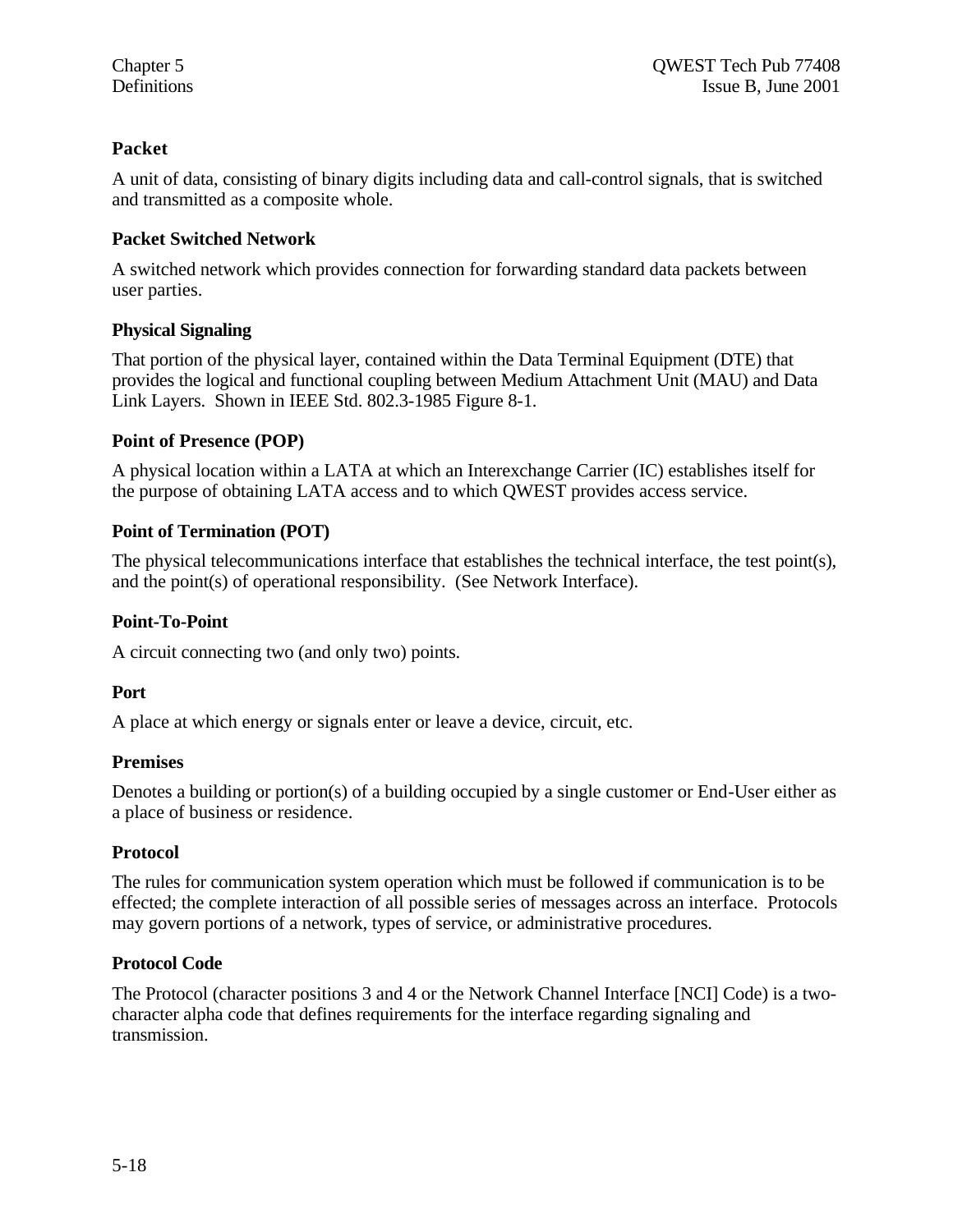# **Protocol Data Unit (PDU)**

An International Standards Organization (ISO) term referring to a packet of information exchange between two entities via a protocol.

or

A unit that is exchanged between peer entities within a particular layer.

or

A data object exchanged by protocol machines, usually containing both protocol control information and user data.

#### **Service Acceptance Limit (SAL)**

The maximum deviation from a design parameter that is allowed at service turnup or customer acceptance.

# **Service Code (A COMMON LANGUAGE® code set)**

A coded designation by which a particular Special Service Circuit may be identified. This designation must be unique, in a form that is readable and understandable, and be acceptable for both manual and mechanized procedures. [Special Service, as used by COMMON LANGUAGE®, may be called "Private Line", "Private Line Transport", "Switched Specials", "Dedicated Access", "Special Access", etc. in various tariffs and technical publications. Special Service is actually: COMMON LANGUAGE<sup>®</sup> Circuit Identification - Special Service, (abbreviated CLCI™ - S/S).]

### **Serving Area**

Geographic area which is normally provided telecommunications services via one Wire Center.

#### **Serving Wire Center**

The term "Serving Wire Center" denotes a QWEST Central Office from which dial tone for the local Exchange Service would normally be provided to the demarcation point on the property at which the customer is served.

#### **Severely Errored Second (SES)**

A one second interval having a Bit Error Ratio of 10-3 or worse

#### **Signaling**

The transmission of information to establish, monitor, or release connections and/or provide Network Control.

or rest state.

### **Superframe Format (SF)**

A superframe consists of 12 consecutive DS1 frames. Bit one of each frame (the F-bit) is used to describe a 12-bit framing pattern during the 12 frames.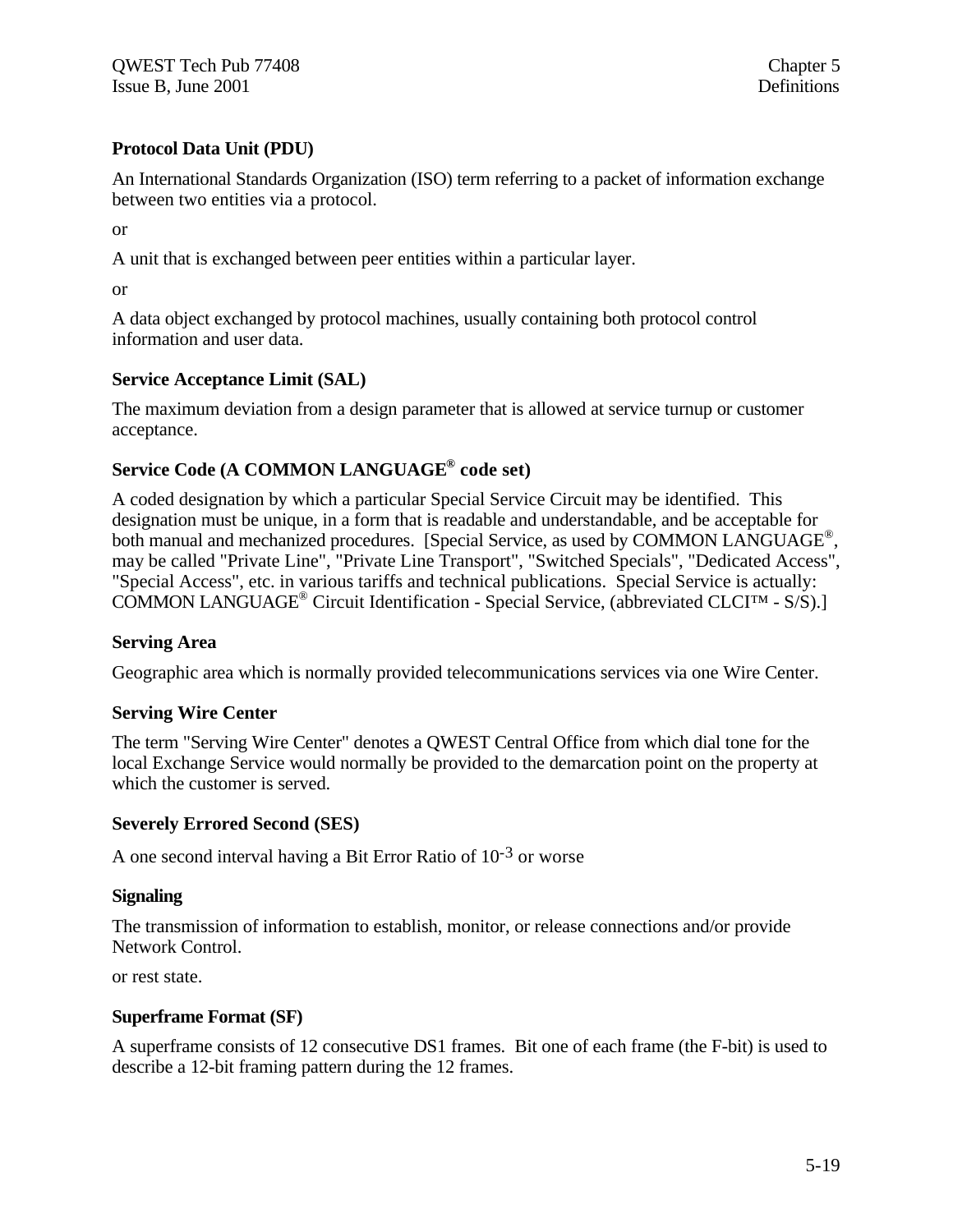# **Switch Port**

A point of access to a switching system (or portion thereof) and its associated equipment.

# **Throughput \***

The total capability of equipment to process or transmit data during a specified time period.

### **Transmission Control Protocol/Internet Protocol (TCP/IP)**

Internetworking software suite originated on the Department of Defense's Arpanet network. IP corresponds to Open Systems Interconnection (OSI) network Level 3, TCP to OSI Layer 4 and 5.

#### **Transmission Level Point (TLP)**

A point in a transmission system at which the ratio, usually expressed in decibels, of the power of a test signal at that point to the power of the test signal at a reference point, is specified. For example, a zero transmission level point (0 TLP) is an arbitrarily established point in a communication circuit to which all relative levels at other points in the circuit are referred.

#### **Unbundled Network Element**

Portions of QWEST's network that have been unbundled or segmented for sale to Certified Local Exchange Carriers (CLECs). These elements are described in QWEST Technical Publications, tariffs, contracts or other documents. The CLEC may combine the Unbundled Network Element with their equipment and/or other QWEST services or Unbundled Network Elements to provide CLEC-designed services for their customers. The combination of these elements and services may or may not be the same as similar QWEST-designed services. Typical examples include Unbundled Loops and Unbundled Switch Ports.

### **Uniform Service Order Code (USOC)**

The term "Uniform Service Order Code" denotes a three or five character alphabetic, numeric, or an alphanumeric code that identifies a specific item of service or equipment. Uniform Service Order Codes are used in QWEST billing system to generate recurring rates and non recurring charges.

### **Virtual Expanded Interconnection-Collocation (VEIC)**

An arrangement whereby an Interconnector's fiber optic or (where permitted) metallic facilities are connected at a point of interconnection designated by QWEST outside of a QWEST wire center to QWEST-owned fiber optic or (where permitted) metallic entrance facilities and Interconnector-owned basic transmission terminating equipment installed and maintained by QWEST or its representative.

### **Voice Grade (VG)**

A term used to describe a channel, circuit, facility or service that is suitable for the transmission of speech, digital or analog data or facsimile, generally with a frequency range of about 300 to 3000 Hz.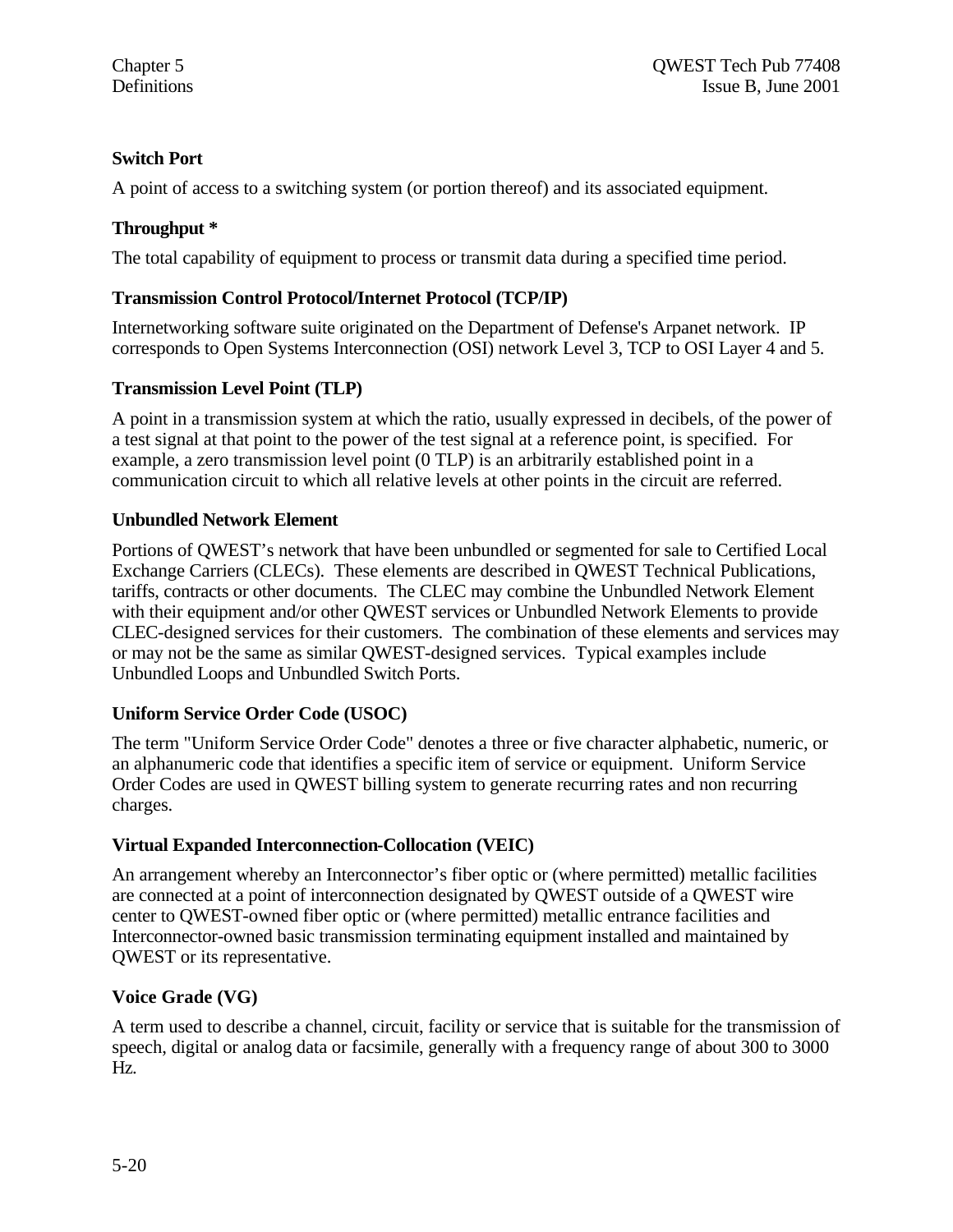# **Voiceband**

Relating to the frequency spectrum from 300 to 3000 Hz.

#### **Wire Center**

A building in which one or more central offices, used for the provision of local exchange services, are located.

### **xDSL**

Term used to generically denote the family of digital subscriber line (DSL) technologies.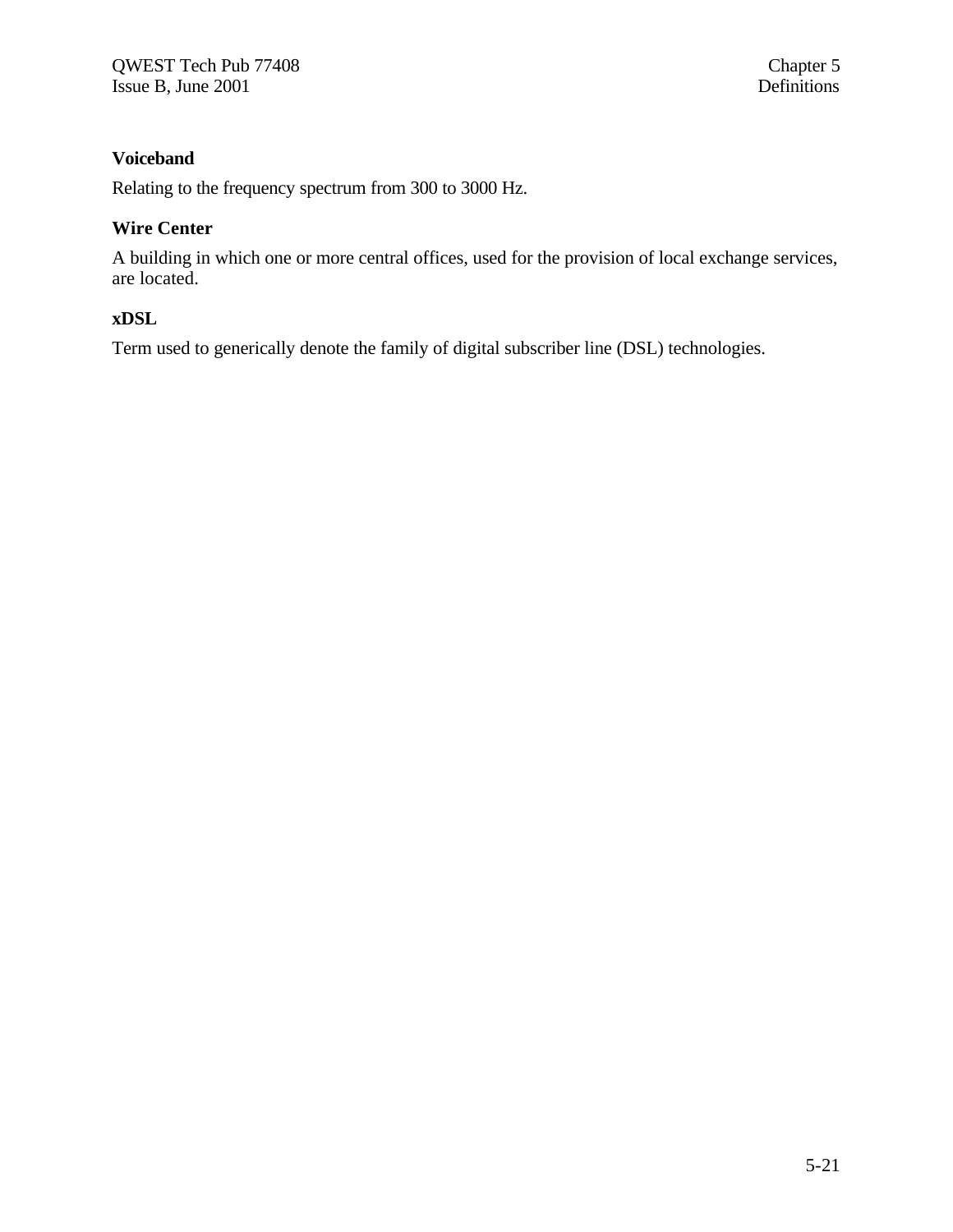# **CONTENTS**

# **Chapter and Section Page**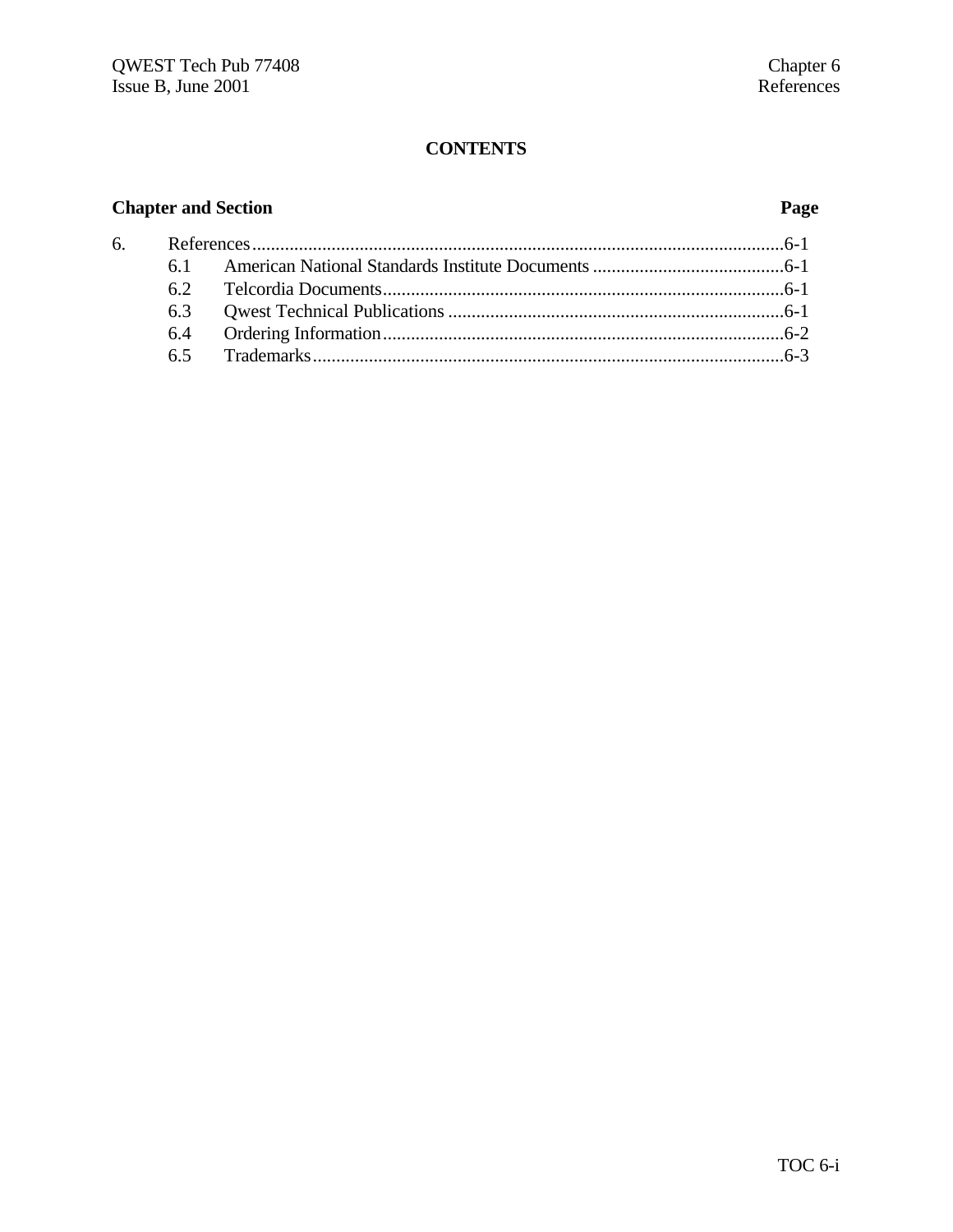#### **6. References**

#### **6.1 American National Standards Institute Documents**

- ANSI T1.223-1997 *Information Interchange Structure and Representation of Network Channel (NC) and Network Channel Interface (NCI) Codes for the North American Telecommunications System.*
- ANSI T1.413-1998 Telecommunications Issue 2 Network and Customer Installation Interfaces – Asymmetric Digital Subscriber Line (ADSL) Metallic Interface.

#### **6.2 Telcordia Documents**

GR-499-CORE *Transport Systems Generic Requirements (TSGR): Common Requirements*. Issue 1, December 1995.

#### **6.3 Qwest Corporation Technical Publications**

| <b>PUB 77324</b>                          | Qwest Corporation Qwest DS3 Service. Issue C, April 1993                                                                                                |
|-------------------------------------------|---------------------------------------------------------------------------------------------------------------------------------------------------------|
| <b>PUB 77375</b>                          | Qwest Corporation 1.544 Mbit/s Channel Interfaces. Issue D, October<br>1995.                                                                            |
| <b>PUB 77378</b>                          | Qwest Corporation ATM Cell Relay Service. Issue D, March 1998.                                                                                          |
| <b>PUB 77386</b>                          | Qwest Corporation Interconnection and Collocation for Transport and<br>Switched Unbundled Network Elements and Finished Services. Issue F,<br>June 2001 |
| <b>PUB 77392</b>                          | Qwest Corporation <i>Qwest DSL Services</i> . Issue H, May 2001.                                                                                        |
| <b>PUB 77405</b>                          | Qwest Corporation Interconnection – Unbundled Sub-Loops and Field<br><i>Interconnection.</i> Issue B, June 2001.                                        |
| <b>PUB 77406</b>                          | Qwest Corporation <i>Interconnection</i> – <i>Shared Loop.</i> Issue B, June 2001.                                                                      |
| Service Interval<br><b>Services Guide</b> | Updated twice yearly. Available through the Interconnect Center                                                                                         |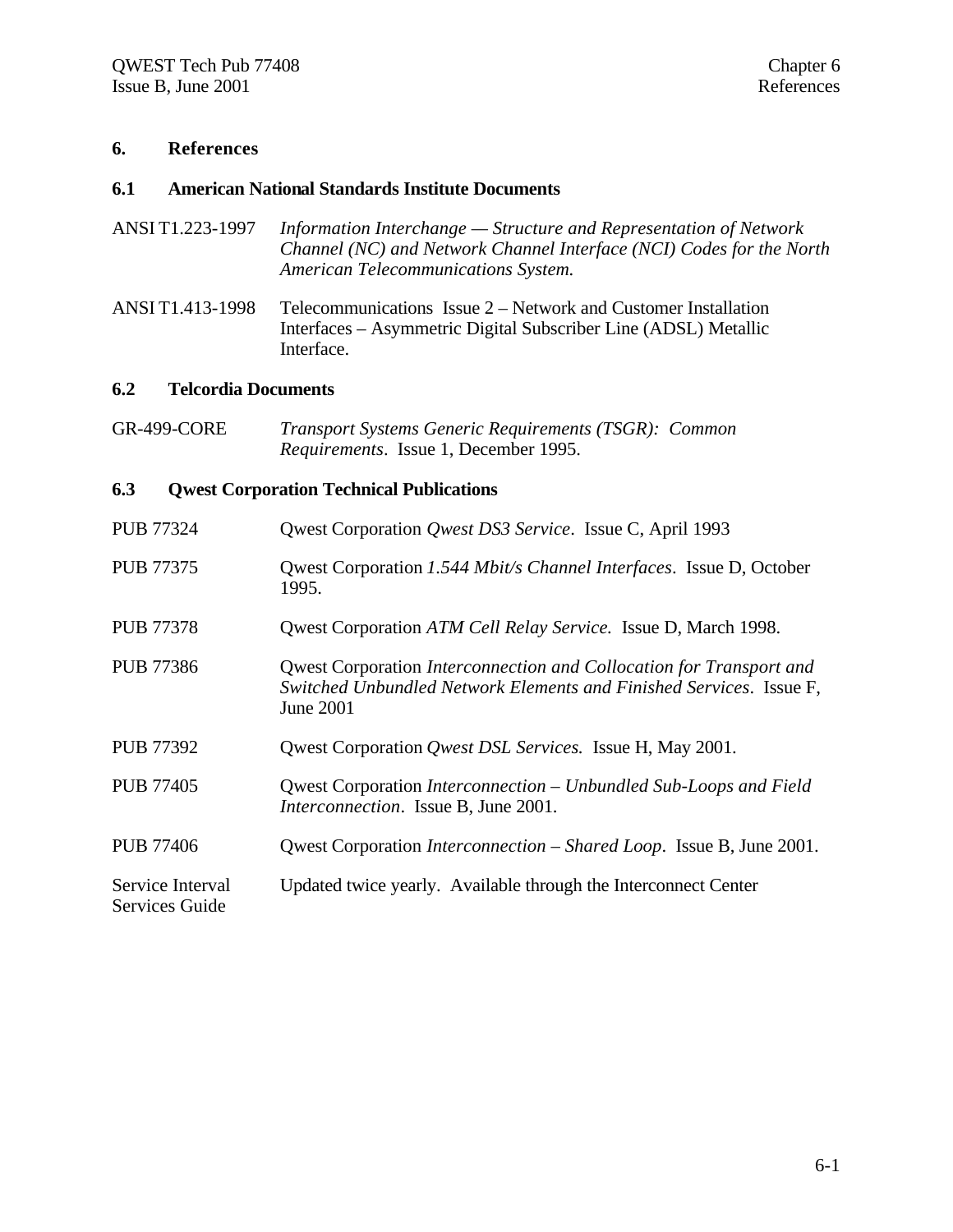#### **6.4 Ordering Information**

All documents are subject to change and their citation in this document reflects the most current information available at the time of printing. Readers are advised to check status and availability of all documents.

Those who are not QWEST employees may order:

American National Standards Institute (ANSI) documents from:

American National Standards Institute Attn: Customer Service 11 West 42nd Street New York, NY 10036 Phone: (212) 642-4900 Fax: (212) 302-1286 Web: web.ansi.org/public/search.asp

ANSI has a catalog available which describes their publications.

Telcordia documents from:

Telcordia Customer Relations 8 Corporate Place, PYA 3A-184 Piscataway, NJ 08854-4156 Fax: (732) 699-2559 Phone: (800) 521-CORE (2673) (U.S. and Canada) Phone: (908) 699-5800 (Others) Web: www.telcordia.com

International Telecommunications Union documents may be ordered from:

International Telecommunications Union General Secretariat Place des Nations, CH-1211 Geneva 20, SWITZERLAND

QWEST Technical Publications from:

http://www.qwest.com/techpub

Federal Communications Commission (FCC) documents may be obtained from:

Superintendent of Documents Government Printing Office Washington, D. C. 20402 Phone: 202 783-3238